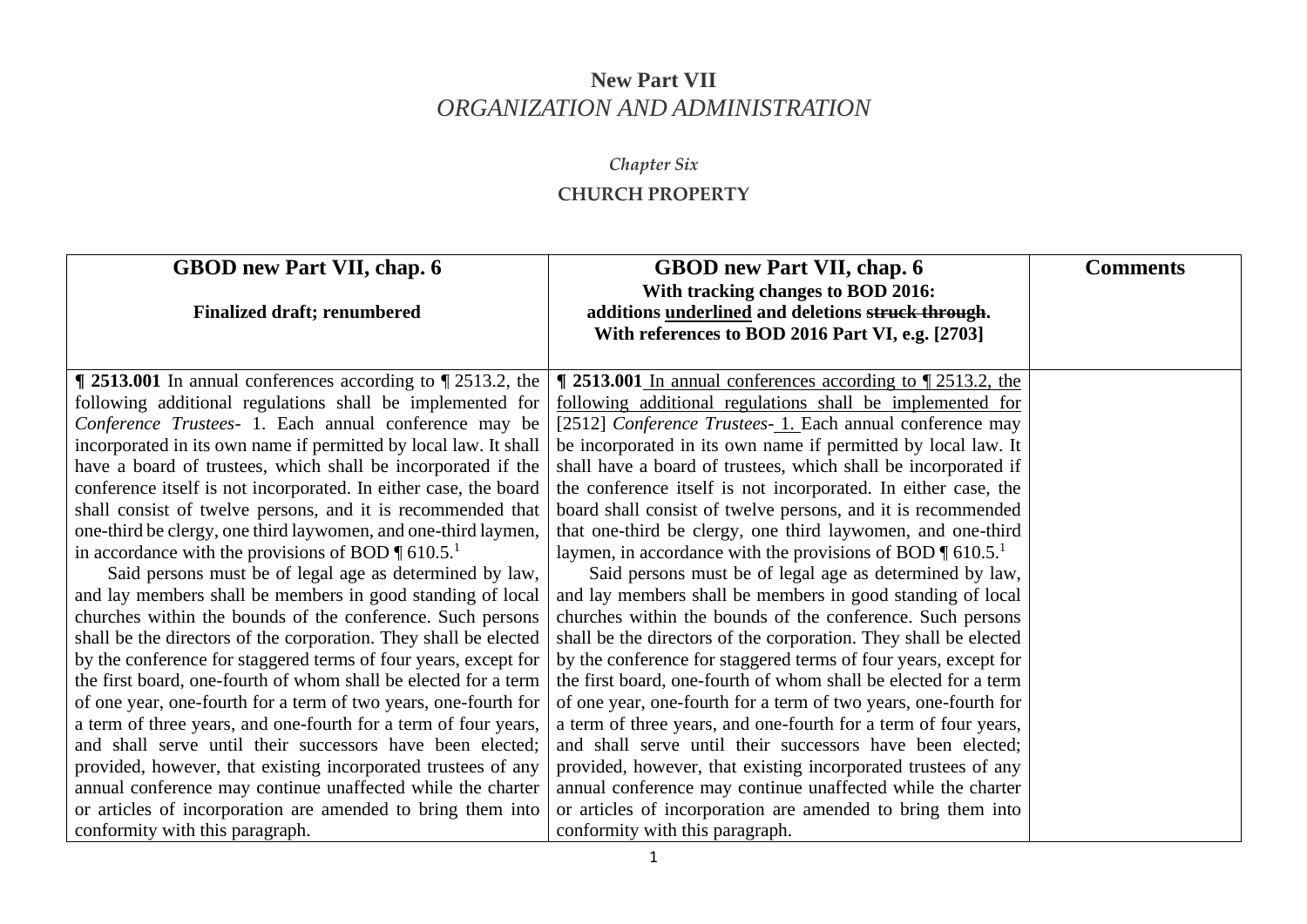2. The board of trustees shall meet at least annually and organize by electing a president, vice president, secretary, and treasurer, whose duties shall be those usually pertaining to such offices. They shall be amenable to the annual conference. Vacancies occurring between sessions of an annual conference shall be filled as follows: Upon nomination by the conference committee on nominations, the district superintendents shall, by majority vote, elect a trustee to serve until the next annual conference. Vacancies shall be filled by the annual conference for the unexpired term.<sup>2</sup>

3. The board of trustees shall have the following authority with respect to the properties of the annual conference and its agencies:

*a)* The said corporation shall receive, collect, and hold in trust for the benefit of the annual conference any and all donations, bequests, and devises of any kind or character, real or personal, that may be given, devised, bequeathed, or conveyed to the said board or to the annual conference as such for any benevolent, charitable, or religious purpose, and shall administer the same and the income there from in accordance with the directions of the donor, trustor, or testator and in the interest of the church, society, institution, or agency contemplated by such donor, trustor, or testator, under the direction of the annual conference. When the use to be made of any such donation, bequest, or devise is not otherwise designated, the same shall be used as directed by the annual conference.

*b)* When so directed by the annual conference, the said corporation may receive and hold in trust for and on behalf of the annual conference, its districts, or any of its agencies any real or personal property previously acquired by the conference, its districts, or its agencies to be used in carrying out their mission, ministry, and program. When such property is in the form of investable funds, the board of trustees may consider placing the funds for investment and administration with the United Methodist conference or area foundation

2. The board of trustees shall meet at least annually and organize by electing a president, vice president, secretary, and treasurer, whose duties shall be those usually pertaining to such offices. They shall be amenable to the annual conference. Vacancies occurring between sessions of an annual conference shall be filled as follows: Upon nomination by the conference committee on nominations, the district superintendents shall, by majority vote, elect a trustee to serve until the next annual conference. Vacancies shall be filled by the annual conference for the unexpired term.<sup>2</sup>

3. The board of trustees shall have the following authority with respect to the properties of the annual conference and its agencies:

*a)* The said corporation shall receive, collect, and hold in trust for the benefit of the annual conference any and all donations, bequests, and devises of any kind or character, real or personal, that may be given, devised, bequeathed, or conveyed to the said board or to the annual conference as such for any benevolent, charitable, or religious purpose, and shall administer the same and the income there from in accordance with the directions of the donor, trustor, or testator and in the interest of the church, society, institution, or agency contemplated by such donor, trustor, or testator, under the direction of the annual conference. When the use to be made of any such donation, bequest, or devise is not otherwise designated, the same shall be used as directed by the annual conference.

*b)* When so directed by the annual conference, the said corporation may receive and hold in trust for and on behalf of the annual conference, its districts, or any of its agencies any real or personal property previously acquired by the conference, its districts, or its agencies to be used in carrying out their mission, ministry, and program. When such property is in the form of investable funds, the board of trustees may consider placing the funds for investment and administration with the United Methodist conference or area foundation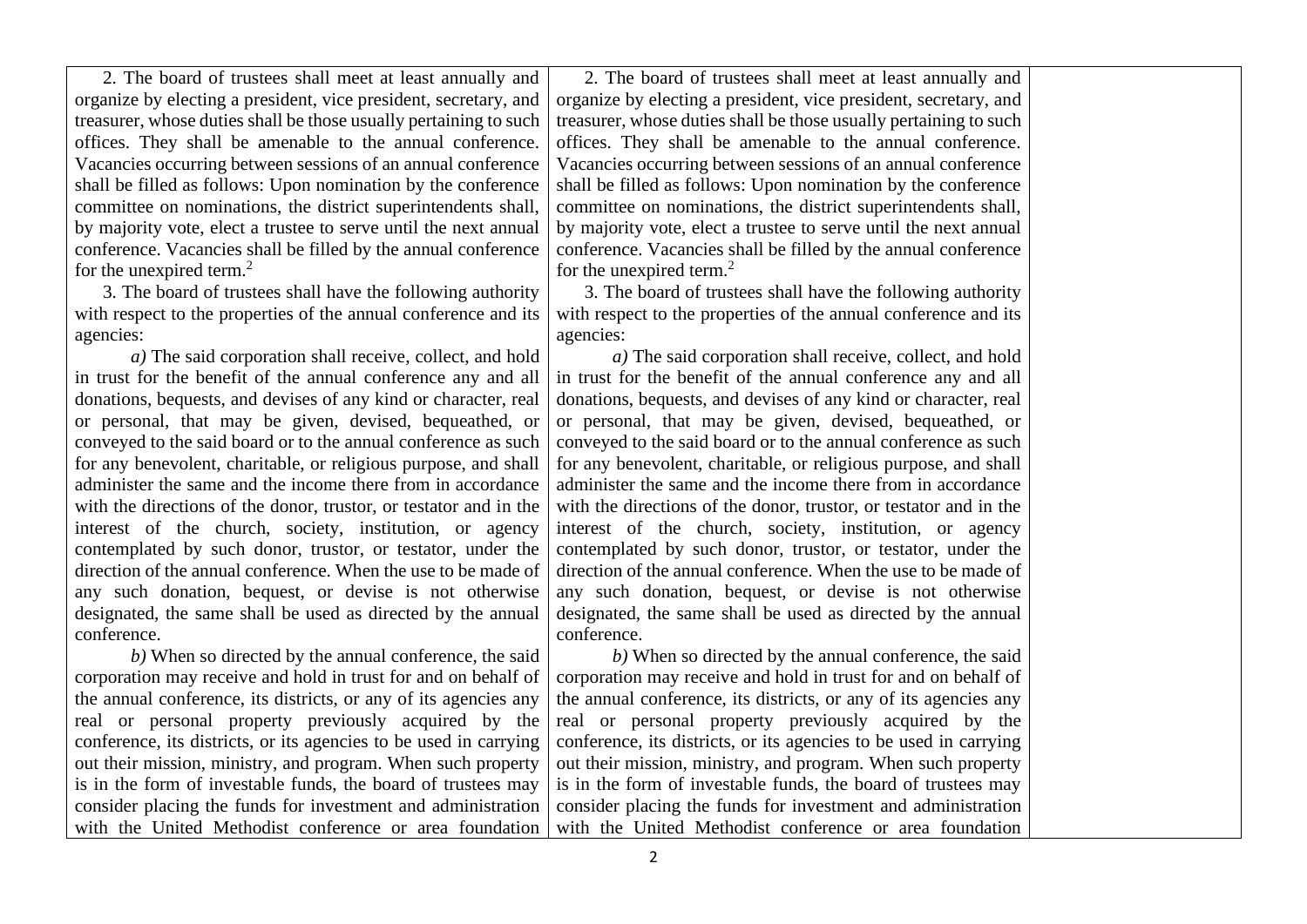serving that conference or, in the absence of such a foundation, with the United Methodist Church Foundation. A conscious effort shall be made to invest in a manner consistent with the Social Principles and the creation of an investment policy. With respect to such properties, the board shall take no action that would alter or interfere with their missional or programmatic use or function unless such action is specifically directed by the annual conference. The provisions of this subsection shall not apply to educational or health and welfare institutions whose properties are held in their own name or in the name of their own duly elected boards of trustees or directors; nor shall they apply to the property of local churches except as such local church property may have been declared discontinued or abandoned under the provisions of ¶ 2513.038.

*c)* Except as restricted in § 3*b,* the board shall have the power to invest, reinvest, buy, sell, transfer, and convey any and all funds and properties that it may hold in trust, subject always to the terms of the legacy, devise, or donation.

*d)* Unless the annual conference provides otherwise, any contract, deed, bill of sale, mortgage, or other necessary written instrument needed to implement any resolution authorizing proposed action regarding annual conference property may be executed by and on behalf of the annual conference board of trustees by any two of its officers, who thereupon shall be duly authorized to carry out the direction of the annual conference; and any written instrument so executed shall be binding and effective as the action of the annual conference.

*e)* The conference board of trustees is encouraged to invest in institutions, companies, corporations, or funds that make a positive contribution toward the realization of the goals of the Social Principles of our Church. The board of trustees shall act as a socially responsible investor and report annually to the annual conference regarding its carrying out of this responsibility. Among the tools the board may use are shareholder advocacy, selective divestment, advocacy of

serving that conference or, in the absence of such a foundation, with the United Methodist Church Foundation. A conscious effort shall be made to invest in a manner consistent with the Social Principles and the creation of an investment policy. With respect to such properties, the board shall take no action that would alter or interfere with their missional or programmatic use or function unless such action is specifically directed by the annual conference. The provisions of this subsection shall not apply to educational or health and welfare institutions whose properties are held in their own name or in the name of their own duly elected boards of trustees or directors; nor shall they apply to the property of local churches except as such local church property may have been declared discontinued or abandoned under the provisions of ¶ 2513.038.

*c)* Except as restricted in § 3*b,* the board shall have the power to invest, reinvest, buy, sell, transfer, and convey any and all funds and properties that it may hold in trust, subject always to the terms of the legacy, devise, or donation.

*d)* Unless the annual conference provides otherwise, any contract, deed, bill of sale, mortgage, or other necessary written instrument needed to implement any resolution authorizing proposed action regarding annual conference property may be executed by and on behalf of the annual conference board of trustees by any two of its officers, who thereupon shall be duly authorized to carry out the direction of the annual conference; and any written instrument so executed shall be binding and effective as the action of the annual conference.

*e)* The conference board of trustees is encouraged to invest in institutions, companies, corporations, or funds that make a positive contribution toward the realization of the goals of the Social Principles of our Church. The board of trustees shall act as a socially responsible investor and report annually to the annual conference regarding its carrying out of this responsibility. Among the tools the board may use are shareholder advocacy, selective divestment, advocacy of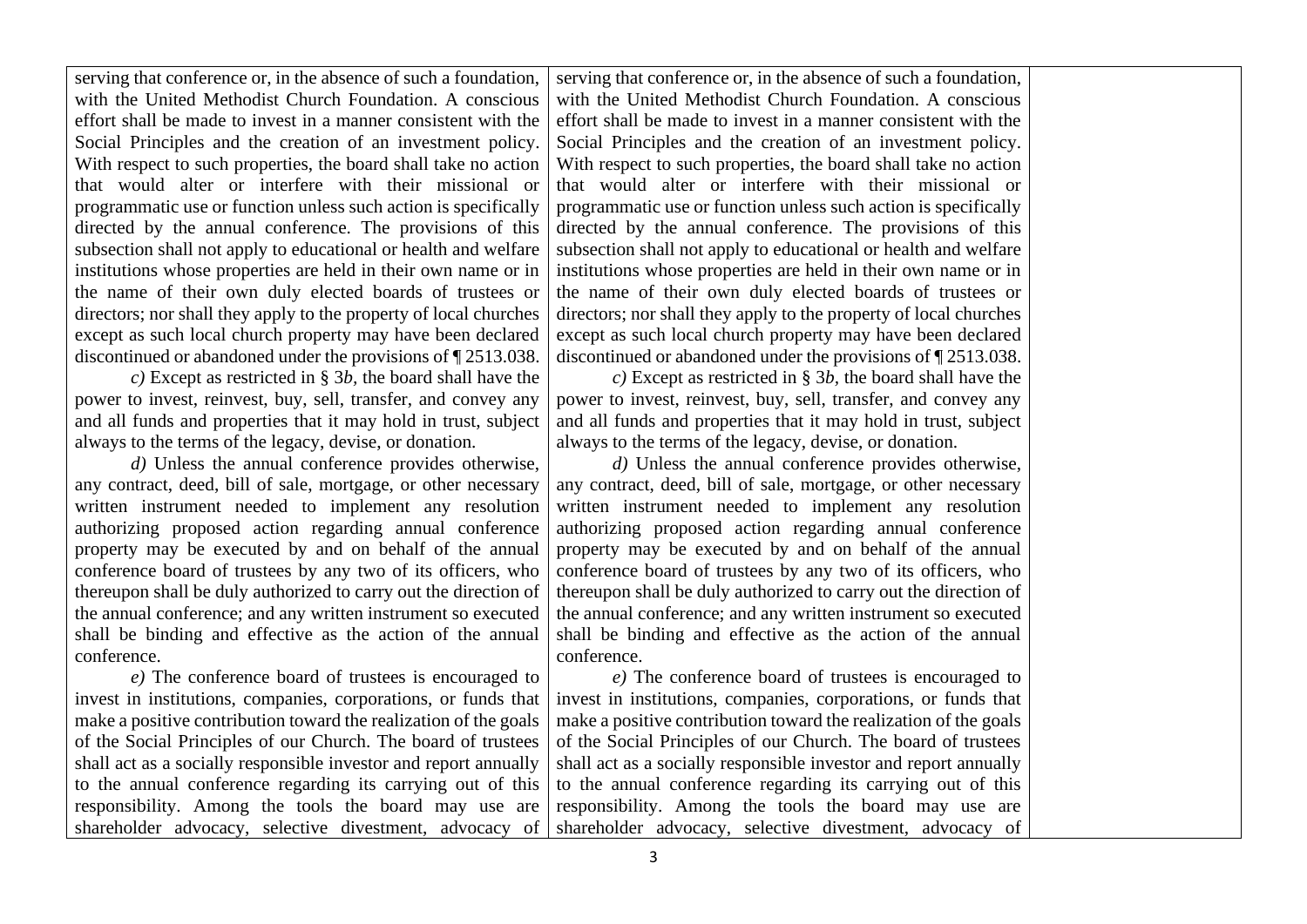corporate disinvestment from certain countries or fields of business, and affirmative investments (as in affordable housing, care of the environment, minority business and banks, and so forth), as well as other appropriate strategies.

*f)* Funds committed to this board may be invested by it only in collateral that is amply secured and after such investments have been approved by the said board or its agency or committee charged with such investment, unless otherwise directed by the annual conference.<sup>3</sup>

4. The board may intervene and take all necessary legal steps to safeguard and protect the interests and rights of the annual conference anywhere and in all matters relating to property and rights to property whether arising by gift, devise, or otherwise, or where held in trust or established for the benefit of the annual conference or its membership.

5. It shall be the duty of the pastor within the bounds of whose charge any such gift, bequest, or devise is made to give prompt notice thereof to said board, which shall proceed to take such steps as are necessary and proper to conserve, protect, and administer the same; provided, however, that the board may decline to receive or administer any such gift, devise, or bequest for any reason satisfactory to the board. It shall also be the duty of the pastor to report annually to the board of trustees of the annual conference a list of all property, including real, personal, or mixed, within the charge belonging to or which should be under the control or jurisdiction of the said board.

6. The board shall make to each session of the annual conference a full, true, and faithful report of its doings, of all funds, monies, securities, and property held in trust by it, and of its receipts and disbursements during the conference year. The beneficiary of a fund held in trust by the board shall also be entitled to a report at least annually on the condition of such fund and on the transactions affecting it.

7. *Establishment of Annual Conference Policy with Regard to Government Efforts to Designate Church-Owned Property as Landmarks*-The board, after consultation with the

corporate disinvestment from certain countries or fields of business, and affirmative investments (as in affordable housing, care of the environment, minority business and banks, and so forth), as well as other appropriate strategies.

*f)* Funds committed to this board may be invested by it only in collateral that is amply secured and after such investments have been approved by the said board or its agency or committee charged with such investment, unless otherwise directed by the annual conference.<sup>3</sup>

4. The board may intervene and take all necessary legal steps to safeguard and protect the interests and rights of the annual conference anywhere and in all matters relating to property and rights to property whether arising by gift, devise, or otherwise, or where held in trust or established for the benefit of the annual conference or its membership.

5. It shall be the duty of the pastor within the bounds of whose charge any such gift, bequest, or devise is made to give prompt notice thereof to said board, which shall proceed to take such steps as are necessary and proper to conserve, protect, and administer the same; provided, however, that the board may decline to receive or administer any such gift, devise, or bequest for any reason satisfactory to the board. It shall also be the duty of the pastor to report annually to the board of trustees of the annual conference a list of all property, including real, personal, or mixed, within the charge belonging to or which should be under the control or jurisdiction of the said board.

6. The board shall make to each session of the annual conference a full, true, and faithful report of its doings, of all funds, monies, securities, and property held in trust by it, and of its receipts and disbursements during the conference year. The beneficiary of a fund held in trust by the board shall also be entitled to a report at least annually on the condition of such fund and on the transactions affecting it.

7. *Establishment of Annual Conference Policy with Regard to Government Efforts to Designate Church-Owned Property as Landmarks*-The board, after consultation with the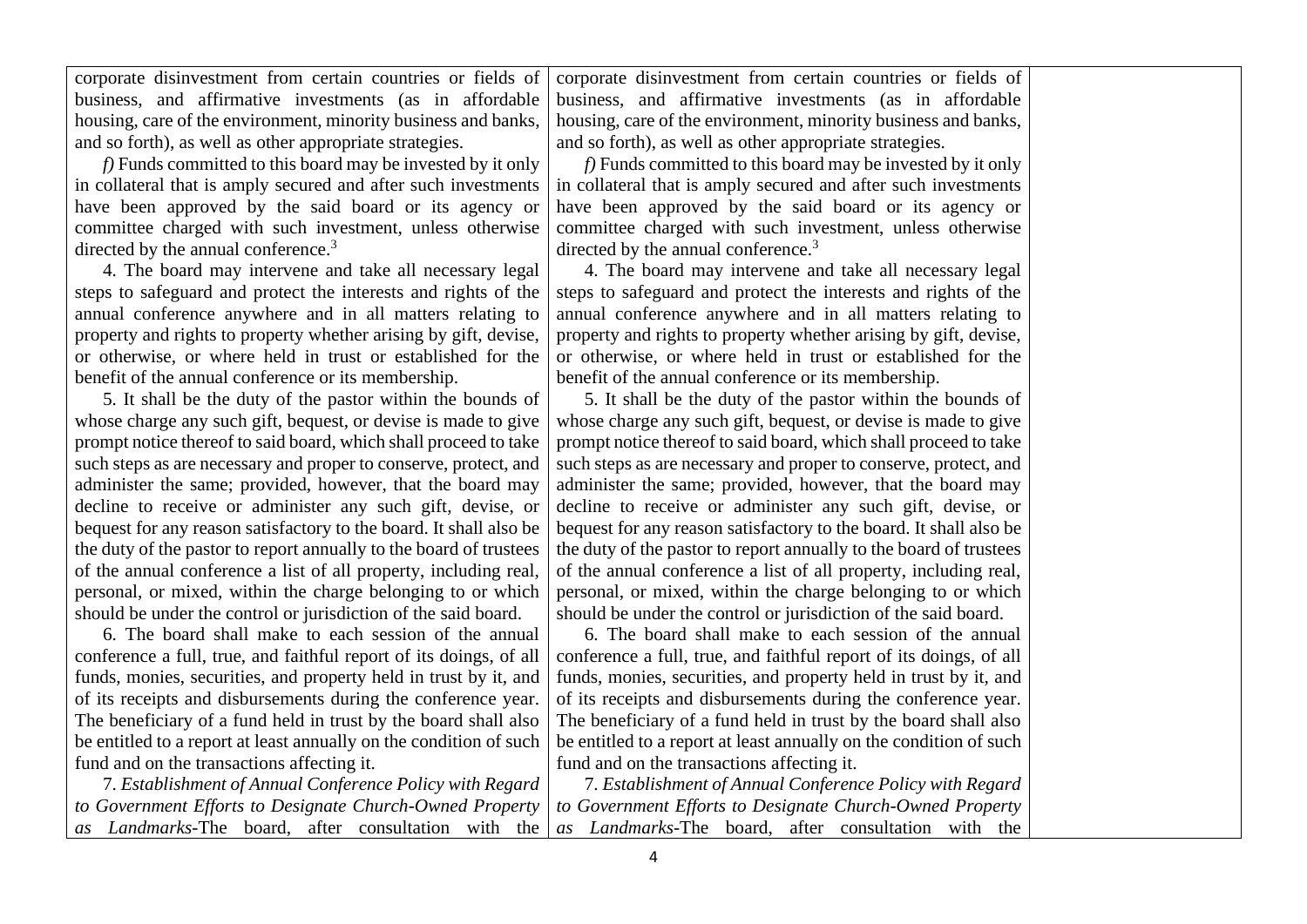| conference commission on archives and history, or alternate<br>structure, shall develop a policy for an annual conference<br>response, on behalf of any local church, church-related agency,<br>or district or annual conference board of trustees located within<br>the bounds of the annual conference, to any governmental<br>effort to designate a property held in trust for the benefit of The<br>United Methodist Church $(\P$ 2501) by any such board of<br>trustees as a cultural, historical, or architectural landmark.<br>8. In cooperation with the General Council on Finance and<br>Administration, related annual conference agencies and<br>institutions, and local churches, to make recommendations to<br>the annual conference regarding the development, promotion,<br>and review of a broad general program of insurance protection,<br>except for employee benefit programs.<br><sup>1</sup> . See Judicial Council Decision 446.<br><sup>2</sup> . See Judicial Council Decision 1170.<br>See Judicial Council Decisions 160, 190.<br>GBOD 12513.001=2512 | conference commission on archives and history, or alternate<br>structure, shall develop a policy for an annual conference<br>response, on behalf of any local church, church-related agency,<br>or district or annual conference board of trustees located within<br>the bounds of the annual conference, to any governmental<br>effort to designate a property held in trust for the benefit of The<br>United Methodist Church $(\sqrt{\phantom{a}} 2501)$ by any such board of<br>trustees as a cultural, historical, or architectural landmark.<br>8. In cooperation with the General Council on Finance and<br>Administration, related annual conference agencies and<br>institutions, and local churches, to make recommendations to<br>the annual conference regarding the development, promotion,<br>and review of a broad general program of insurance protection,<br>except for employee benefit programs.<br><sup>1</sup> . See Judicial Council Decision 446.<br><sup>2</sup> . See Judicial Council Decision 1170.<br><sup>3.</sup> See Judicial Council Decisions 160, 190. |  |
|-----------------------------------------------------------------------------------------------------------------------------------------------------------------------------------------------------------------------------------------------------------------------------------------------------------------------------------------------------------------------------------------------------------------------------------------------------------------------------------------------------------------------------------------------------------------------------------------------------------------------------------------------------------------------------------------------------------------------------------------------------------------------------------------------------------------------------------------------------------------------------------------------------------------------------------------------------------------------------------------------------------------------------------------------------------------------------------|------------------------------------------------------------------------------------------------------------------------------------------------------------------------------------------------------------------------------------------------------------------------------------------------------------------------------------------------------------------------------------------------------------------------------------------------------------------------------------------------------------------------------------------------------------------------------------------------------------------------------------------------------------------------------------------------------------------------------------------------------------------------------------------------------------------------------------------------------------------------------------------------------------------------------------------------------------------------------------------------------------------------------------------------------------------------------------------|--|
| $\parallel$ 2513.002 In annual conferences according to $\parallel$ 2513.2, the<br>following additional regulations shall be implemented for<br>United Methodist Foundations-An annual conference or<br>conferences may establish a United Methodist Foundation. The<br>purposes for establishing such a foundation may include:<br>1. Providing the services described in $\P$ 2513.001.3 as<br>designated by the donor or upon delegation from the<br>conference board of trustees;<br>2. The promotion of planned-giving programs on behalf<br>of local churches, conferences, and general Church boards<br>and agencies;<br>3. Furnishing counsel and guidance to local churches with<br>regard to promotion and management of permanent funds; and<br>4. Other responsibilities as requested by the annual                                                                                                                                                                                                                                                                   | 2513.002 In annual conferences according to $\S$ 2513.2, the<br>following additional regulations shall be implemented for<br>[2513] United Methodist Foundations-An annual conference<br>or conferences may establish a United Methodist Foundation.<br>The purposes for establishing such a foundation may include:<br>1. Providing the services described in $\P$ 2513.001.3 as<br>designated by the donor or upon delegation from the<br>conference board of trustees;<br>2. The promotion of planned-giving programs on behalf<br>of local churches, conferences, and general Church boards<br>and agencies;<br>3. Furnishing counsel and guidance to local churches with<br>regard to promotion and management of permanent funds; and<br>4. Other responsibilities as requested by the annual                                                                                                                                                                                                                                                                                      |  |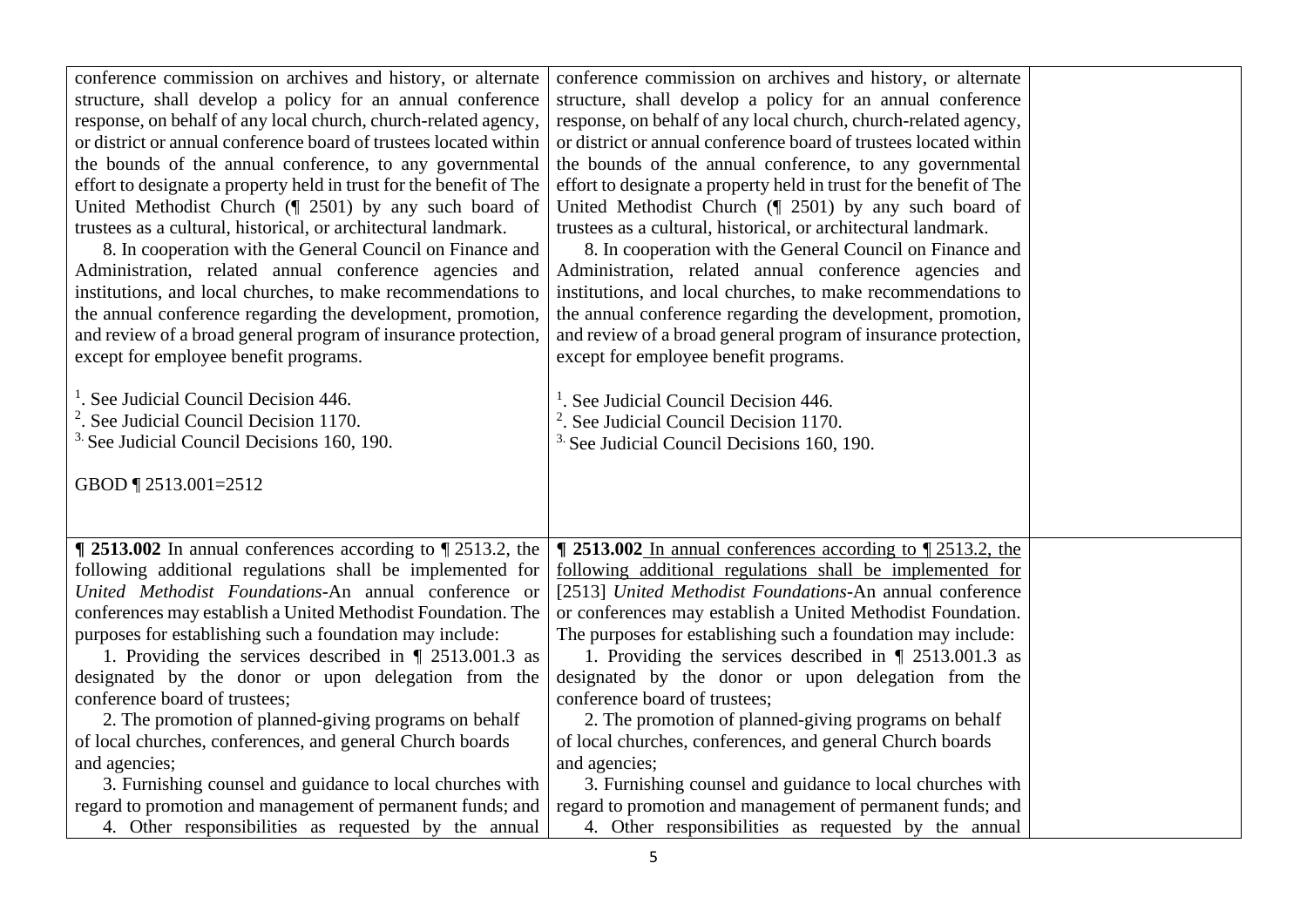| conference. The United Methodist Foundation shall have an<br>independent governing board as determined by the<br>incorporating documents approved by the annual conference.<br>The governing board will establish all policies and procedures<br>upon which the foundation will operate. Due care will be<br>exercised to maintain prudent organizational separation from<br>beneficiary organizations while striving to maintain missional<br>purpose and connection.<br>GBOD 12513.002=2513                                                                                                                                                                                                                                                                                                                                                                                                                                                                                                                                                                                                                        | conference. The United Methodist Foundation shall have an<br>independent governing board as determined by the<br>incorporating documents approved by the annual conference.<br>The governing board will establish all policies and procedures<br>upon which the foundation will operate. Due care will be<br>exercised to maintain prudent organizational separation from<br>beneficiary organizations while striving to maintain missional<br>purpose and connection.                                                                                                                                                                                                                                                                                                                                                                                                                                                                                                                                                                                                                                                   |  |
|----------------------------------------------------------------------------------------------------------------------------------------------------------------------------------------------------------------------------------------------------------------------------------------------------------------------------------------------------------------------------------------------------------------------------------------------------------------------------------------------------------------------------------------------------------------------------------------------------------------------------------------------------------------------------------------------------------------------------------------------------------------------------------------------------------------------------------------------------------------------------------------------------------------------------------------------------------------------------------------------------------------------------------------------------------------------------------------------------------------------|--------------------------------------------------------------------------------------------------------------------------------------------------------------------------------------------------------------------------------------------------------------------------------------------------------------------------------------------------------------------------------------------------------------------------------------------------------------------------------------------------------------------------------------------------------------------------------------------------------------------------------------------------------------------------------------------------------------------------------------------------------------------------------------------------------------------------------------------------------------------------------------------------------------------------------------------------------------------------------------------------------------------------------------------------------------------------------------------------------------------------|--|
| $\P$ 2513.003 In annual conferences according to $\P$ 2513.2, the<br>following additional regulations shall be implemented for<br>Jointly Owned Episcopal Residences-When authorized by two-<br>thirds of the annual conferences comprising an episcopal area,<br>an episcopal residence for the resident bishop may be acquired,<br>the title to which shall be held in trust by the trustees of the<br>annual conference within which the residence is located. Any<br>such property so acquired and held shall not be sold or disposed<br>of except with the consent of a majority of the conferences that<br>participate in the ownership. Whenever there is a plan to sell<br>an episcopal residence or to transfer an annual conference from<br>one episcopal area to another, that plan shall include provision<br>for safeguarding each conference's equity, if any, in an<br>episcopal residence; except that an annual conference, by its<br>own decision, may relinquish its claims to an equity interest in<br>an episcopal residence. <sup>4.</sup><br><sup>4.</sup> See Judicial Council Decision 194. | 2513.003 In annual conferences according to $\sqrt{2513.2}$ , the<br>following additional regulations shall be implemented for<br>[2514] Jointly Owned Episcopal Residences-When authorized<br>by two-thirds of the annual conferences comprising an<br>episcopal area, an episcopal residence for the resident bishop<br>may be acquired, the title to which shall be held in trust by the<br>trustees of the annual conference within which the residence is<br>located. Any such property so acquired and held shall not be<br>sold or disposed of except with the consent of a majority of the<br>conferences that participate in the ownership. Whenever there<br>is a plan to sell an episcopal residence or to transfer an annual<br>conference from one episcopal area to another, that plan shall<br>include provision for safeguarding each conference's equity, if<br>any, in an episcopal residence; except that an annual<br>conference, by its own decision, may relinquish its claims to<br>an equity interest in an episcopal residence. <sup>4</sup><br><sup>4</sup> See Judicial Council Decision 194. |  |
| GBOD 12513.003=2514                                                                                                                                                                                                                                                                                                                                                                                                                                                                                                                                                                                                                                                                                                                                                                                                                                                                                                                                                                                                                                                                                                  |                                                                                                                                                                                                                                                                                                                                                                                                                                                                                                                                                                                                                                                                                                                                                                                                                                                                                                                                                                                                                                                                                                                          |  |
| $\parallel$ 2513.004 In annual conferences according to $\parallel$ 2513.2, the<br>following additional regulations shall be implemented for<br>Sale, Transfer, Lease, Mortgage, or Purchase of Annual<br>Conference Property-No annual conference real property shall                                                                                                                                                                                                                                                                                                                                                                                                                                                                                                                                                                                                                                                                                                                                                                                                                                               | $\parallel$ 2513.004 In annual conferences according to $\parallel$ 2513.2, the<br>following additional regulations shall be implemented for<br>[2515] Sale, Transfer, Lease, Mortgage, or Purchase of Annual<br>Conference Property-No annual conference real property shall                                                                                                                                                                                                                                                                                                                                                                                                                                                                                                                                                                                                                                                                                                                                                                                                                                            |  |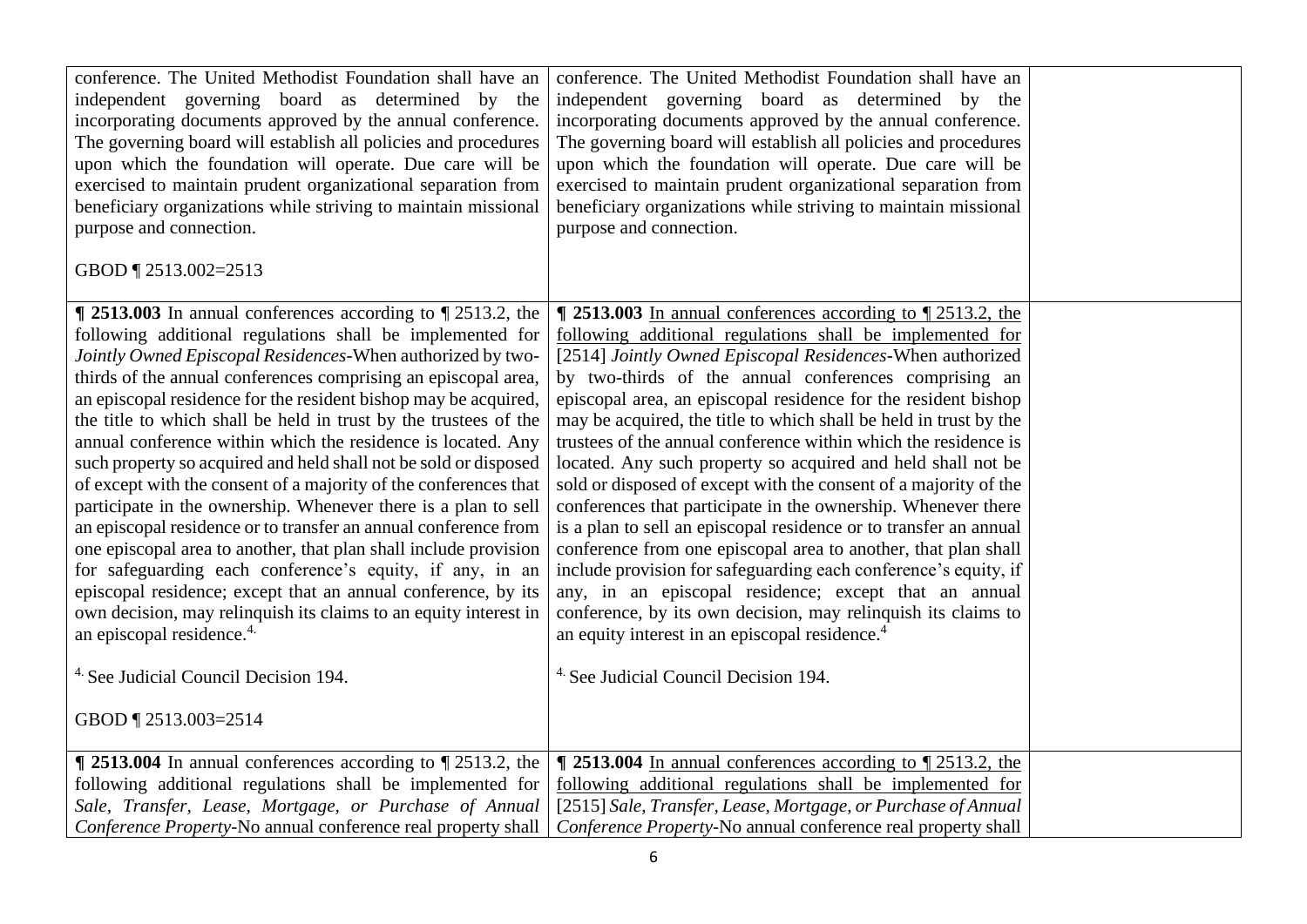| be sold, transferred, or leased for a term that exceeds twenty             | be sold, transferred, or leased for a term that exceeds twenty                  |  |
|----------------------------------------------------------------------------|---------------------------------------------------------------------------------|--|
| years, or mortgaged or purchased without the consent of the                | years, or mortgaged or purchased without the consent of the                     |  |
| annual conference or, <i>ad interim</i> , $(a)$ the consent of the         | annual conference or, <i>ad interim</i> , $(a)$ the consent of the              |  |
| presiding bishop and of a majority of the district                         | presiding bishop and of a majority of the district                              |  |
| superintendents, and, in the case of discontinued or abandoned             | superintendents, and, in the case of discontinued or abandoned                  |  |
| local church property or property to be purchased, the consent             | local church property or property to be purchased, the consent                  |  |
| of a majority of the district board of church location and                 | of a majority of the district board of church location and                      |  |
| building (see $\llbracket$ 2513.038), and, in case of a discontinued       | building (see $\P$ 2513.038), and, in case of a discontinued                    |  |
| Wesley Foundation or campus ministry property, the consent                 | Wesley Foundation or campus ministry property, the consent                      |  |
| of the majority of the conference board of higher education and            | of the majority of the conference board of higher education and                 |  |
| campus ministry, and the consent of the annual conference (see             | campus ministry, and the consent of the annual conference (see                  |  |
| BOD¶ 634.4 <i>d</i> ); and <i>(b)</i> the bishop's determination that such | BOD¶ 634.4 <i>d</i> ); and ( <i>b</i> ) the bishop's determination that such    |  |
| transfer or encumbrance conforms to the Discipline. The                    | transfer or encumbrance conforms to the Discipline. The                         |  |
| bishop's written statement evidencing the satisfaction of this             | bishop's written statement evidencing the satisfaction of this                  |  |
| condition shall be affixed to or included in any instrument of             | condition shall be affixed to or included in any instrument of                  |  |
| transfer or encumbrance. Any required written instrument                   | transfer or encumbrance. Any required written instrument                        |  |
| necessary to carry out the action so authorized shall be                   | necessary to carry out the action so authorized shall be                        |  |
| executed in the name of the conference corporation by any two              | executed in the name of the conference corporation by any two                   |  |
| of its officers or, where the conference is unincorporated, by             | of its officers or, where the conference is unincorporated, by                  |  |
| any two officers of its board of trustees, and any written                 | any two officers of its board of trustees, and any written                      |  |
| instrument so executed shall be binding and effective as the               | instrument so executed shall be binding and effective as the                    |  |
| action of the conference.                                                  | action of the conference.                                                       |  |
|                                                                            |                                                                                 |  |
|                                                                            |                                                                                 |  |
| GBOD 12513.004=2515                                                        |                                                                                 |  |
|                                                                            |                                                                                 |  |
| 2513.005 In annual conferences according to $\P$ 2513.2, the               | $\parallel$ 2513.005 In annual conferences according to $\parallel$ 2513.2, the |  |
| following additional regulations shall be implemented for                  | following additional regulations shall be implemented for                       |  |
| Camps, Conference Grounds, and Retreat Centers-Title to                    | [2516] Camps, Conference Grounds, and Retreat Centers-                          |  |
| annual conference or district camps, conference grounds, and               | Title to annual conference or district camps, conference                        |  |
| retreat centers held in trust by an incorporated board or agency           | grounds, and retreat centers held in trust by an incorporated                   |  |
| of an annual conference or district, or by an unincorporated               | board or agency of an annual conference or district, or by an                   |  |
| board, commission, society, or similar body of the conference              | unincorporated board, commission, society, or similar body of                   |  |
| or district, can be mortgaged or sold and conveyed by such                 | the conference or district, can be mortgaged or sold and                        |  |
| corporation or unincorporated body only after authorization by             | conveyed by such corporation or unincorporated body only                        |  |
| the annual or district conference to which such body is related.           | after authorization by the annual or district conference to which               |  |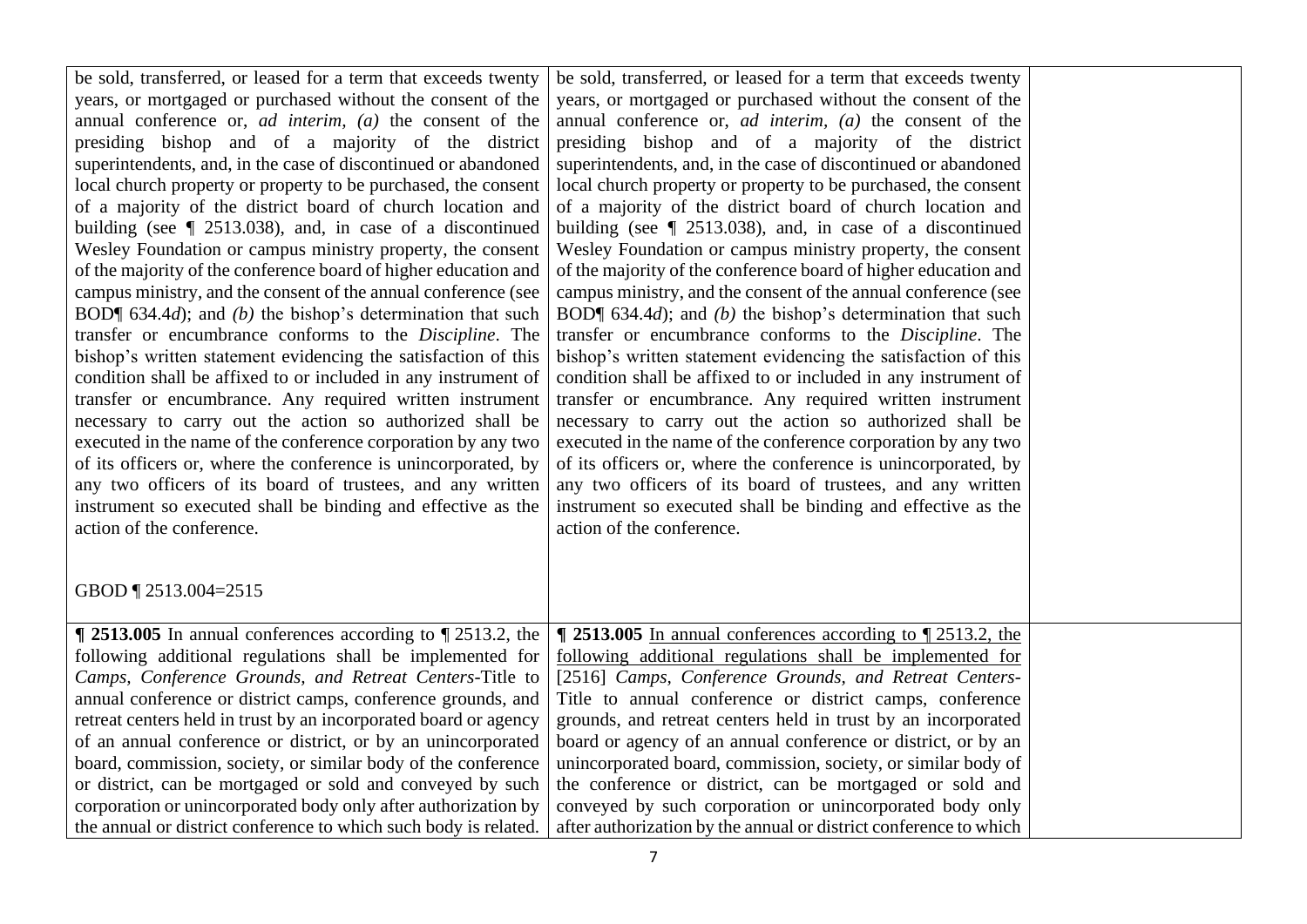|                                                                   | such body is related.                                             |  |
|-------------------------------------------------------------------|-------------------------------------------------------------------|--|
| GBOD 12513.005=2516                                               |                                                                   |  |
|                                                                   |                                                                   |  |
| $\P$ 2513.006 In annual conferences according to $\P$ 2513.2, the | <b>12513.006</b> In annual conferences according to 12513.2, the  |  |
| following additional regulations shall be implemented for         | following additional regulations shall be implemented for         |  |
| Responsibilities of Annual Conference Trustees Related to         | [2517] Responsibilities of Annual Conference Trustees Related     |  |
| Health and Welfare Institutions.                                  | to Health and Welfare Institutions.                               |  |
| 1. The annual conference shall designate a body that shall        | 1. The annual conference shall designate a body that shall        |  |
| be responsible for establishing and maintaining the annual        | be responsible for establishing and maintaining the annual        |  |
| conference's relationship statements with related health and      | conference's relationship statements with related health and      |  |
| welfare organizations. If the annual conference does not          | welfare organizations. If the annual conference does not          |  |
| designate a body for this purpose, the responsibility shall rest  | designate a body for this purpose, the responsibility shall rest  |  |
| with the annual conference board of trustees. A related health    | with the annual conference board of trustees. A related health    |  |
| and welfare organization is any organization that:                | and welfare organization is any organization that:                |  |
| a) Provides health or welfare services;                           | a) Provides health or welfare services;                           |  |
| b) Is located within the bounds of the annual                     | b) Is located within the bounds of the annual                     |  |
| conference; and                                                   | conference; and                                                   |  |
| $c)$ Either                                                       | $c)$ Either                                                       |  |
| (1) Seeks, or already has, a relationship or                      | (1) Seeks, or already has, a relationship or                      |  |
| connection with an annual conference, regardless of whether       | connection with an annual conference, regardless of whether       |  |
| the relationship or connection is formal or informal, official or | the relationship or connection is formal or informal, official or |  |
| unofficial, or does or does not involve any financial or legal    | unofficial, or does or does not involve any financial or legal    |  |
| commitments; or                                                   | commitments; or                                                   |  |
| (2) Markets, publicizes, or promotes itself as having             | (2) Markets, publicizes, or promotes itself as having             |  |
| a connection to the annual conference or to the denomination      | a connection to the annual conference or to the denomination      |  |
| or uses the official United Methodist insignia or the term        | or uses the official United Methodist insignia or the term        |  |
| "United Methodist" in any way; provided, however, that health     | "United Methodist" in any way; provided, however, that health     |  |
| and welfare organizations that have a covenant relationship       | and welfare organizations that have a covenant relationship       |  |
| with the national office of the United Methodist Women may        | with the national office of the United Methodist Women may        |  |
| also seek a relationship or connection with an annual             | also seek a relationship or connection with an annual             |  |
| conference, pursuant to this section, but shall not be required   | conference, pursuant to this section, but shall not be required   |  |
| to do so.                                                         | to do so.                                                         |  |
| 2. The body designated by the annual conference shall             | 2. The body designated by the annual conference shall             |  |
| consult with the conference chancellor and the conference         | consult with the conference chancellor and the conference         |  |
| Health and Welfare Committee (or equivalent structure) in the     | Health and Welfare Committee (or equivalent structure) in the     |  |
| development of relationship statements.                           | development of relationship statements.                           |  |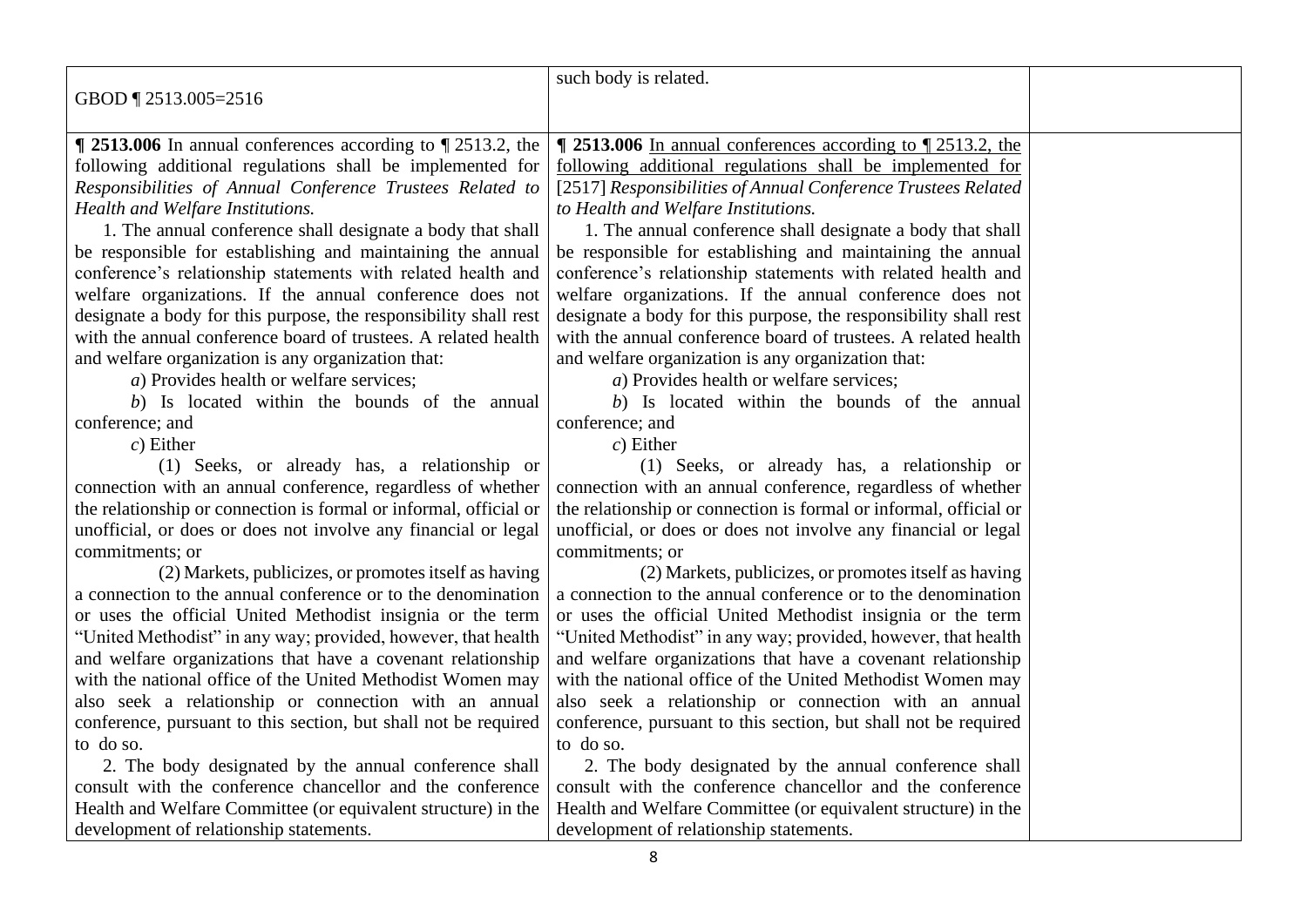3. The body designated by the annual conference shall provide the General Council on Finance and Administration with current copies of all of the conference's relationship statements. 3. The body designated by the annual conference shall provide the General Council on Finance and Administration with current copies of all of the conference's relationship statements.

4. If the annual conference has a relationship with a related health and welfare organization, the legal and financial relationships between the annual conference and the health and welfare organization must be memorialized in a clearly stated document describing such relationships. This relationship statement shall:

*a*) Not purport to name as a party "The United Methodist Church" and/or any general agency of "The United Methodist Church":

*b*) Require the health and welfare organization to acquire approval from the General Council on Finance and Administration if the health and welfare organization wishes to use the official United Methodist insignia or the term "United Methodist" in its name, mission statement, publications, or promotional or marketing material;

*c*) Acknowledge that the annual conference shall not be legally responsible for the debts, contracts, or obligations, or for any other financial commitments of any character or description created, undertaken, or assumed by the health and welfare institution, absent the express consent of the annual conference;

*d*) Require the body designated by the annual conference and the health and welfare institution to review the relationship statement at least every four years; and

*e*) Comply with any further requirements adopted by the General Council on Finance and Administration, in collaboration with the United Methodist Association of Health and Welfare Ministries.

5. The body designated by the annual conference may encourage or require the health and welfare organization to:

*a*) Hold membership in the United Methodist Association of Health and Welfare Ministries;

4. If the annual conference has a relationship with a related health and welfare organization, the legal and financial relationships between the annual conference and the health and welfare organization must be memorialized in a clearly stated document describing such relationships. This relationship statement shall:

*a*) Not purport to name as a party "The United Methodist Church" and/or any general agency of "The United Methodist Church";

*b*) Require the health and welfare organization to acquire approval from the General Council on Finance and Administration if the health and welfare organization wishes to use the official United Methodist insignia or the term "United Methodist" in its name, mission statement, publications, or promotional or marketing material;

*c*) Acknowledge that the annual conference shall not be legally responsible for the debts, contracts, or obligations, or for any other financial commitments of any character or description created, undertaken, or assumed by the health and welfare institution, absent the express consent of the annual conference;

*d*) Require the body designated by the annual conference and the health and welfare institution to review the relationship statement at least every four years; and

*e*) Comply with any further requirements adopted by the General Council on Finance and Administration, in collaboration with the United Methodist Association of Health and Welfare Ministries.

5. The body designated by the annual conference may encourage or require the health and welfare organization to: *a*) Hold membership in the United Methodist Association of Health and Welfare Ministries;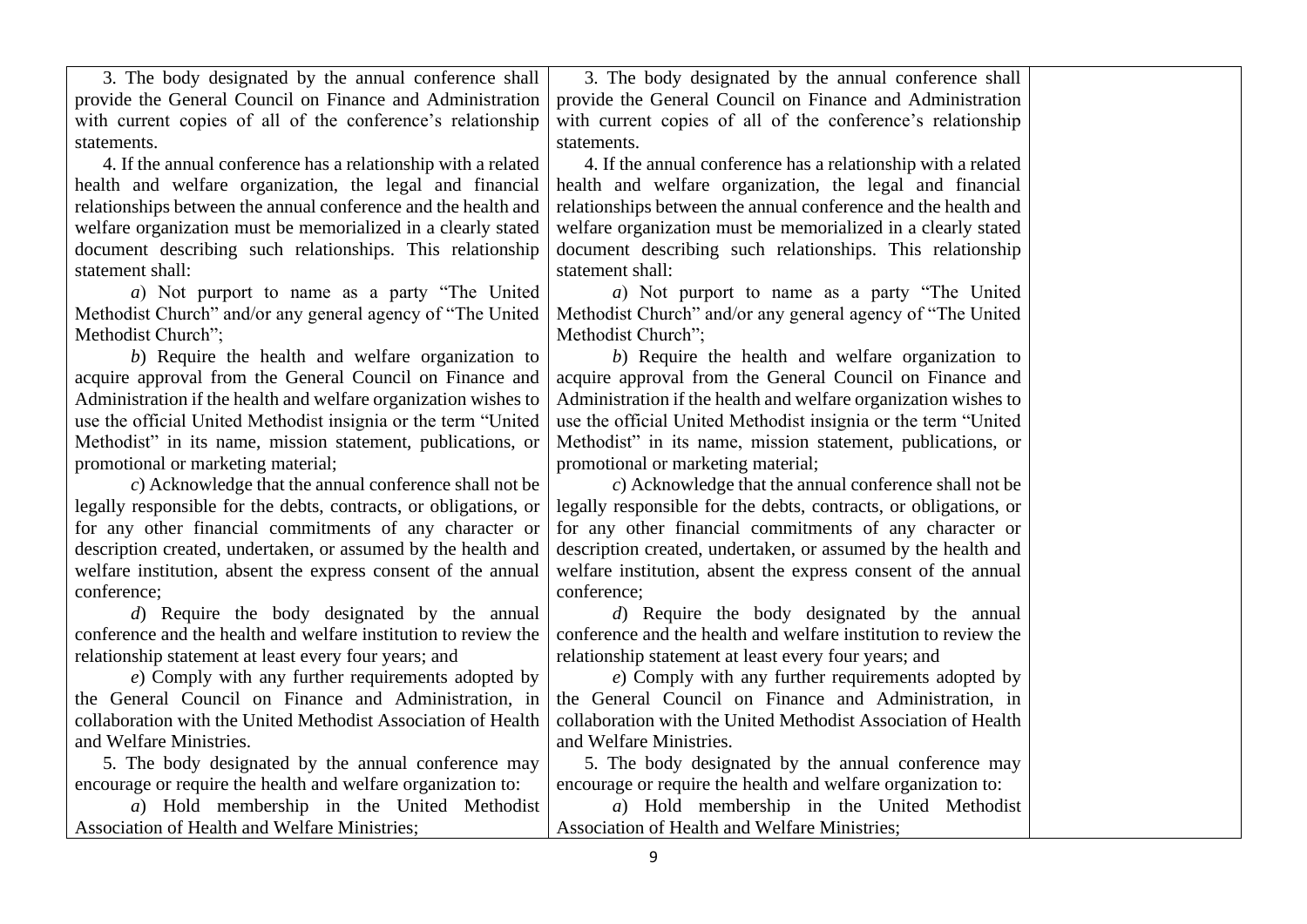| b) Pursue accreditation in one of the industry-                                | b) Pursue accreditation in one of the industry-                                |  |
|--------------------------------------------------------------------------------|--------------------------------------------------------------------------------|--|
| recognized, national accreditation bodies appropriate to faith-                | recognized, national accreditation bodies appropriate to faith-                |  |
| based organizations; or                                                        | based organizations; or                                                        |  |
| c) Utilize the programmatic standards, self-study, and                         | c) Utilize the programmatic standards, self-study, and                         |  |
| peer review appropriate to Church-related institutions and                     | peer review appropriate to Church-related institutions and                     |  |
| programs available to them through organizations that will                     | programs available to them through organizations that will                     |  |
| promote excellence in Christian ministry and mission and                       | promote excellence in Christian ministry and mission and                       |  |
| enhance the quality of services offered.                                       | enhance the quality of services offered.                                       |  |
| 6. If the body designated by the annual conference terminates,                 | 6. If the body designated by the annual conference terminates,                 |  |
| decides not to renew, or is unable, after reasonable efforts, to               | decides not to renew, or is unable, after reasonable efforts, to               |  |
| agree to, a relationship statement with a health and welfare                   | agree to, a relationship statement with a health and welfare                   |  |
| organization, it shall report such termination, non-renewal, or                | organization, it shall report such termination, non-renewal, or                |  |
| inability to agree at the next session of the annual conference.               | inability to agree at the next session of the annual conference.               |  |
| This report shall then be published in the annual conference                   | This report shall then be published in the annual conference                   |  |
| journal. The organization may then establish a relationship                    | journal. The organization may then establish a relationship                    |  |
| statement with the United Methodist Association consistent                     | statement with the United Methodist Association consistent                     |  |
| with the requirements of $\P$ 2513.006.                                        | with the requirements of $\P$ 2513.006.                                        |  |
|                                                                                |                                                                                |  |
| GBOD 12513.006=2517                                                            |                                                                                |  |
|                                                                                |                                                                                |  |
|                                                                                |                                                                                |  |
| $\parallel$ 2513.007 In district property according to $\parallel$ 2513.2, the | <b>Section V. District Property</b>                                            |  |
| following additional regulations shall be implemented for                      | $\parallel$ 2513.007 In district property according to $\parallel$ 2513.2, the |  |
| District Parsonages and Boards of Trustees-1. A district                       | following additional regulations shall be implemented for                      |  |
| parsonage for the district superintendent may be acquired when                 | [2518] District Parsonages and Boards of Trustees-1. A                         |  |
| authorized by the charge conferences of two-thirds of the                      | district parsonage for the district superintendent may be                      |  |
| charges in the district or when authorized by a two-thirds vote                | acquired when authorized by the charge conferences of two-                     |  |
| of the district conference, subject to the advice and approval of              | thirds of the charges in the district or when authorized by a two-             |  |
| the district board of church location and building as provided                 | thirds vote of the district conference, subject to the advice and              |  |
| in ¶ 2513.008-2513.013.                                                        | approval of the district board of church location and building                 |  |
| 2. Any district conference or district union that owns                         | as provided in $\P$ 2513.008-2513.013.                                         |  |
| property or has employees may be incorporated in its own                       | 2. Any district conference or district union that owns                         |  |
| name if permitted by local law. Unless the district conference                 | property or has employees may be incorporated in its own                       |  |
| or district union is incorporated in its own name, each district's             | name if permitted by local law. Unless the district conference                 |  |
| board of trustees shall be incorporated. The district board shall              | or district union is incorporated in its own name, each district's             |  |
| consist of not fewer than three nor more than nine members in                  | board of trustees shall be incorporated. The district board shall              |  |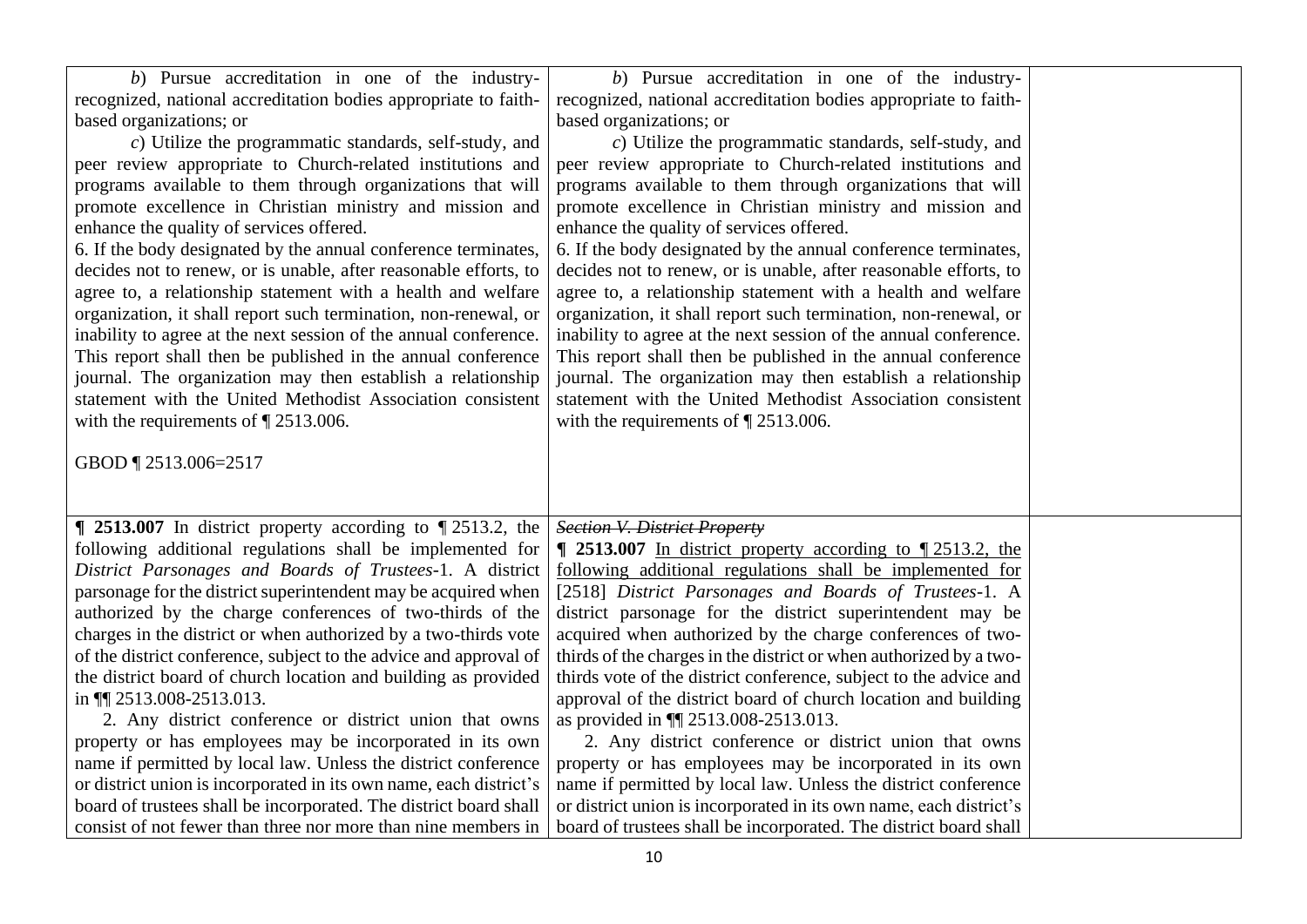accordance with BOD¶ 610.5, having the same qualifications provided for trustees of local churches (¶ 2513.014), who shall be nominated by the district superintendent in consultation with the district nominating committee, if one exists, and elected by the district conference. Where there is no district conference, they may be elected by the district board of stewards or by the annual conference on nomination of the district superintendent. They shall be elected for a term of one year and serve until their successors shall have been elected, and they shall report annually to the district conference or annual conference. Title to district property may be held in trust by the incorporated district conference or union, the incorporated district board of trustees, or the annual conference of which such district is a part, and such trustees shall report annually to the district or annual conference. Except as the laws of the state, territory, or country prescribe otherwise, district property held in trust by a district board of trustees may be mortgaged or sold and conveyed by them only by authority of the district conference or annual conference, or if such property is held in trust by the trustees of the annual conference, it may be mortgaged or sold and conveyed by such trustees only by authority of the annual conference. The district conference, or annual conference in the case of property held in trust by the trustees of the annual conference, may include in the resolution authorizing such proposed action a direction that any contract, deed, bill of sale, mortgage, or other necessary written instrument may be executed by and on behalf of the respective board of trustees by any two of its officers, who thereupon shall be duly authorized to carry out the direction of the district conference or annual conference; and any written instrument so executed shall be binding and effective as the action of the district conference or annual conference. The purchase price and maintenance cost of a district parsonage may be equitably distributed among the charges of the district by the district board of stewards. Where there is an incorporated district union (BOD¶ 659.4), the board of directors of the district union shall

consist of not fewer than three nor more than nine members in accordance with BOD¶ 610.5, having the same qualifications provided for trustees of local churches (¶2513.014), who shall be nominated by the district superintendent in consultation with the district nominating committee, if one exists, and elected by the district conference. Where there is no district conference, they may be elected by the district board of stewards or by the annual conference on nomination of the district superintendent. They shall be elected for a term of one year and serve until their successors shall have been elected, and they shall report annually to the district conference or annual conference. Title to district property may be held in trust by the incorporated district conference or union, the incorporated district board of trustees, or the annual conference of which such district is a part, and such trustees shall report annually to the district or annual conference. Except as the laws of the state, territory, or country prescribe otherwise, district property held in trust by a district board of trustees may be mortgaged or sold and conveyed by them only by authority of the district conference or annual conference, or if such property is held in trust by the trustees of the annual conference, it may be mortgaged or sold and conveyed by such trustees only by authority of the annual conference. The district conference, or annual conference in the case of property held in trust by the trustees of the annual conference, may include in the resolution authorizing such proposed action a direction that any contract, deed, bill of sale, mortgage, or other necessary written instrument may be executed by and on behalf of the respective board of trustees by any two of its officers, who thereupon shall be duly authorized to carry out the direction of the district conference or annual conference; and any written instrument so executed shall be binding and effective as the action of the district conference or annual conference. The purchase price and maintenance cost of a district parsonage may be equitably distributed among the charges of the district by the district board of stewards. Where there is an incorporated district union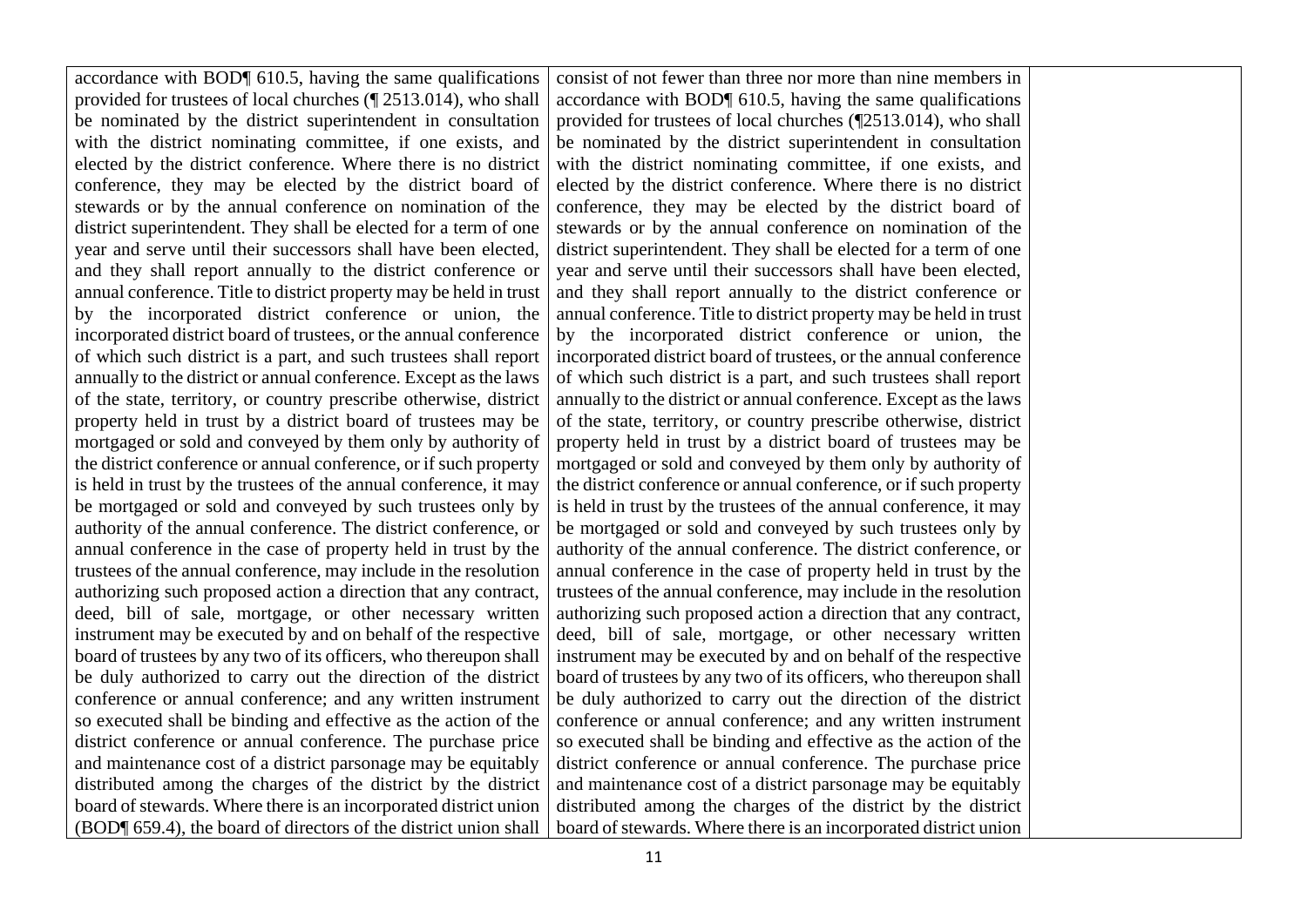| have the same duties and responsibilities with respect to district<br>property as are described here for the district board of trustees.<br>3. When district boundaries are changed by division,<br>rearrangement, or consolidation so that a district parsonage<br>purchased, owned, and maintained by one district is included<br>within the bounds of another district, each such district shall be<br>entitled to receive its just share of the then-reasonable value of<br>the parsonage in which it has invested funds; and the amount<br>of such value and just share shall be determined by a committee<br>of three persons, appointed by the bishop of the area, who shall<br>not be residents of any of the said districts. The committee shall<br>hear claims of each district regarding its interest therein before<br>making a decision. From any such determination, there is<br>reserved unto each of the interested districts the right of appeal<br>to the next succeeding annual conference. The same procedure<br>shall be followed in determining equities of a district in any | (BOD¶ 659.4), the board of directors of the district union shall<br>have the same duties and responsibilities with respect to district<br>property as are described here for the district board of trustees.<br>3. When district boundaries are changed by division,<br>rearrangement, or consolidation so that a district parsonage<br>purchased, owned, and maintained by one district is included<br>within the bounds of another district, each such district shall be<br>entitled to receive its just share of the then-reasonable value of<br>the parsonage in which it has invested funds; and the amount<br>of such value and just share shall be determined by a committee<br>of three persons, appointed by the bishop of the area, who shall<br>not be residents of any of the said districts. The committee shall<br>hear claims of each district regarding its interest therein before<br>making a decision. From any such determination, there is<br>reserved unto each of the interested districts the right of appeal<br>to the next succeeding annual conference. The same procedure |  |
|-----------------------------------------------------------------------------------------------------------------------------------------------------------------------------------------------------------------------------------------------------------------------------------------------------------------------------------------------------------------------------------------------------------------------------------------------------------------------------------------------------------------------------------------------------------------------------------------------------------------------------------------------------------------------------------------------------------------------------------------------------------------------------------------------------------------------------------------------------------------------------------------------------------------------------------------------------------------------------------------------------------------------------------------------------------------------------------------------------|-------------------------------------------------------------------------------------------------------------------------------------------------------------------------------------------------------------------------------------------------------------------------------------------------------------------------------------------------------------------------------------------------------------------------------------------------------------------------------------------------------------------------------------------------------------------------------------------------------------------------------------------------------------------------------------------------------------------------------------------------------------------------------------------------------------------------------------------------------------------------------------------------------------------------------------------------------------------------------------------------------------------------------------------------------------------------------------------------------|--|
| other property that may be included in another district by                                                                                                                                                                                                                                                                                                                                                                                                                                                                                                                                                                                                                                                                                                                                                                                                                                                                                                                                                                                                                                          | shall be followed in determining equities of a district in any                                                                                                                                                                                                                                                                                                                                                                                                                                                                                                                                                                                                                                                                                                                                                                                                                                                                                                                                                                                                                                        |  |
| changes in district boundaries.                                                                                                                                                                                                                                                                                                                                                                                                                                                                                                                                                                                                                                                                                                                                                                                                                                                                                                                                                                                                                                                                     | other property that may be included in another district by<br>changes in district boundaries.                                                                                                                                                                                                                                                                                                                                                                                                                                                                                                                                                                                                                                                                                                                                                                                                                                                                                                                                                                                                         |  |
| GBOD 12513.007=2518                                                                                                                                                                                                                                                                                                                                                                                                                                                                                                                                                                                                                                                                                                                                                                                                                                                                                                                                                                                                                                                                                 |                                                                                                                                                                                                                                                                                                                                                                                                                                                                                                                                                                                                                                                                                                                                                                                                                                                                                                                                                                                                                                                                                                       |  |
| <b>2513.008</b> In district property according to $\P$ 2513.2, the<br>following additional regulations shall be implemented for<br>Authorization and Establishment of District Boards of Church<br>Location and Building-There shall be in each district of an<br>annual conference a district board of church location and<br>building. The board shall consist of the district superintendent<br>and a minimum of six and a maximum of nine additional<br>persons nominated by the district superintendent in<br>consultation with the district nominating committee, if one<br>exists, and elected annually by the annual conference, provided<br>that in a district of great geographical extent an additional<br>board may be so elected. It is recommended that the<br>membership include one-third clergy, one-third laymen, one-<br>third laywomen, and, where possible, should be inclusive of<br>gender, race, age, and people with disabilities. These persons                                                                                                                           | $\parallel$ 2513.008 In district property according to $\parallel$ 2513.2, the<br>following additional regulations shall be implemented for<br>[2519] Authorization and Establishment of District Boards of<br>Church Location and Building-There shall be in each district<br>of an annual conference a district board of church location and<br>building. The board shall consist of the district superintendent<br>and a minimum of six and a maximum of nine additional<br>persons nominated by the district superintendent in<br>consultation with the district nominating committee, if one<br>exists, and elected annually by the annual conference, provided<br>that in a district of great geographical extent an additional<br>board may be so elected. It is recommended that the<br>membership include one-third clergy, one-third laymen, one-<br>third laywomen, and, where possible, should be inclusive of<br>gender, race, age, and people with disabilities. These persons                                                                                                          |  |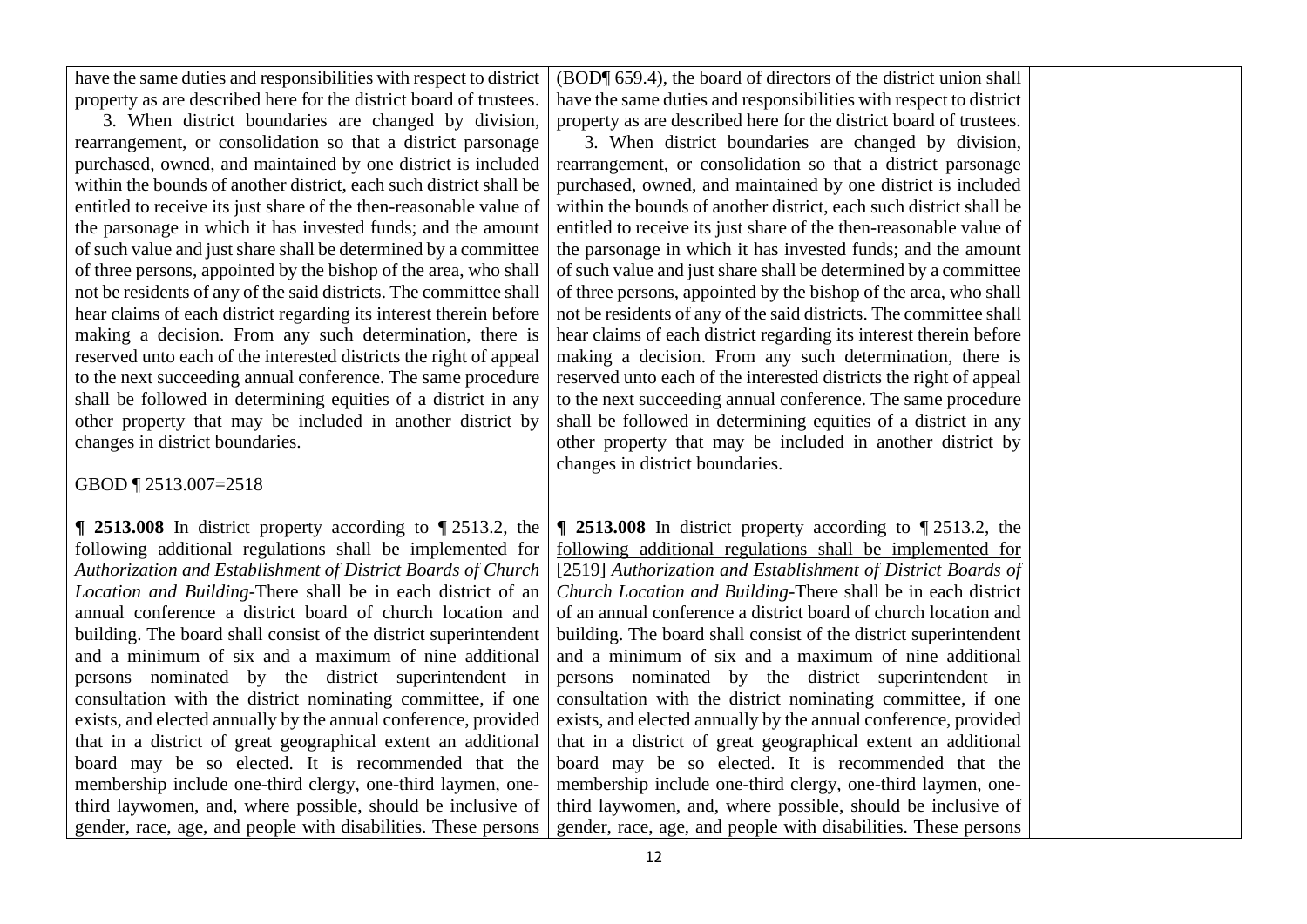| shall be professing members of The United Methodist Church.<br>The members of the board, excluding the district<br>superintendent, shall be divided into three classes. One third<br>shall be elected annually for a three-year term. A chairperson | shall be professing members of The United Methodist Church.<br>The members of the board, excluding the district<br>superintendent, shall be divided into three classes. One third<br>shall be elected annually for a three-year term. A chairperson |  |
|-----------------------------------------------------------------------------------------------------------------------------------------------------------------------------------------------------------------------------------------------------|-----------------------------------------------------------------------------------------------------------------------------------------------------------------------------------------------------------------------------------------------------|--|
| and a secretary shall be elected annually at the first meeting                                                                                                                                                                                      | and a secretary shall be elected annually at the first meeting                                                                                                                                                                                      |  |
| following annual conference. The board shall file a report of                                                                                                                                                                                       | following annual conference. The board shall file a report of                                                                                                                                                                                       |  |
| any actions taken with the charge conference of each local                                                                                                                                                                                          | any actions taken with the charge conference of each local                                                                                                                                                                                          |  |
| church involved, and the report so filed shall become a part of                                                                                                                                                                                     | church involved, and the report so filed shall become a part of                                                                                                                                                                                     |  |
| the minutes of the said conference or conferences. The board                                                                                                                                                                                        | the minutes of the said conference or conferences. The board                                                                                                                                                                                        |  |
| shall also make a written report to the district conference (or,                                                                                                                                                                                    | shall also make a written report to the district conference (or,                                                                                                                                                                                    |  |
| if there is no district conference, to the district superintendent),                                                                                                                                                                                | if there is no district conference, to the district superintendent),                                                                                                                                                                                |  |
| and this report shall become a part of the records of that                                                                                                                                                                                          | and this report shall become a part of the records of that                                                                                                                                                                                          |  |
| conference.                                                                                                                                                                                                                                         | conference.                                                                                                                                                                                                                                         |  |
|                                                                                                                                                                                                                                                     |                                                                                                                                                                                                                                                     |  |
| GBOD 12513.008=2519                                                                                                                                                                                                                                 |                                                                                                                                                                                                                                                     |  |
|                                                                                                                                                                                                                                                     |                                                                                                                                                                                                                                                     |  |
| $\parallel$ 2513.009 In district property according to $\parallel$ 2513.2, the                                                                                                                                                                      | 2513.009 In district property according to $\sqrt{2513.2}$ , the                                                                                                                                                                                    |  |
| following additional regulations shall be implemented for                                                                                                                                                                                           | following additional regulations shall be implemented for                                                                                                                                                                                           |  |
| Duties and Responsibilities of the District Boards of Church                                                                                                                                                                                        | [2520] Duties and Responsibilities of the District Boards of                                                                                                                                                                                        |  |
| Location and Building-1. Local Church Building Sites and                                                                                                                                                                                            | Church Location and Building-1. Local Church Building Sites                                                                                                                                                                                         |  |
| Plans-The board of church location and building shall                                                                                                                                                                                               | and Plans-The board of church location and building shall                                                                                                                                                                                           |  |
| investigate all proposed local church building sites,                                                                                                                                                                                               | investigate all proposed local church building sites,                                                                                                                                                                                               |  |
| ascertaining that such sites are properly located for the                                                                                                                                                                                           | ascertaining that such sites are properly located for the                                                                                                                                                                                           |  |
| community to be served and adequate in size to provide space                                                                                                                                                                                        | community to be served and adequate in size to provide space                                                                                                                                                                                        |  |
| for future expansion and parking facilities. (See $\P$ $[226.003.1,$                                                                                                                                                                                | for future expansion and parking facilities. (See $\P$ 226.003.1,                                                                                                                                                                                   |  |
| 2513.033.2.)                                                                                                                                                                                                                                        | 2513.033.2.)                                                                                                                                                                                                                                        |  |
| 2. If there is a district strategy committee for parish                                                                                                                                                                                             | 2. If there is a district strategy committee for parish                                                                                                                                                                                             |  |
| development or a metropolitan commission (BOD¶ $633.5j$ ) in<br>the district, the board shall consider its recommendations in                                                                                                                       | development or a metropolitan commission (BOD¶ $633.5j$ ) in<br>the district, the board shall consider its recommendations in                                                                                                                       |  |
| planning a strategy for continuing the service of The United                                                                                                                                                                                        | planning a strategy for continuing the service of The United                                                                                                                                                                                        |  |
| Methodist Church in changing neighborhoods. If no parish                                                                                                                                                                                            | Methodist Church in changing neighborhoods. If no parish                                                                                                                                                                                            |  |
| development committee or commission is operative, the board                                                                                                                                                                                         | development committee or commission is operative, the board                                                                                                                                                                                         |  |
| shall study the duties assigned to each and seek ways to provide                                                                                                                                                                                    | shall study the duties assigned to each and seek ways to provide                                                                                                                                                                                    |  |
| continuity of service in parishes where there is a change in the                                                                                                                                                                                    | continuity of service in parishes where there is a change in the                                                                                                                                                                                    |  |
| racial, ethnic, or cultural character of the residents, to the end                                                                                                                                                                                  | racial, ethnic, or cultural character of the residents, to the end                                                                                                                                                                                  |  |
| that the resolutions of the General Conference involving such                                                                                                                                                                                       | that the resolutions of the General Conference involving such                                                                                                                                                                                       |  |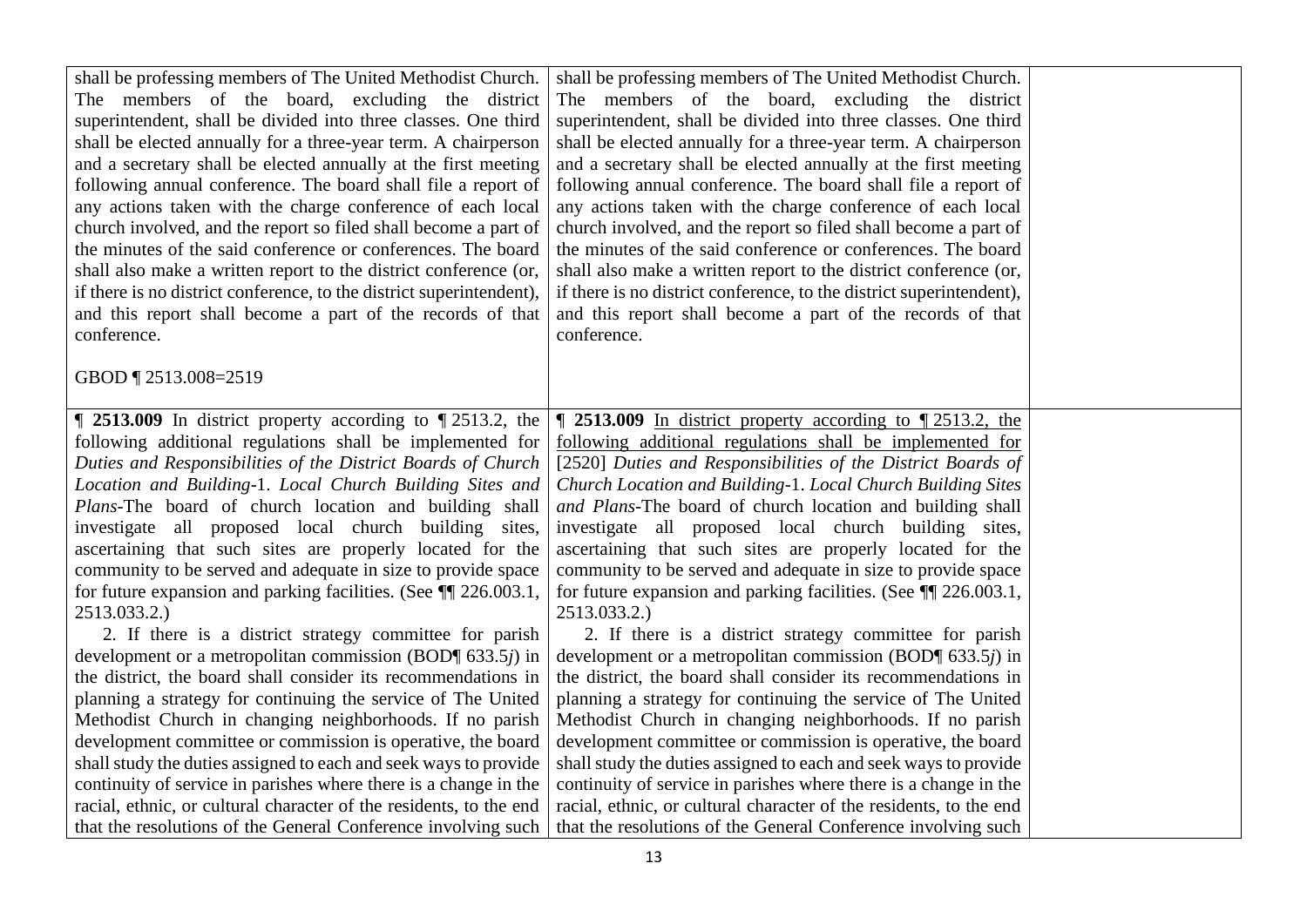| neighborhoods be given careful consideration. One member of<br>the board shall also have membership on the strategy<br>committee or on the commission.<br>3. The board of church location and building shall<br>investigate all proposed local church or parsonage buildings to<br>determine the best method to make the structure energy-<br>efficient.                                                                                                                                                                                                                                                                                                                                                                                                                                                                                                                                                                                                                                                                                                                                                                                                                                                                                                                                                                                                                                                                                                                                                                                                                                                                                                                           | neighborhoods be given careful consideration. One member of<br>the board shall also have membership on the strategy<br>committee or on the commission.<br>3. The board of church location and building shall<br>investigate all proposed local church or parsonage buildings to<br>determine the best method to make the structure energy-<br>efficient.                                                                                                                                                                                                                                                                                                                                                                                                                                                                                                                                                                                                                                                                                                                                                                                                                                                                                                                                                                                                                                                                                                                                                                                                                                                                                                                                                    |  |
|------------------------------------------------------------------------------------------------------------------------------------------------------------------------------------------------------------------------------------------------------------------------------------------------------------------------------------------------------------------------------------------------------------------------------------------------------------------------------------------------------------------------------------------------------------------------------------------------------------------------------------------------------------------------------------------------------------------------------------------------------------------------------------------------------------------------------------------------------------------------------------------------------------------------------------------------------------------------------------------------------------------------------------------------------------------------------------------------------------------------------------------------------------------------------------------------------------------------------------------------------------------------------------------------------------------------------------------------------------------------------------------------------------------------------------------------------------------------------------------------------------------------------------------------------------------------------------------------------------------------------------------------------------------------------------|-------------------------------------------------------------------------------------------------------------------------------------------------------------------------------------------------------------------------------------------------------------------------------------------------------------------------------------------------------------------------------------------------------------------------------------------------------------------------------------------------------------------------------------------------------------------------------------------------------------------------------------------------------------------------------------------------------------------------------------------------------------------------------------------------------------------------------------------------------------------------------------------------------------------------------------------------------------------------------------------------------------------------------------------------------------------------------------------------------------------------------------------------------------------------------------------------------------------------------------------------------------------------------------------------------------------------------------------------------------------------------------------------------------------------------------------------------------------------------------------------------------------------------------------------------------------------------------------------------------------------------------------------------------------------------------------------------------|--|
| GBOD 12513.009=2520                                                                                                                                                                                                                                                                                                                                                                                                                                                                                                                                                                                                                                                                                                                                                                                                                                                                                                                                                                                                                                                                                                                                                                                                                                                                                                                                                                                                                                                                                                                                                                                                                                                                |                                                                                                                                                                                                                                                                                                                                                                                                                                                                                                                                                                                                                                                                                                                                                                                                                                                                                                                                                                                                                                                                                                                                                                                                                                                                                                                                                                                                                                                                                                                                                                                                                                                                                                             |  |
| $\P$ 2513.010 In district property according to $\P$ 2513.2, the<br>following additional regulations shall be implemented for<br>Standards for the District Approval of Building Proposals-1.<br>The District Board of Church Location and Building shall<br>review the plans of any church in the district which proposes<br>to construct or purchase a new church or educational building<br>or a parsonage, or remodeling of such a building if the cost will<br>exceed 25 percent of the value of the building. Such proposal<br>shall include a statement of the need for the proposed facilities,<br>preliminary architectural plans, cost estimate of the project,<br>and a financial plan for defraying such costs. Before finally<br>approving the building project, the board shall determine that<br>the preliminary architectural design and financial plans have<br>been evaluated and approved by proper authorities. Building<br>plans shall provide for equal access to persons with disabilities<br>as per [2513.033.4.<br>2. When the local church has secured final architectural<br>plans and specifications and a reliable and detailed estimate of<br>the cost of the proposed undertaking as provided in $\P$<br>2513.033.7, the board shall require their submission for<br>consideration and approval. The board shall study carefully the<br>feasibility and financial soundness of the undertaking and<br>ascertain whether the financial plan will provide funds<br>necessary to ensure prompt payment of all proposed<br>contractual obligations and provide for the full financial<br>support of the program ministries, including annual conference | $\parallel$ 2513.010 In district property according to $\parallel$ 2513.2, the<br>following additional regulations shall be implemented for<br>[2521] Standards for the District Approval of Building<br>Proposals-1. The District Board of Church Location and<br>Building shall review the plans of any church in the district<br>which proposes to construct or purchase a new church or<br>educational building or a parsonage, or remodeling of such a<br>building if the cost will exceed 25 percent of the value of the<br>building. Such proposal shall include a statement of the need<br>for the proposed facilities, preliminary architectural plans, cost<br>estimate of the project, and a financial plan for defraying such<br>costs. Before finally approving the building project, the board<br>shall determine that the preliminary architectural design and<br>financial plans have been evaluated and approved by proper<br>authorities. Building plans shall provide for equal access to<br>persons with disabilities as per $\S$ 2513.033.4.<br>2. When the local church has secured final architectural<br>plans and specifications and a reliable and detailed estimate of<br>the cost of the proposed undertaking as provided in $\P$<br>2513.033.7, the board shall require their submission for<br>consideration and approval. The board shall study carefully the<br>feasibility and financial soundness of the undertaking and<br>ascertain whether the financial plan will provide funds<br>necessary to ensure prompt payment of all proposed<br>contractual obligations and provide for the full financial<br>support of the program ministries, including annual conference |  |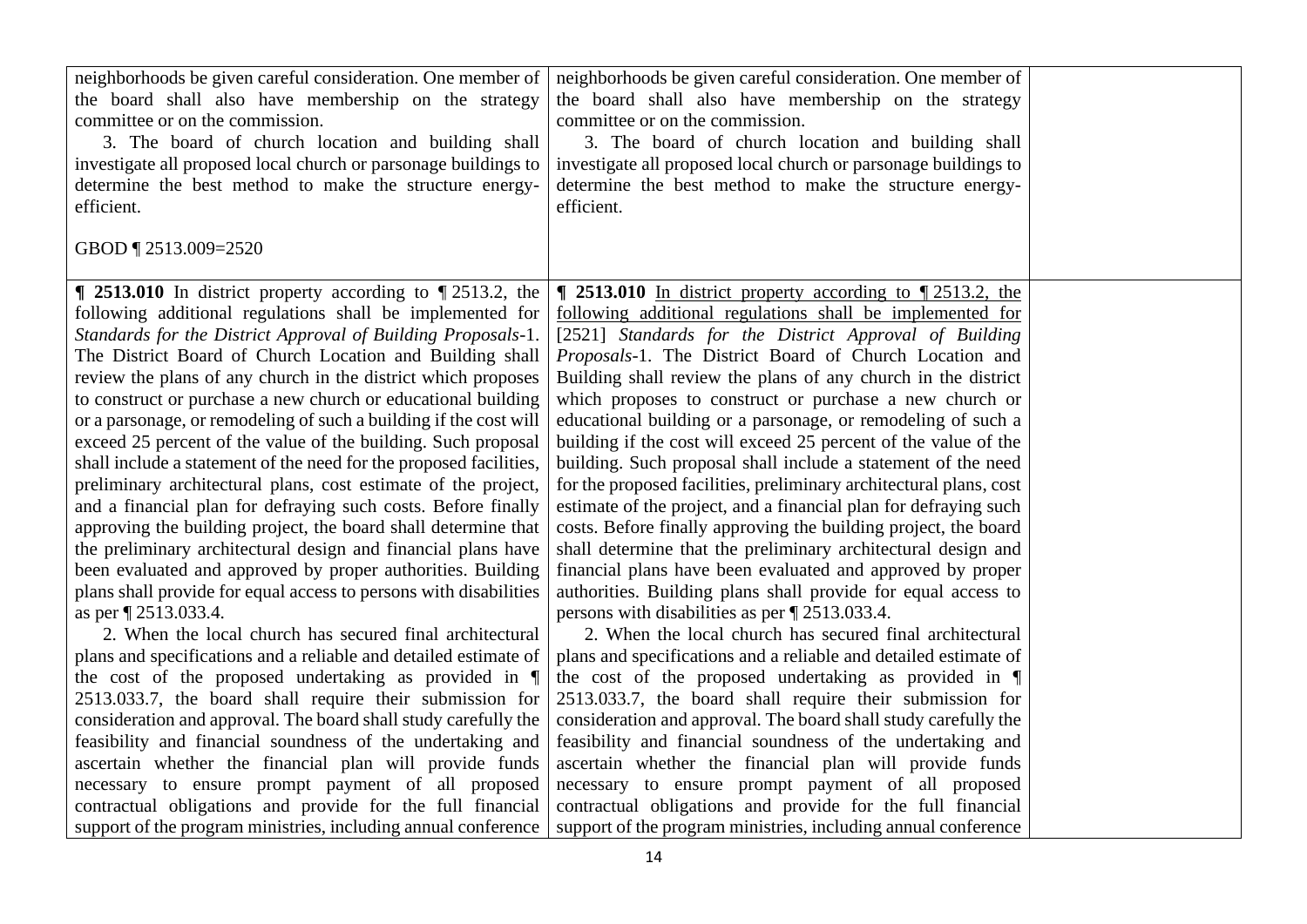| and general Church benevolences. It shall report its<br>conclusions to the Church and to the cabinet in writing.<br>3. A final decision of the board approving purchase, building,<br>or remodeling shall automatically terminate after a period of<br>one year where no action has been taken by the local church to<br>carry out such decision.                                                                                                                                                                                                                                                                    | and general Church benevolences. It shall report its<br>conclusions to the Church and to the cabinet in writing.<br>3. A final decision of the board approving purchase, building,<br>or remodeling shall automatically terminate after a period of<br>one year where no action has been taken by the local church to<br>carry out such decision.                                                                                                                                                                                                                                     |  |
|----------------------------------------------------------------------------------------------------------------------------------------------------------------------------------------------------------------------------------------------------------------------------------------------------------------------------------------------------------------------------------------------------------------------------------------------------------------------------------------------------------------------------------------------------------------------------------------------------------------------|---------------------------------------------------------------------------------------------------------------------------------------------------------------------------------------------------------------------------------------------------------------------------------------------------------------------------------------------------------------------------------------------------------------------------------------------------------------------------------------------------------------------------------------------------------------------------------------|--|
| GBOD 12513.010=2521                                                                                                                                                                                                                                                                                                                                                                                                                                                                                                                                                                                                  |                                                                                                                                                                                                                                                                                                                                                                                                                                                                                                                                                                                       |  |
| $\P$ 2513.011 In district property according to $\P$ 2513.2, the<br>following additional regulations shall be implemented for<br>Appeals of District Boards of Church Location and Building<br>Decisions-A decision of the board disapproving such purchase,<br>building, or remodeling shall be final unless overruled by the<br>annual conference, to which there is reserved unto the local<br>church the right of appeal.                                                                                                                                                                                        | $\parallel$ 2513.011 In district property according to $\parallel$ 2513.2, the<br>following additional regulations shall be implemented for<br>[2522] Appeals of District Boards of Church Location and<br>Building Decisions-A decision of the board disapproving such<br>purchase, building, or remodeling shall be final unless<br>overruled by the annual conference, to which there is reserved<br>unto the local church the right of appeal.                                                                                                                                    |  |
| GBOD 12513.011=2522                                                                                                                                                                                                                                                                                                                                                                                                                                                                                                                                                                                                  |                                                                                                                                                                                                                                                                                                                                                                                                                                                                                                                                                                                       |  |
| $\P$ 2513.012 In district property according to $\P$ 2513.2, the<br>following additional regulations shall be implemented for<br>Application of Standards to the Acquisition of a District<br><i>Parsonage</i> -The above provisions shall apply to the acquisition<br>of a district parsonage.                                                                                                                                                                                                                                                                                                                      | $\parallel$ 2513.012 In district property according to $\parallel$ 2513.2, the<br>following additional regulations shall be implemented for<br>[2523] Application of Standards to the Acquisition of a District<br><i>Parsonage</i> -The above provisions shall apply to the acquisition<br>of a district parsonage.                                                                                                                                                                                                                                                                  |  |
| GBOD 12513.012=2523                                                                                                                                                                                                                                                                                                                                                                                                                                                                                                                                                                                                  |                                                                                                                                                                                                                                                                                                                                                                                                                                                                                                                                                                                       |  |
| $\parallel$ 2513.013 In district property according to $\parallel$ 2513.2, the<br>following additional regulations shall be implemented for Sale,<br>Transfer, Lease, or Mortgage of District Property-No district<br>property shall be sold, transferred, or leased for a term that<br>exceeds twenty years, or mortgaged, without: $(a)$ the consent<br>of the presiding district superintendent; and $(b)$ the district<br>superintendent's determination that such transfer or<br>encumbrance conforms to the <i>Discipline</i> . The district<br>superintendent's written statement evidencing the satisfaction | $\parallel$ 2513.013 In district property according to $\parallel$ 2513.2, the<br>following additional regulations shall be implemented for<br>[2524] Sale, Transfer, Lease, or Mortgage of District<br>Property-No district property shall be sold, transferred, or<br>leased for a term that exceeds twenty years, or mortgaged,<br>without: $(a)$ the consent of the presiding district<br>superintendent; and (b) the district superintendent's<br>determination that such transfer or encumbrance conforms to<br>the Discipline. The district superintendent's written statement |  |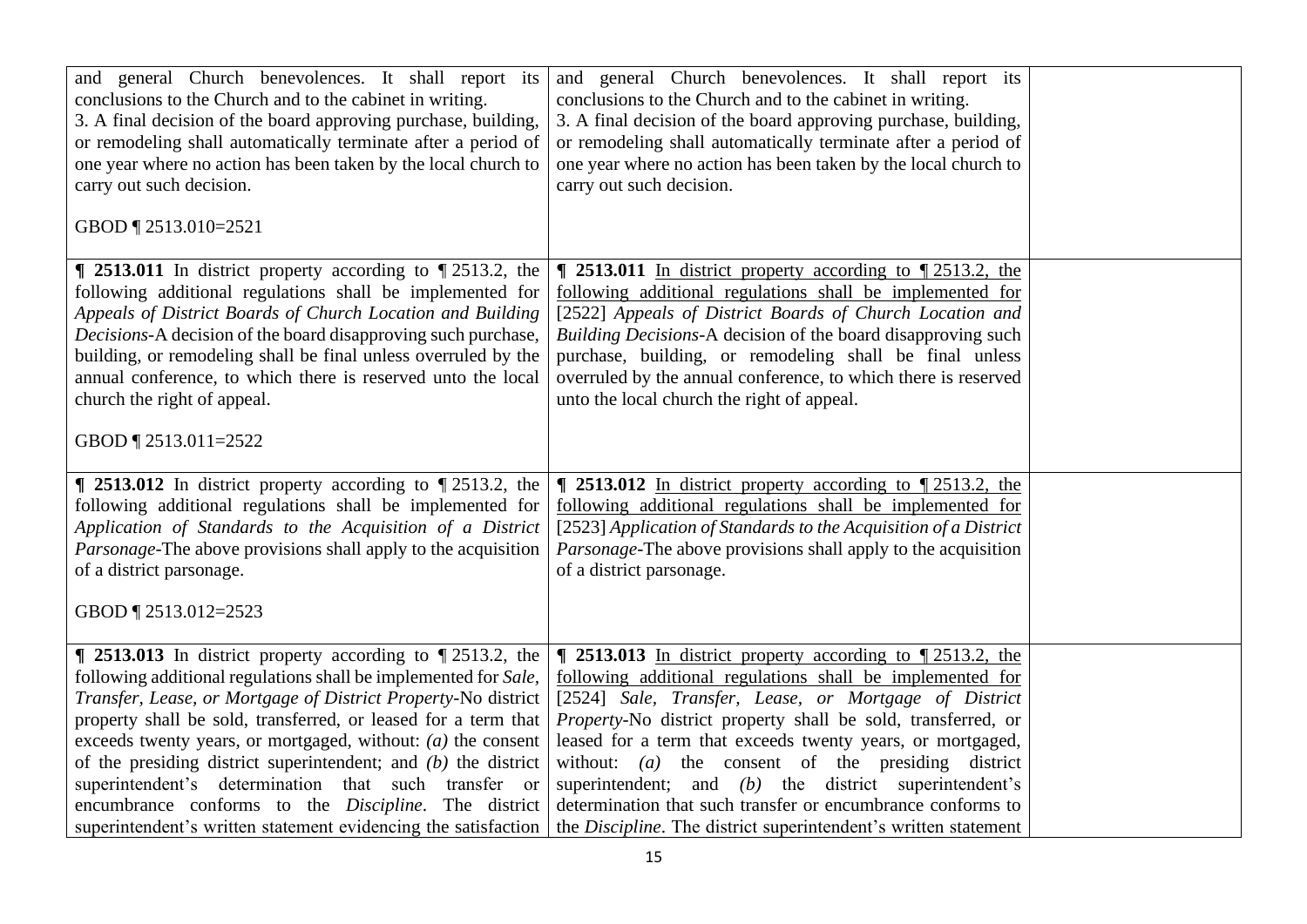| of this condition shall be affixed to any instrument or transfer<br>or encumbrance. Any required written instrument necessary to<br>carry out the action so authorized shall be executed in the name<br>of the corporation by any two of its officers, or any two officers<br>of its board of trustees, and any written instrument so executed<br>shall be binding and effective as the action of the corporation.<br>GBOD 12513.013=2524                                                                                                                                                                                                                                                                                                                                                                                                                                   | evidencing the satisfaction of this condition shall be affixed to<br>any instrument or transfer or encumbrance. Any required<br>written instrument necessary to carry out the action so<br>authorized shall be executed in the name of the corporation by<br>any two of its officers, or any two officers of its board of<br>trustees, and any written instrument so executed shall be<br>binding and effective as the action of the corporation.                                                                                                                                                                                                                                                                                                                                                                                                             |  |
|-----------------------------------------------------------------------------------------------------------------------------------------------------------------------------------------------------------------------------------------------------------------------------------------------------------------------------------------------------------------------------------------------------------------------------------------------------------------------------------------------------------------------------------------------------------------------------------------------------------------------------------------------------------------------------------------------------------------------------------------------------------------------------------------------------------------------------------------------------------------------------|---------------------------------------------------------------------------------------------------------------------------------------------------------------------------------------------------------------------------------------------------------------------------------------------------------------------------------------------------------------------------------------------------------------------------------------------------------------------------------------------------------------------------------------------------------------------------------------------------------------------------------------------------------------------------------------------------------------------------------------------------------------------------------------------------------------------------------------------------------------|--|
| $\P$ 2513.014 In local church property according to $\P$ 2513.2, the<br>following additional regulations shall be implemented for<br>Local Church Board of Trustees' Qualifications-In each<br>pastoral charge consisting of one local church, there shall be a<br>board of trustees, consisting of not fewer than three nor more<br>than nine persons, and it is recommended that at least one-third<br>be laywomen and that at least one-third be laymen. The trustees<br>shall be of legal age as determined by law, and at least two-<br>thirds shall be professing members of The United Methodist<br>Church (see $\P$ 231.2, .5; 2513.019). No pastor is a voting<br>member of the board of trustees unless elected as a member.<br>GBOD 12513.014=2525                                                                                                               | <b>Section VI. Local Church Property</b><br><b>12513.014</b> In local church property according to 12513.2, the<br>following additional regulations shall be implemented for<br>[2525] Local Church Board of Trustees' Qualifications-In<br>each pastoral charge consisting of one local church, there shall<br>be a board of trustees, consisting of not fewer than three nor<br>more than nine persons, and it is recommended that at least<br>one-third be laywomen and that at least one-third be laymen.<br>The trustees shall be of legal age as determined by law, and at<br>least two-thirds shall be professing members of The United<br>Methodist Church (see ¶ 231.2, .5; 2513.019). No pastor is a<br>voting member of the board of trustees unless elected as a<br>member.                                                                       |  |
| $\P$ 2513.015 In local church property according to $\P$ 2513.2, the<br>following additional regulations shall be implemented for<br>Local Church Board of Trustees' Election-The members of the<br>board of trustees shall be divided into three classes, and each<br>class shall as nearly as possible consist of an equal number of<br>members. At the charge conference, on recommendation by the<br>committee on nominations and leadership development or<br>from the floor, it shall elect, to take office at the beginning of<br>the ensuing calendar year or at such other times as the charge<br>or church conference may set, to serve for a term of three years<br>or until their successors have been duly elected and qualified,<br>the required number of trustees to succeed those of the class<br>whose terms then expire; provided, however, that nothing | <b>T</b> 2513.015 In local church property according to T 2513.2, the<br>following additional regulations shall be implemented for<br>[2526] Local Church Board of Trustees' Election-The<br>members of the board of trustees shall be divided into three<br>classes, and each class shall as nearly as possible consist of an<br>equal number of members. At the charge conference, on<br>recommendation by the committee on nominations and<br>leadership development or from the floor, it shall elect, to take<br>office at the beginning of the ensuing calendar year or at such<br>other times as the charge or church conference may set, to serve<br>for a term of three years or until their successors have been duly<br>elected and qualified, the required number of trustees to<br>succeed those of the class whose terms then expire; provided, |  |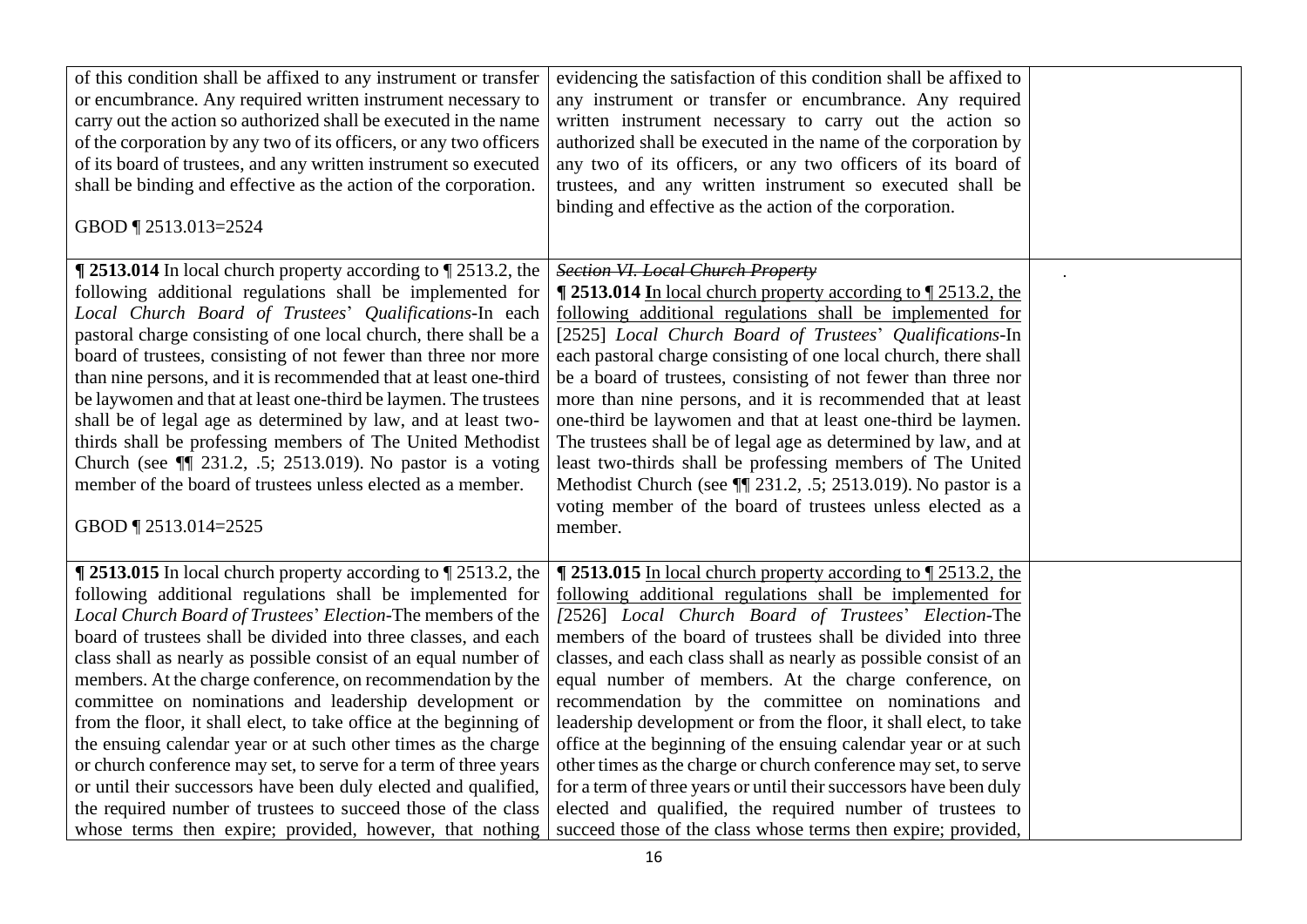| herein shall be construed to prevent the election of a trustee to    | however, that nothing herein shall be construed to prevent the               |  |
|----------------------------------------------------------------------|------------------------------------------------------------------------------|--|
| self-succession. <sup>5.</sup>                                       | election of a trustee to self-succession. <sup>5.</sup>                      |  |
| The charge conference may assign the responsibility for              | The charge conference may assign the responsibility for                      |  |
| electing trustees to a church conference.                            | electing trustees to a church conference.                                    |  |
|                                                                      |                                                                              |  |
| GBOD   2513.015=2526                                                 | $5$ See Judicial Council Decision 130.                                       |  |
| <sup>5</sup> See Judicial Council Decision 130.                      |                                                                              |  |
|                                                                      |                                                                              |  |
| $\P$ 2513.016 In local church property according to $\P$ 2513.2, the | <b>T</b> 2513.016 In local church property according to <b>T</b> 2513.2, the |  |
| following additional regulations shall be implemented for            | following additional regulations shall be implemented for                    |  |
| Church Local Conference-Duties, Authority, and Membership-           | [2527] Church Local Conference-Duties, Authority, and                        |  |
| 1. In a pastoral charge consisting of two or more local churches,    | <i>Membership</i> -1. In a pastoral charge consisting of two or more         |  |
| a church local conference, constituted and organized under the       | local churches, a church local conference, constituted and                   |  |
| Discipline of The United Methodist Church in each local              | organized under the Discipline of The United Methodist                       |  |
| church therein, shall be vested with authority and power in          | Church in each local church therein, shall be vested with                    |  |
| matters relating to the real and personal property of the local      | authority and power in matters relating to the real and personal             |  |
| church concerned. Such church local conference shall elect the       | property of the local church concerned. Such church local                    |  |
| board of trustees of such local church in number and manner          | conference shall elect the board of trustees of such local church            |  |
| described in $\P$ 2513.015, and the duties of such trustees, duly    | in number and manner described in $\P$ (2513.015 2526, and the               |  |
| elected, shall be the same as and identical with the duties          | duties of such trustees, duly elected, shall be the same as and              |  |
| described in $\P$ 2513.017. The duties, authority, and power         | identical with the duties described in $\P$ 2513.017. The duties,            |  |
| vested in the church local conference, insofar as they relate to     | authority, and power vested in the church local conference,                  |  |
| the property, real and personal, of the local church concerned,      | insofar as they relate to the property, real and personal, of the            |  |
| are the same as and identical with the authority and power           | local church concerned, are the same as and identical with the               |  |
| vested in the charge conference of a pastoral charge of one          | authority and power vested in the charge conference of a                     |  |
| local church (¶2513.018); and the authority, power, and              | pastoral charge of one local church (¶2513.018 2529); and the                |  |
| limitations therein set forth shall be applicable to the church      | authority, power, and limitations therein set forth shall be                 |  |
| local conference as fully and to the same extent as if               | applicable to the church local conference as fully and to the                |  |
| incorporated herein. The effect of the provisions for a church       | same extent as if incorporated herein. The effect of the                     |  |
| local conference is to give to each local church in a charge of      | provisions for a church local conference is to give to each local            |  |
| two or more churches, rather than to the pastoral charge             | church in a charge of two or more churches, rather than to the               |  |
| conference, supervision over and control of its own property,        | pastoral charge conference, supervision over and control of its              |  |
| subject to the limitations prescribed in the Discipline with         | own property, subject to the limitations prescribed in the                   |  |
| regard to local church property.                                     | Discipline with regard to local church property.                             |  |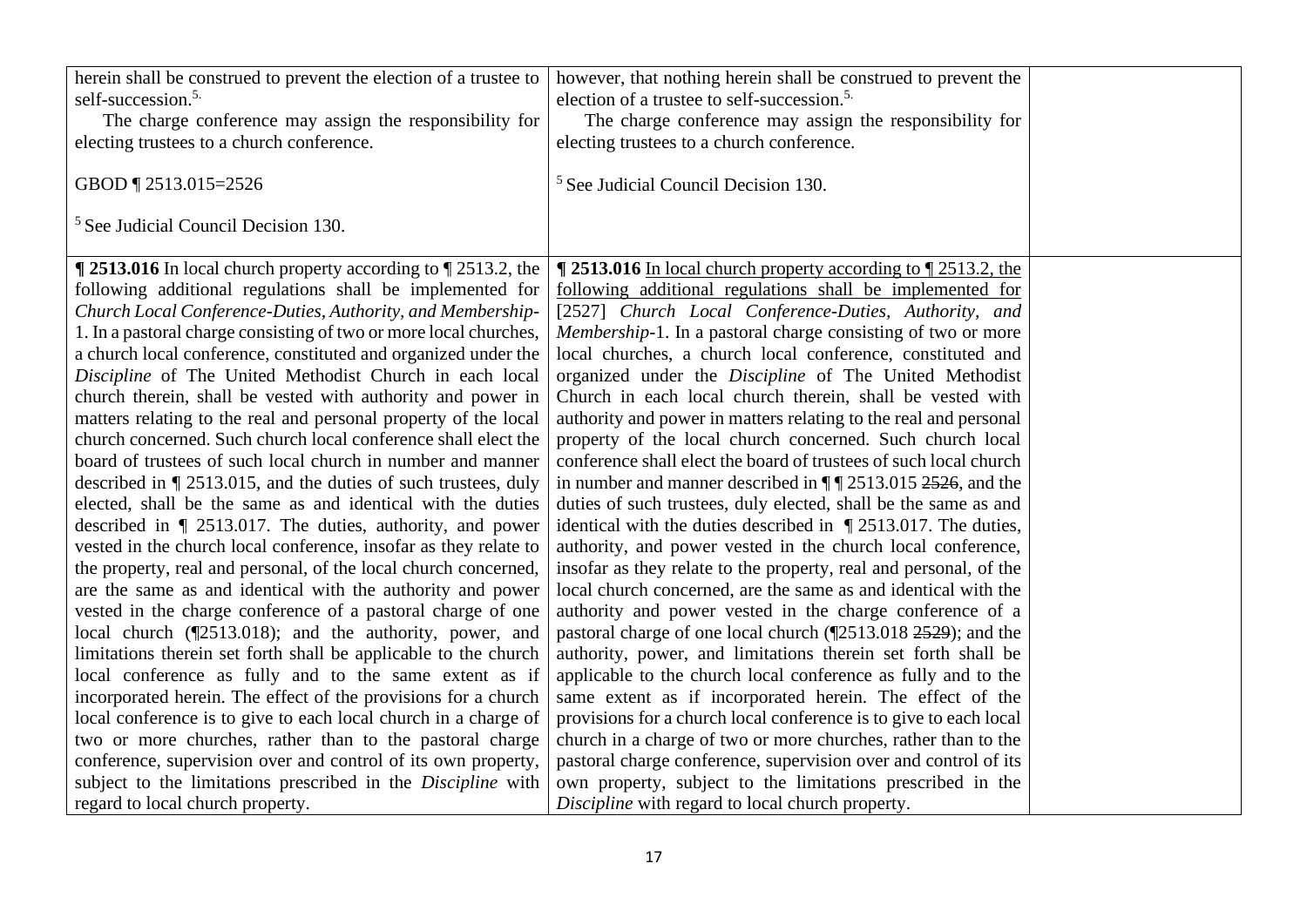| 2. Whenever required under the <i>Discipline</i> for matters relating<br>to real or personal property of the local church or to mergers of<br>churches, a local church in a pastoral charge consisting of two<br>or more local churches shall organize a church local<br>conference. The membership of the church local conference | 2. Whenever required under the <i>The Book of Discipline of The</i><br>United Methodist Church for matters relating to real or<br>personal property of the local church or to mergers of churches,<br>a local church in a pastoral charge consisting of two or more<br>local churches shall organize a church local conference. The |  |
|------------------------------------------------------------------------------------------------------------------------------------------------------------------------------------------------------------------------------------------------------------------------------------------------------------------------------------|-------------------------------------------------------------------------------------------------------------------------------------------------------------------------------------------------------------------------------------------------------------------------------------------------------------------------------------|--|
| shall consist of the persons specified for membership of the<br>charge conference $(\sqrt{\phantom{a}} 228.2)$ so far as the officers and                                                                                                                                                                                          | membership of the church local conference shall consist of the<br>persons specified for membership of the charge conference (                                                                                                                                                                                                       |  |
| relationships exist within the local church, except that the                                                                                                                                                                                                                                                                       | 228.2) so far as the officers and relationships exist within the                                                                                                                                                                                                                                                                    |  |
| pastor shall be a member of each church local conference. The<br>provisions of $\P$ 228.2-.8 relating to membership qualification                                                                                                                                                                                                  | local church, except that the pastor shall be a member of each<br>church local conference. The provisions of $\P$ 228.2-.8 relating                                                                                                                                                                                                 |  |
| and procedures of a charge conference shall be applicable to                                                                                                                                                                                                                                                                       | to membership qualification and procedures of a charge                                                                                                                                                                                                                                                                              |  |
| member-ship qualifications and procedures of a church local                                                                                                                                                                                                                                                                        | conference shall be applicable to member-ship qualifications                                                                                                                                                                                                                                                                        |  |
| conference.                                                                                                                                                                                                                                                                                                                        | and procedures of a church local conference.                                                                                                                                                                                                                                                                                        |  |
|                                                                                                                                                                                                                                                                                                                                    |                                                                                                                                                                                                                                                                                                                                     |  |
| GBOD 12513.016=2527                                                                                                                                                                                                                                                                                                                |                                                                                                                                                                                                                                                                                                                                     |  |
| <b>T</b> 2513.017 In local church property according to T 2513.2, the                                                                                                                                                                                                                                                              | <b>T</b> 2513.017 In local church property according to T 2513.2, the                                                                                                                                                                                                                                                               |  |
| following additional regulations shall be implemented for                                                                                                                                                                                                                                                                          | following additional regulations shall be implemented for                                                                                                                                                                                                                                                                           |  |
| Charge or Cooperative Parish Board of Trustees-1. A pastoral                                                                                                                                                                                                                                                                       | [2528] Charge or Cooperative Parish Board of Trustees-1. A                                                                                                                                                                                                                                                                          |  |
| charge composed of two or more churches, each having a local                                                                                                                                                                                                                                                                       | pastoral charge composed of two or more churches, each                                                                                                                                                                                                                                                                              |  |
| board of trustees, may have, in addition, a board of trustees for                                                                                                                                                                                                                                                                  | having a local board of trustees, may have, in addition, a board                                                                                                                                                                                                                                                                    |  |
| the charge as a whole. This board shall hold title to and manage                                                                                                                                                                                                                                                                   | of trustees for the charge as a whole. This board shall hold title                                                                                                                                                                                                                                                                  |  |
| the property belonging to the entire charge, such as parsonage,                                                                                                                                                                                                                                                                    | to and manage the property belonging to the entire charge, such                                                                                                                                                                                                                                                                     |  |
| campground, burial ground, and such other property as may be                                                                                                                                                                                                                                                                       | as parsonage, campground, burial ground, and such other                                                                                                                                                                                                                                                                             |  |
| committed to it. It shall receive and administer funds for the                                                                                                                                                                                                                                                                     | property as may be committed to it. It shall receive and                                                                                                                                                                                                                                                                            |  |
| charge in conformity with the laws of the state, province, or                                                                                                                                                                                                                                                                      | administer funds for the charge in conformity with the laws of                                                                                                                                                                                                                                                                      |  |
| country in which the property is located. This board shall                                                                                                                                                                                                                                                                         | the state, province, or country in which the property is located.                                                                                                                                                                                                                                                                   |  |
| consist of no fewer than three persons, at least two-thirds of<br>whom shall be professing members of The United Methodist                                                                                                                                                                                                         | This board shall consist of no fewer than three persons, at least<br>two-thirds of whom shall be professing members of The United                                                                                                                                                                                                   |  |
| Church and of legal age as determined by law. These trustees                                                                                                                                                                                                                                                                       | Methodist Church and of legal age as determined by law. These                                                                                                                                                                                                                                                                       |  |
| shall be elected by the charge conference for three years or until                                                                                                                                                                                                                                                                 | trustees shall be elected by the charge conference for three                                                                                                                                                                                                                                                                        |  |
| their successors are elected.                                                                                                                                                                                                                                                                                                      | years or until their successors are elected.                                                                                                                                                                                                                                                                                        |  |
| 2. A cooperative parish composed of two or more charges                                                                                                                                                                                                                                                                            | 2. A cooperative parish composed of two or more charges                                                                                                                                                                                                                                                                             |  |
| may have, in addition to its charge trustees and local church                                                                                                                                                                                                                                                                      | may have, in addition to its charge trustees and local church                                                                                                                                                                                                                                                                       |  |
| trustees, a board of trustees for the cooperative parish as a                                                                                                                                                                                                                                                                      | trustees, a board of trustees for the cooperative parish as a                                                                                                                                                                                                                                                                       |  |
| whole. This board shall hold title to and manage the property                                                                                                                                                                                                                                                                      | whole. This board shall hold title to and manage the property                                                                                                                                                                                                                                                                       |  |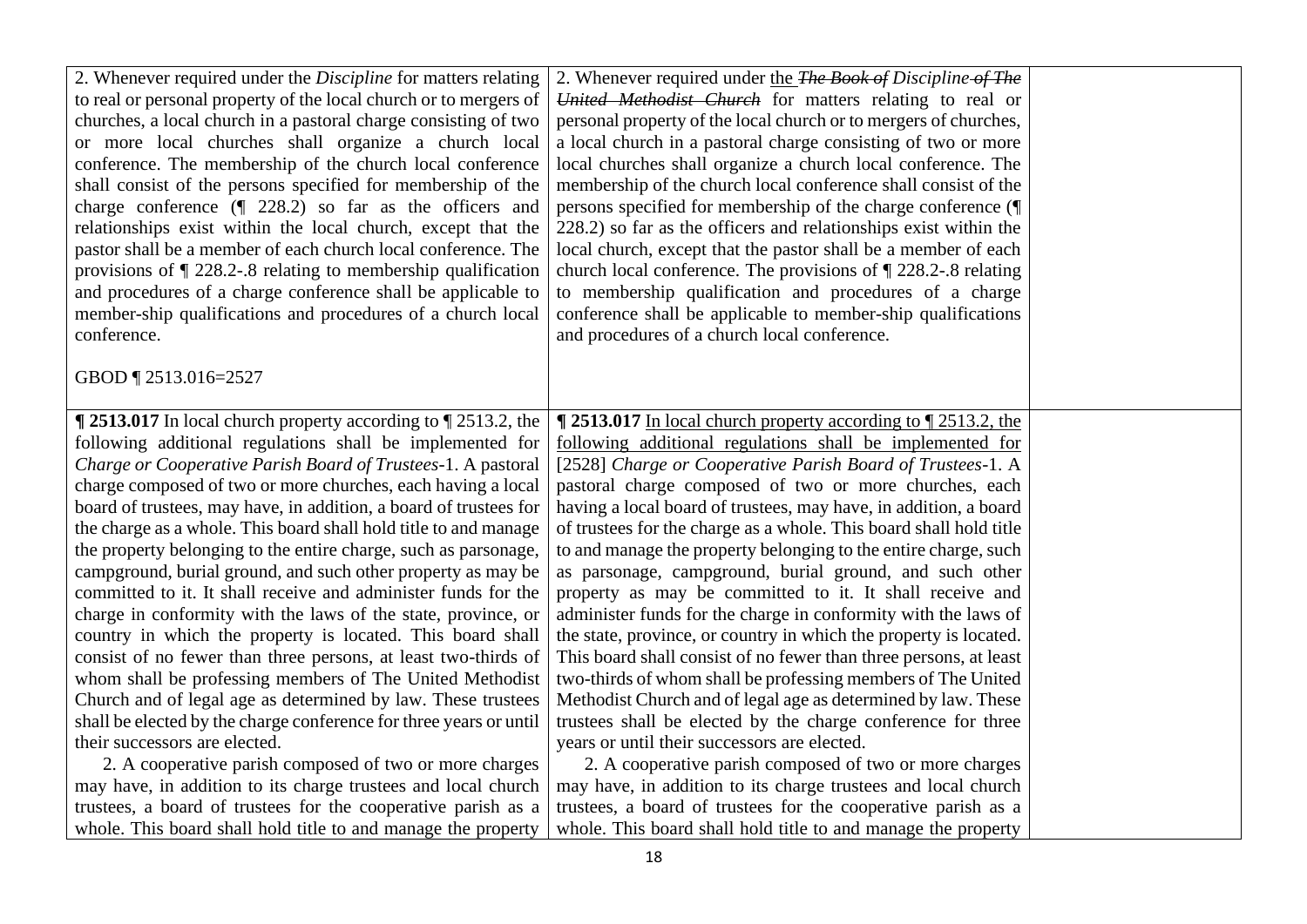belonging to the cooperative parish in accordance with ¶¶ 2503, 2513.016, and 2513.018. These trustees shall be elected by the charge conference and/or church local conference related to the cooperative parish and shall be representative of each congregation that composes the cooperative parish.

3. The board of trustees of a charge shall provide for the security of its funds, keep an accurate record of its proceedings, and report to the charge conference to which it is amenable.

4. When two or more local churches compose a single pastoral charge having a parsonage and one or more thereof is separated from such charge and established as a pastoral charge or united with another pastoral charge, each such local church shall be entitled to receive its just share of the then reasonable value of the parsonage in which it has invested funds, with the exception that those churches departing from a circuit who had joined the circuit after the parsonage was acquired would have no claim on any value of the parsonage. The amount of such value and just share shall be determined by a committee of three persons, appointed by the district superintendent, who shall be members of The United Methodist Church but not of any of the interested local churches. Such committee shall hear all interested parties and shall take into account the investment of any church in any such property before arriving at a final determination. From any such determination there is reserved to each of the interested churches the right of appeal to the next succeeding annual conference, the decision of which shall be final and binding. Any sum received as or from such share shall not be applied to current expense or current budget.

GBOD ¶ 2513.017=2528

belonging to the cooperative parish in accordance with **¶** 2503, 2513.016, and 2513.018. These trustees shall be elected by the charge conference and/or church local conference related to the cooperative parish and shall be representative of each congregation that composes the cooperative parish.

3. The board of trustees of a charge shall provide for the security of its funds, keep an accurate record of its proceedings, and report to the charge conference to which it is amenable.

4. When two or more local churches compose a single pastoral charge having a parsonage and one or more thereof is separated from such charge and established as a pastoral charge or united with another pastoral charge, each such local church shall be entitled to receive its just share of the then reasonable value of the parsonage in which it has invested funds, with the exception that those churches departing from a circuit who had joined the circuit after the parsonage was acquired would have no claim on any value of the parsonage. The amount of such value and just share shall be determined by a committee of three persons, appointed by the district superintendent, who shall be members of The United Methodist Church but not of any of the interested local churches. Such committee shall hear all interested parties and shall take into account the investment of any church in any such property before arriving at a final determination. From any such determination there is reserved to each of the interested churches the right of appeal to the next succeeding annual conference, the decision of which shall be final and binding. Any sum received as or from such share shall not be applied to current expense or current budget.

| <b>T</b> 2513.018 In local church property according to $\parallel$ 2513.2, the $\parallel$ <b>T</b> 2513.018 In local church property according to $\parallel$ 2513.2, the |  |
|-----------------------------------------------------------------------------------------------------------------------------------------------------------------------------|--|
| following additional regulations shall be implemented for following additional regulations shall be implemented for                                                         |  |
| Charge Conference Authority-In a pastoral charge consisting [2529] Charge Conference Authority-In a pastoral charge                                                         |  |
| of one local church, the charge conference, constituted as set   consisting of one local church, the charge conference,                                                     |  |
| forth in $\P$ 228-229, shall be vested with power and authority constituted as set forth in $\P$ 228-229, shall be vested with                                              |  |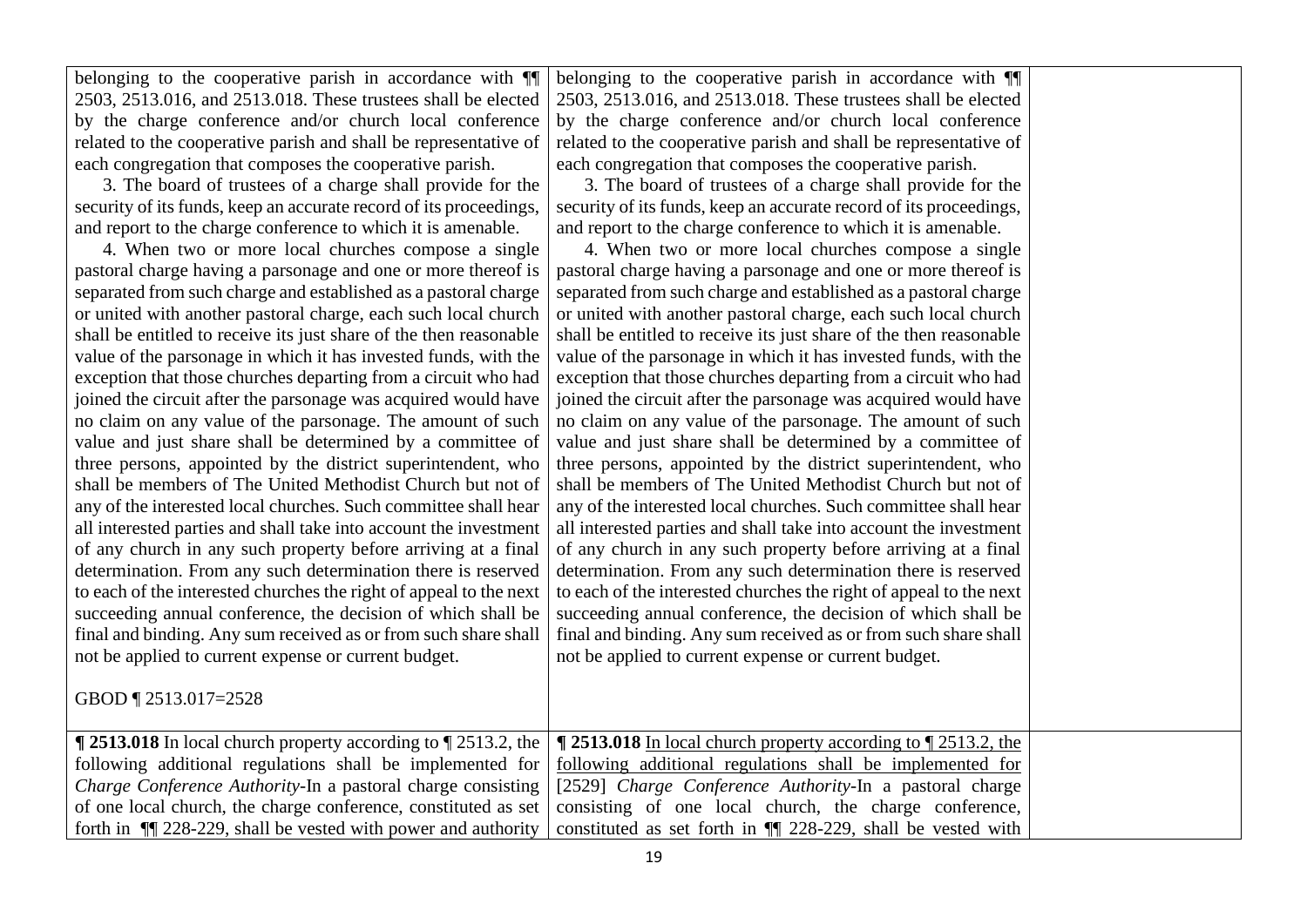as hereinafter set forth in connection with the property, both real and personal, of the said local church. In fulfilling that duty, the charge conference may delegate certain duties and responsibilities to the board of trustees as described below. However, the board of trustees shall always be subject to the direction of the charge conference. The charge conference may:

1. *a*) If it so elects, direct the board of trustees to incorporate the local church, expressly subject, however, to the *Discipline* of The United Methodist Church (see ¶ 2506) and in accordance with the pertinent local laws and in such manner as will fully protect and exempt from any and all legal liability the individual officials and members, jointly and severally, of the local church and the charge, annual, jurisdictional, and general conferences of The United Methodist Church, and each of them, for and on account of the debts and other obligations of every kind and description of the local church.

*b*) Regardless of whether the charge conference elects to incorporate the local church, the local church:

(1) must be organized and operated in compliance with the *Discipline*;

(2) cannot act in a manner contrary to the purpose of The United Methodist Church, the annual conference, or the *Discipline*; and

(3) cannot sever its connectional relationship to The United Methodist Church without the consent of the annual conference.

*c)* The organizing documents (articles of incorporation, charter, bylaws, or equivalents) of a local church shall reflect its connectional relationship to The United Methodist Church. The adoption or modification of a local church's organizing documents must be approved, in writing, by its pastor and district superintendent. Specifically, local church organizing documents shall, at a minimum:

(1) require the local church to be organized and operated in compliance with the *Discipline*;

power and authority as hereinafter set forth in connection with the property, both real and personal, of the said local church. In fulfilling that duty, the charge conference may delegate certain duties and responsibilities to the board of trustees as described below. However, the board of trustees shall always be subject to the direction of the charge conference. The charge conference may:

1. *a*) If it so elects, direct the board of trustees to incorporate the local church, expressly subject, however, to the *Discipline* of The United Methodist Church (see ¶ 2506) and in accordance with the pertinent local laws and in such manner as will fully protect and exempt from any and all legal liability the individual officials and members, jointly and severally, of the local church and the charge, annual, jurisdictional, and general conferences of The United Methodist Church, and each of them, for and on account of the debts and other obligations of every kind and description of the local church.

*b*) Regardless of whether the charge conference elects to incorporate the local church, the local church:

(1) must be organized and operated in compliance with the *Discipline*;

(2) cannot act in a manner contrary to the purpose of The United Methodist Church, the annual conference, or the *Discipline*; and

(3) cannot sever its connectional relationship to The United Methodist Church without the consent of the annual conference.

*c)* The organizing documents (articles of incorporation, charter, bylaws, or equivalents) of a local church shall reflect its connectional relationship to The United Methodist Church. The adoption or modification of a local church's organizing documents must be approved, in writing, by its pastor and district superintendent. Specifically, local church organizing documents shall, at a minimum:

(1) require the local church to be organized and operated in compliance with the *Discipline*;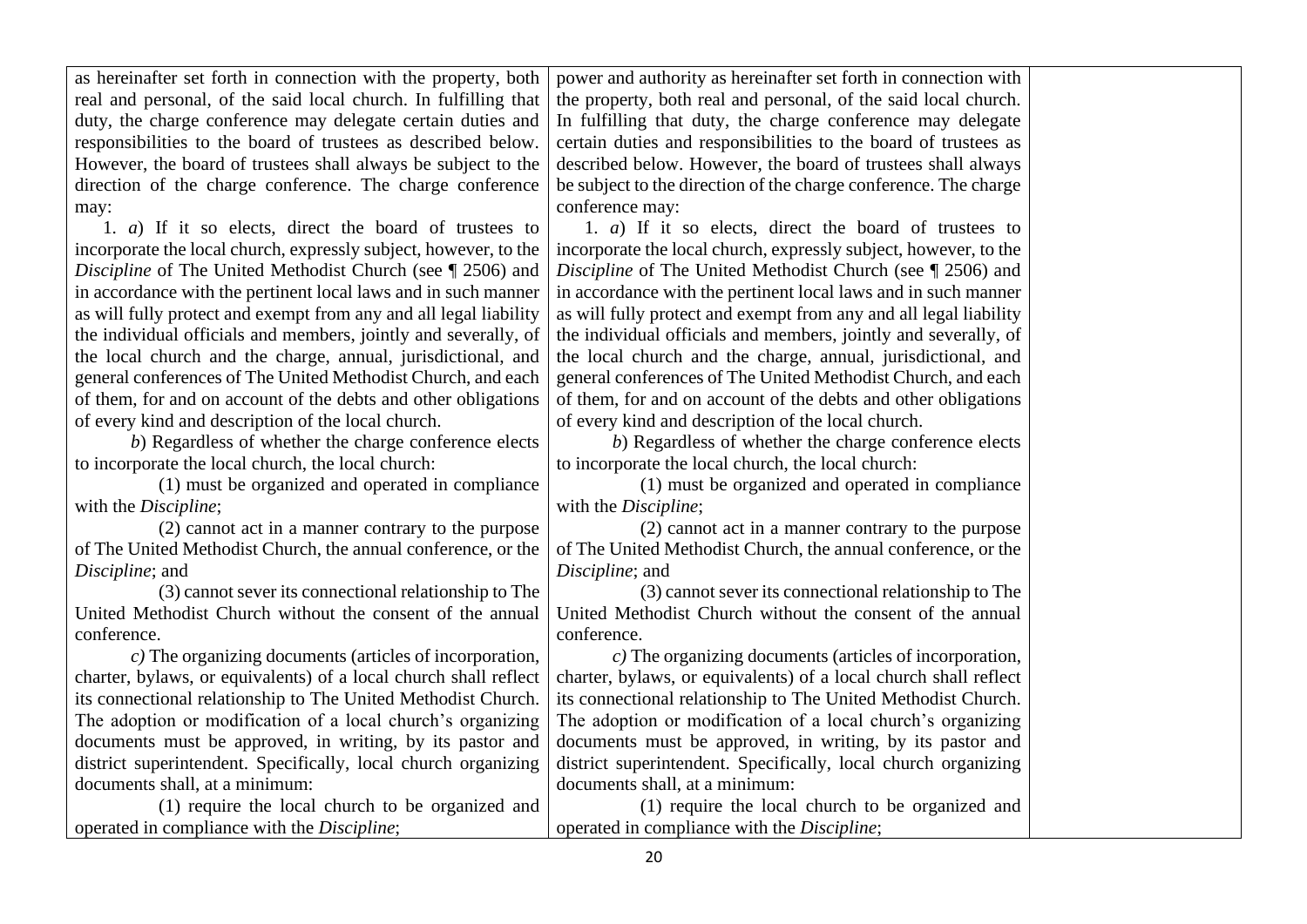(2) prohibit the local church from acting in a manner contrary to the purpose of The United Methodist Church, the annual conference, or the *Discipline*;

(3) prohibit the local church from severing its connectional relationship to The United Methodist Church without the annual conference's consent;

(4) require the pastor and the district superintendent to approve, in writing, the adoption of, and changes to, the local church's organizing documents; and

(5) include language consistent with the Internal Revenue Code to protect the local church's tax-exempt status.

*d)* The failure of a local church's organizing documents to meet the requirements of  $\P$  2513.018.1*c*(1)-(4) does not relieve the local church of its connectional responsibilities to The United Methodist Church, nor does it absolve its pastor and membership of the responsibility to operate the local church as a United Methodist church, in accordance with the *Discipline*. The organizing documents are deemed modified to the extent necessary to comply with  $\P$ 2513.018.1*c*(1)-(4) if any of the circumstances described in ¶ 2503.6*a*-*c* apply.

2. Direct the board of trustees with respect to the purchase, sale, mortgage, encumbrance, construction, repairing, remodeling, and maintenance of any and all property of the local church.

3. Direct the board of trustees with respect to the acceptance or rejection of any and all conveyances, grants, gifts, donations, legacies, bequests, or devises, absolute or in trust, for the use and benefit of the local church, and to require the administration of any such trust in accordance with the terms and provisions thereof and with the local laws appertaining thereto. (See ¶ 2513.022.5.)

4. Direct the board of trustees to do any and all things necessary to exercise such other powers and duties relating to the property, real and personal, of the local church concerned as may be committed to it by the *Discipline*.

5. To recommend that consideration be given to placing

(2) prohibit the local church from acting in a manner contrary to the purpose of The United Methodist Church, the annual conference, or the *Discipline*;

(3) prohibit the local church from severing its connectional relationship to The United Methodist Church without the annual conference's consent;

(4) require the pastor and the district superintendent to approve, in writing, the adoption of, and changes to, the local church's organizing documents; and

(5) include language consistent with the Internal Revenue Code to protect the local church's tax-exempt status.

*d)* The failure of a local church's organizing documents to meet the requirements of  $\P$  2513.018.1*c*(1)-(4) does not relieve the local church of its connectional responsibilities to The United Methodist Church, nor does it absolve its pastor and membership of the responsibility to operate the local church as a United Methodist church, in accordance with the *Discipline*. The organizing documents are deemed modified to the extent necessary to comply with  $\P$  2513.018.1*c*(1)-(4) if any of the circumstances described in ¶ 2503.6*a*-*c* apply.

2. Direct the board of trustees with respect to the purchase, sale, mortgage, encumbrance, construction, repairing, remodeling, and maintenance of any and all property of the local church.

3. Direct the board of trustees with respect to the acceptance or rejection of any and all conveyances, grants, gifts, donations, legacies, bequests, or devises, absolute or in trust, for the use and benefit of the local church, and to require the administration of any such trust in accordance with the terms and provisions thereof and with the local laws appertaining thereto. (See ¶ 2513.022.5.)

4. Direct the board of trustees to do any and all things necessary to exercise such other powers and duties relating to the property, real and personal, of the local church concerned as may be committed to it by the *Discipline*.

5. To recommend that consideration be given to placing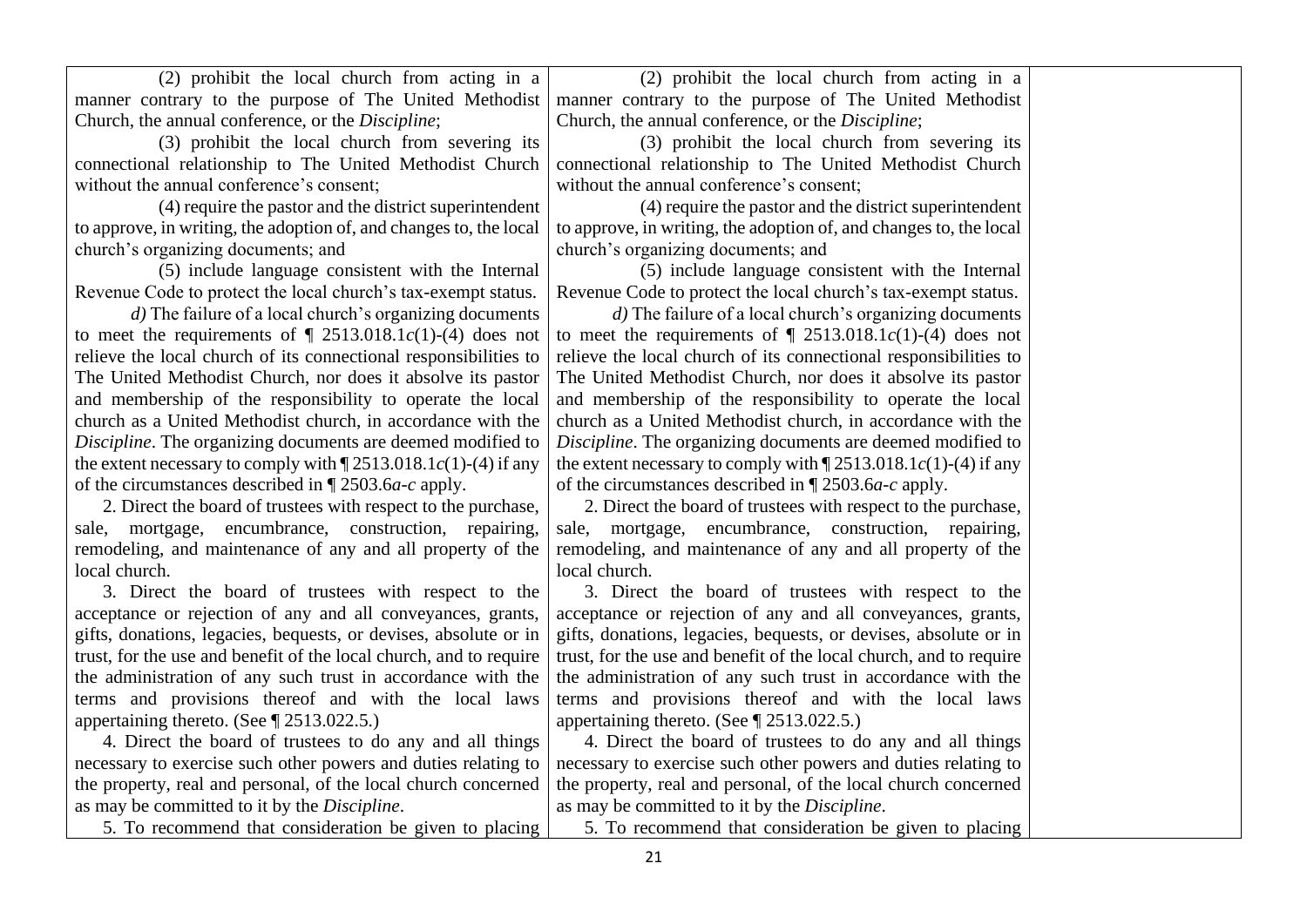| GBOD 12513.018=2529<br>$\parallel$ 2513.019 In local church property according to $\parallel$ 2513.2, the<br><b>T</b> 2513.019 In local church property according to T 2513.2, the<br>following additional regulations shall be implemented for<br>following additional regulations shall be implemented for<br>Local Church Board of Trustees' Organization and<br>[2530] Local Church Board of Trustees' Organization and<br>Membership-The board of trustees shall organize as follows:<br>Membership-The board of trustees shall organize as follows:<br>1. Within thirty days after the beginning of the ensuing<br>1. Within thirty days after the beginning of the ensuing<br>calendar or conference year (whichever applies to the term of<br>calendar or conference year (whichever applies to the term of<br>office), each board of trustees shall convene at a time and place<br>office), each board of trustees shall convene at a time and place<br>designated by the chairperson, or by the vice chairperson in the<br>designated by the chairperson, or by the vice chairperson in the<br>event that the chairperson is not reelected a trustee or because<br>event that the chairperson is not reelected a trustee or because<br>of absence or disability is unable to act, for the purpose of<br>of absence or disability is unable to act, for the purpose of<br>electing officers of the said board for the ensuing year and<br>electing officers of the said board for the ensuing year and<br>transacting any other business properly brought before it.<br>transacting any other business properly brought before it.<br>2. The board of trustees shall elect from the membership<br>2. The board of trustees shall elect from the membership<br>thereof, to hold office for a term of one year or until their<br>thereof, to hold office for a term of one year or until their<br>successors shall be elected, a chairperson, vice chairperson,<br>successors shall be elected, a chairperson, vice chairperson,<br>secretary, and, if need requires, a treasurer; provided, however,<br>secretary, and, if need requires, a treasurer; provided, however,<br>that the chairperson and vice chairperson shall not be members<br>that the chairperson and vice chairperson shall not be members<br>of the same class; and provided further, that the offices of<br>of the same class; and provided further, that the offices of<br>secretary and treasurer may be held by the same person; and<br>secretary and treasurer may be held by the same person; and<br>provided further, that the chairperson shall be a professing<br>provided further, that the chairperson shall be a professing<br>member of the local church. The duties of each officer shall be<br>member of the local church. The duties of each officer shall be<br>the same as those generally connected with the office held and<br>the same as those generally connected with the office held and<br>which are usually and commonly discharged by the holder<br>which are usually and commonly discharged by the holder<br>thereof. The church local conference may, if it is necessary to<br>thereof. The church local conference may, if it is necessary to<br>conform to the local laws, substitute the designations <i>president</i><br>conform to the local laws, substitute the designations <i>president</i><br>and vice president for and in place of chairperson and vice<br>and vice president for and in place of chairperson and vice<br>chairperson.<br>chairperson. | such investable property with a United Methodist foundation<br>serving such charge conference, to benefit the local church,<br>charge conference or their successors, or in the absence of such<br>a foundation, with the United Methodist Foundation. | such investable property with a United Methodist foundation<br>serving such charge conference, to benefit the local church,<br>charge conference or their successors, or in the absence of such<br>a foundation, with the United Methodist Foundation. |  |
|-------------------------------------------------------------------------------------------------------------------------------------------------------------------------------------------------------------------------------------------------------------------------------------------------------------------------------------------------------------------------------------------------------------------------------------------------------------------------------------------------------------------------------------------------------------------------------------------------------------------------------------------------------------------------------------------------------------------------------------------------------------------------------------------------------------------------------------------------------------------------------------------------------------------------------------------------------------------------------------------------------------------------------------------------------------------------------------------------------------------------------------------------------------------------------------------------------------------------------------------------------------------------------------------------------------------------------------------------------------------------------------------------------------------------------------------------------------------------------------------------------------------------------------------------------------------------------------------------------------------------------------------------------------------------------------------------------------------------------------------------------------------------------------------------------------------------------------------------------------------------------------------------------------------------------------------------------------------------------------------------------------------------------------------------------------------------------------------------------------------------------------------------------------------------------------------------------------------------------------------------------------------------------------------------------------------------------------------------------------------------------------------------------------------------------------------------------------------------------------------------------------------------------------------------------------------------------------------------------------------------------------------------------------------------------------------------------------------------------------------------------------------------------------------------------------------------------------------------------------------------------------------------------------------------------------------------------------------------------------------------------------------------------------------------------------------------------------------------------------------------------------------------------------------------------------------------------------------------------------------------------------------------------------------------------------------------------------------------------------------------------------------------------------------------------------------------------------------------------------------------------------------------------------------------------------------------------|--------------------------------------------------------------------------------------------------------------------------------------------------------------------------------------------------------------------------------------------------------|--------------------------------------------------------------------------------------------------------------------------------------------------------------------------------------------------------------------------------------------------------|--|
|                                                                                                                                                                                                                                                                                                                                                                                                                                                                                                                                                                                                                                                                                                                                                                                                                                                                                                                                                                                                                                                                                                                                                                                                                                                                                                                                                                                                                                                                                                                                                                                                                                                                                                                                                                                                                                                                                                                                                                                                                                                                                                                                                                                                                                                                                                                                                                                                                                                                                                                                                                                                                                                                                                                                                                                                                                                                                                                                                                                                                                                                                                                                                                                                                                                                                                                                                                                                                                                                                                                                                                               |                                                                                                                                                                                                                                                        |                                                                                                                                                                                                                                                        |  |
| of a local church, the corporation directors, in addition to<br>of a local church, the corporation directors, in addition to                                                                                                                                                                                                                                                                                                                                                                                                                                                                                                                                                                                                                                                                                                                                                                                                                                                                                                                                                                                                                                                                                                                                                                                                                                                                                                                                                                                                                                                                                                                                                                                                                                                                                                                                                                                                                                                                                                                                                                                                                                                                                                                                                                                                                                                                                                                                                                                                                                                                                                                                                                                                                                                                                                                                                                                                                                                                                                                                                                                                                                                                                                                                                                                                                                                                                                                                                                                                                                                  | 3. Where necessity requires, as a result of the incorporation                                                                                                                                                                                          | 3. Where necessity requires, as a result of the incorporation                                                                                                                                                                                          |  |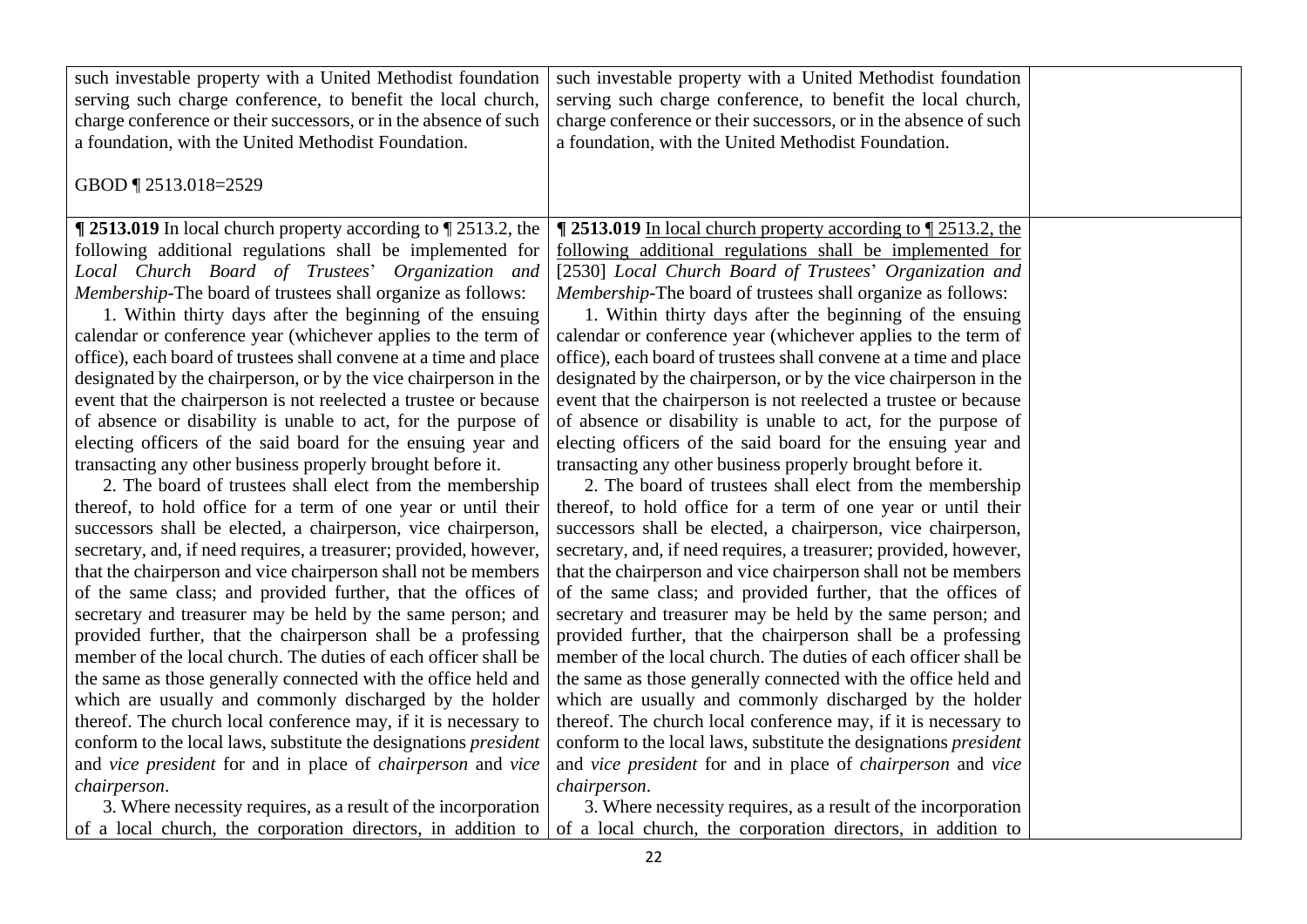| electing officers as provided in $\S$ 2 above, shall ratify and<br>confirm by appropriate action and, if necessary, elect as<br>officers of the corporation the treasurer or treasurers, as the<br>case may be, elected by the charge conference in accordance<br>with the provisions of the Discipline, whose duties and<br>responsibilities shall be as therein set forth. If more than one<br>account is maintained in the name of the corporation in any<br>financial institution or institutions, each such account and the<br>treasurer thereof shall be appropriately designated.<br>GBOD 12513.019=2530                                                                                                                                                                                                                                                                                                                                                                                                                                                                                                                                                                                                                                                                      | electing officers as provided in $\S$ 2 above, shall ratify and<br>confirm by appropriate action and, if necessary, elect as<br>officers of the corporation the treasurer or treasurers, as the<br>case may be, elected by the charge conference in accordance<br>with the provisions of the Discipline, whose duties and<br>responsibilities shall be as therein set forth. If more than one<br>account is maintained in the name of the corporation in any<br>financial institution or institutions, each such account and the<br>treasurer thereof shall be appropriately designated.                                                                                                                                                                                                                                                                                                                                                                                                                                                                                                                                                                                                                                                                             |  |
|--------------------------------------------------------------------------------------------------------------------------------------------------------------------------------------------------------------------------------------------------------------------------------------------------------------------------------------------------------------------------------------------------------------------------------------------------------------------------------------------------------------------------------------------------------------------------------------------------------------------------------------------------------------------------------------------------------------------------------------------------------------------------------------------------------------------------------------------------------------------------------------------------------------------------------------------------------------------------------------------------------------------------------------------------------------------------------------------------------------------------------------------------------------------------------------------------------------------------------------------------------------------------------------|----------------------------------------------------------------------------------------------------------------------------------------------------------------------------------------------------------------------------------------------------------------------------------------------------------------------------------------------------------------------------------------------------------------------------------------------------------------------------------------------------------------------------------------------------------------------------------------------------------------------------------------------------------------------------------------------------------------------------------------------------------------------------------------------------------------------------------------------------------------------------------------------------------------------------------------------------------------------------------------------------------------------------------------------------------------------------------------------------------------------------------------------------------------------------------------------------------------------------------------------------------------------|--|
| $\P$ 2513.020 In local church property according to $\P$ 2513.2, the<br>following additional regulations shall be implemented for<br>Removal of Local Church Trustees; Vacancies-1. Should a<br>trustee withdraw from the membership of The United<br>Methodist Church or be excluded therefrom, trusteeship<br>therein shall automatically cease from the date of such<br>withdrawal or exclusion.<br>2. Should a trustee of a local church or a director of an<br>incorporated local church refuse to execute properly a legal<br>instrument relating to any property of the church when directed<br>so to do by the charge conference and when all legal<br>requirements have been satisfied in reference to such<br>execution, the said charge conference may by majority vote<br>declare the trustee's or director's membership on the board of<br>trustees or board of directors vacated.<br>3. Vacancies occurring in a board of trustees shall be filled<br>by election for the unexpired term. Such election shall be held<br>in the same manner as for trustees. A vacancy occurring ad<br>interim may be filled until the next charge conference by the<br>church council.<br>GBOD 12513.020=2531<br>$\P$ 2513.021 In local church property according to $\P$ 2513.2, the | <b>12513.020</b> In local church property according to 12513.2, the<br>following additional regulations shall be implemented for<br>[2531] Removal of Local Church Trustees; Vacancies-1.<br>Should a trustee withdraw from the membership of The United<br>Methodist Church or be excluded therefrom, trusteeship<br>therein shall automatically cease from the date of such<br>withdrawal or exclusion.<br>2. Should a trustee of a local church or a director of an<br>incorporated local church refuse to execute properly a legal<br>instrument relating to any property of the church when directed<br>so to do by the charge conference and when all legal<br>requirements have been satisfied in reference to such<br>execution, the said charge conference may by majority vote<br>declare the trustee's or director's membership on the board of<br>trustees or board of directors vacated.<br>3. Vacancies occurring in a board of trustees shall be filled<br>by election for the unexpired term. Such election shall be held<br>in the same manner as for trustees. A vacancy occurring ad<br>interim may be filled until the next charge conference by the<br>church council.<br><b>T</b> 2513.021 In local church property according to T 2513.2, the |  |
|                                                                                                                                                                                                                                                                                                                                                                                                                                                                                                                                                                                                                                                                                                                                                                                                                                                                                                                                                                                                                                                                                                                                                                                                                                                                                      |                                                                                                                                                                                                                                                                                                                                                                                                                                                                                                                                                                                                                                                                                                                                                                                                                                                                                                                                                                                                                                                                                                                                                                                                                                                                      |  |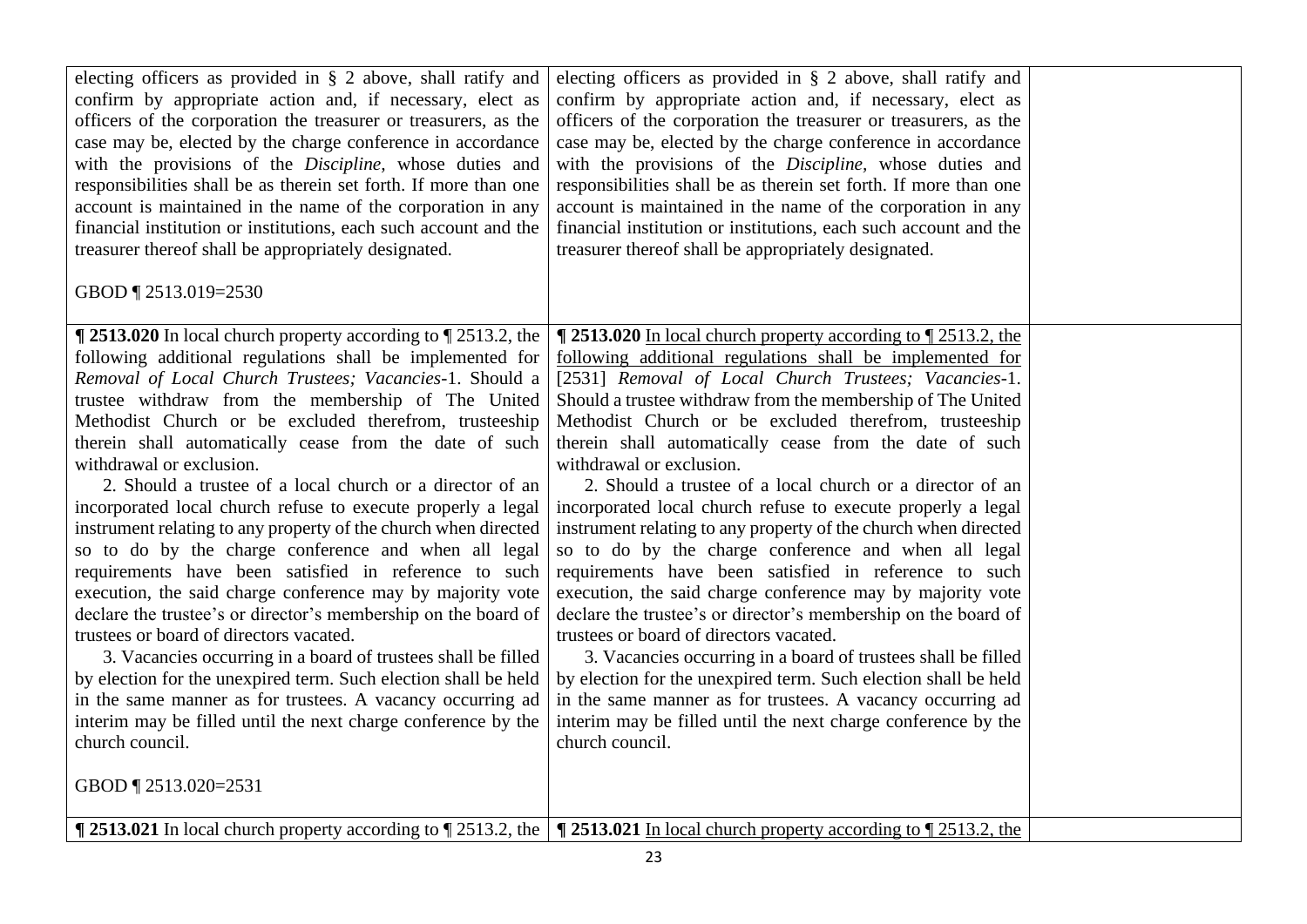| following additional regulations shall be implemented for               | following additional regulations shall be implemented for             |  |
|-------------------------------------------------------------------------|-----------------------------------------------------------------------|--|
| Meetings of Local Church Boards of Trustees-The board of                | [2532] Meetings of Local Church Boards of Trustees-The                |  |
| trustees shall meet at the call of the pastor or of its chairperson     | board of trustees shall meet at the call of the pastor or of its      |  |
| at least annually at such times and places as shall be designated       | chairperson at least annually at such times and places as shall       |  |
| in a notice to each trustee and the pastor(s) at a reasonable time      | be designated in a notice to each trustee and the pastor(s) at a      |  |
| prior to the appointed time of the meeting. Waiver of notice            | reasonable time prior to the appointed time of the meeting.           |  |
| may be used as a means to validate meetings legally where the           | Waiver of notice may be used as a means to validate meetings          |  |
| usual notice is impracticable. A majority of the members of the         | legally where the usual notice is impracticable. A majority of        |  |
| board of trustees shall constitute a quorum.                            | the members of the board of trustees shall constitute a quorum.       |  |
|                                                                         |                                                                       |  |
| GBOD $\sqrt{2513.020} = 2532$                                           |                                                                       |  |
|                                                                         |                                                                       |  |
| $\P$ 2513.022 In local church property according to $\P$ 2513.2, the    | <b>T</b> 2513.022 In local church property according to T 2513.2, the |  |
| following additional regulations shall be implemented for               | following additional regulations shall be implemented for             |  |
| Local Church Board of Trustees' Powers and Limitations-1.               | [2533] Local Church Board of Trustees' Powers and                     |  |
| Subject to the direction of the charge conference, the board of         | Limitations-1. Subject to the direction of the charge                 |  |
| trustees shall have the supervision, oversight, and care of all         | conference, the board of trustees shall have the supervision,         |  |
| real property owned by the local church and of all property and         | oversight, and care of all real property owned by the local           |  |
| equipment acquired directly by the local church or by any               | church and of all property and equipment acquired directly by         |  |
| society, board, class, commission, or similar organization              | the local church or by any society, board, class, commission,         |  |
| connected therewith, provided that the board of trustees shall          | or similar organization connected therewith, provided that the        |  |
| not violate the rights of any local church organization                 | board of trustees shall not violate the rights of any local church    |  |
| elsewhere granted in the <i>Discipline</i> ; provided further, that the | organization elsewhere granted in the Discipline; provided            |  |
| board of trustees shall not prevent or interfere with the pastor        | further, that the board of trustees shall not prevent or interfere    |  |
| in the use of any of the said property for religious services or        | with the pastor in the use of any of the said property for            |  |
| other proper meetings or purposes recognized by the law,                | religious services or other proper meetings or purposes               |  |
| usages, and customs of The United Methodist Church, or                  | recognized by the law, usages, and customs of The United              |  |
| permit the use of said property for religious or other meetings         | Methodist Church, or permit the use of said property for              |  |
| without the consent of the pastor or, in the pastor's absence, the      | religious or other meetings without the consent of the pastor or,     |  |
| consent of the district superintendent; and provided further,           | in the pastor's absence, the consent of the district                  |  |
| that pews in The United Methodist Church shall always be free;          | superintendent; and provided further, that pews in The United         |  |
| and provided further, that the church local conference may              | Methodist Church shall always be free; and provided further,          |  |
| assign certain of these duties to a building committee as set           | that the church local conference may assign certain of these          |  |
| forth in $\P$ 2513.033 or the chairperson of the parsonage              | duties to a building committee as set forth in $\P$ 2513.033 or the   |  |
| committee, if one exists.                                               | chairperson of the parsonage committee, if one exists.                |  |
| 2. The board of trustees shall annually compare the                     | 2. The board of trustees shall annually compare the                   |  |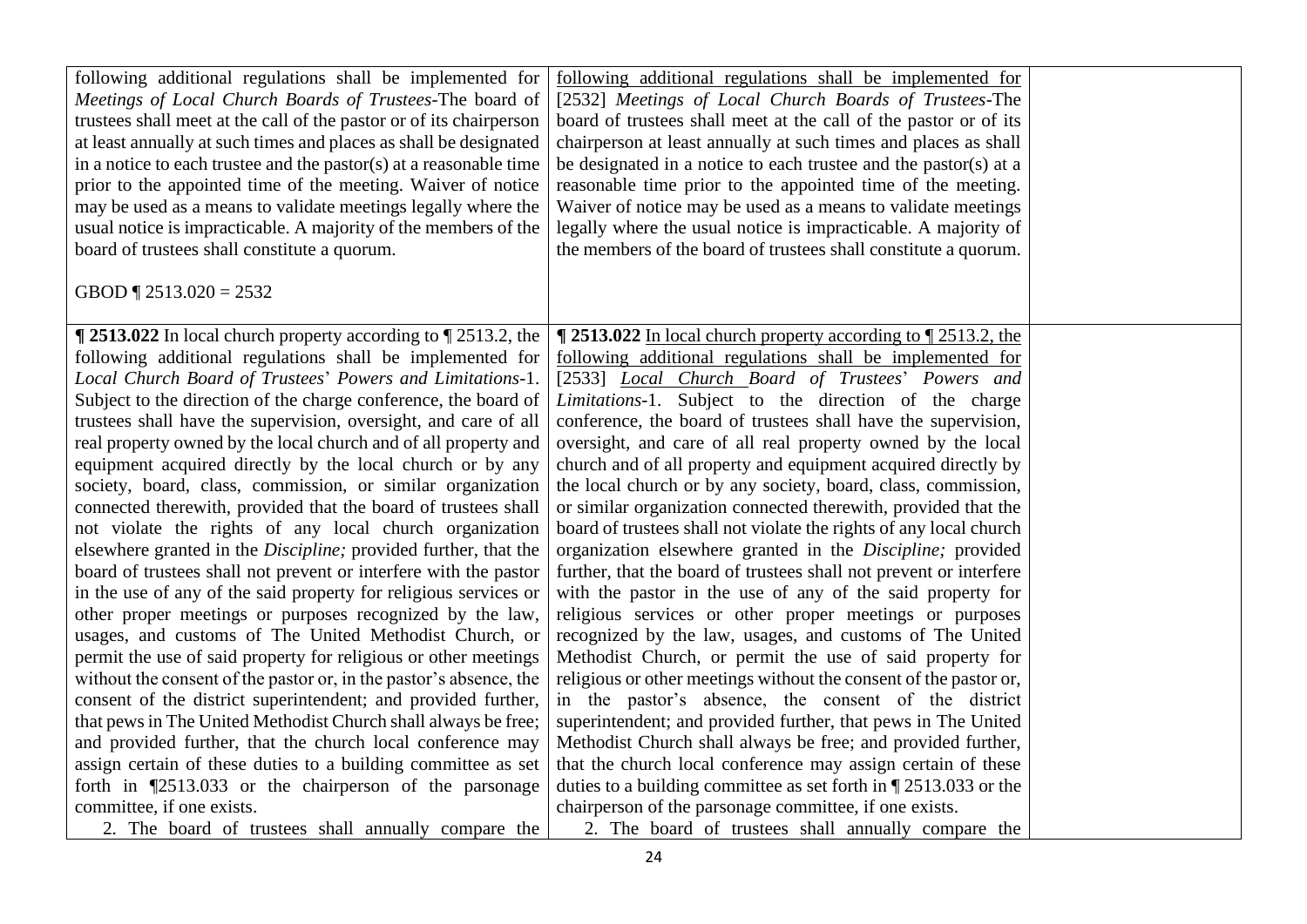existence and adequacy of the church's insurance coverages to an insurance schedule annually published by the General Council on Finance and Administration. The purpose of this review is to ensure that the church, its properties, and its personnel are properly protected against risks. The board shall include in its report to the charge conference (¶ 2513.039.7) the results of its review and recommendations needed to timely bring the church into compliance with the published schedule.<sup>6</sup>

3. When a pastor and/or a board of trustees are asked to grant permission to an outside organization to use church facilities, permission can be granted only when such use is consistent with the Social Principles (¶¶ 160-166) and ecumenical objectives.

4. The chairperson of the board of trustees or the chairperson of the parsonage committee, if one exists, the chairperson of the committee on pastor-parish relations, and the pastor shall make an annual review of the church-owned parsonage to ensure proper maintenance.

5. Subject to the direction of the charge conference as hereinbefore provided, the board of trustees shall receive and administer all bequests made to the local church; shall receive and administer all trusts; and shall invest all trust funds of the local church in conformity with laws of the country, state, or like political unit in which the local church is located. Nevertheless, upon notice to the board of trustees, the charge conference may delegate the power, duty, and authority to receive, administer, and invest bequests, trusts, and trust funds to the permanent endowment committee or to a local church foundation and shall do so in the case of bequests, trusts, or trust funds for which the donor has designated the committee or the local church foundation to receive, administer, or invest the same.

The board of trustees is encouraged to invest in institutions, companies, corporations, or funds that make a positive contribution toward the realization of the goals outlined in the Social Principles of our Church. The board of trustees is to act

existence and adequacy of the church's insurance coverages to an insurance schedule annually published by the General Council on Finance and Administration. The purpose of this review is to ensure that the church, its properties, and its personnel are properly protected against risks. The board shall include in its report to the charge conference (¶ 2513.039.7) the results of its review and recommendations needed to timely bring the church into compliance with the published schedule.<sup>6</sup>

3. When a pastor and/or a board of trustees are asked to grant permission to an outside organization to use church facilities, permission can be granted only when such use is consistent with the Social Principles (¶¶ 160-166) and ecumenical objectives.

4. The chairperson of the board of trustees or the chairperson of the parsonage committee, if one exists, the chairperson of the committee on pastor-parish relations, and the pastor shall make an annual review of the church-owned parsonage to ensure proper maintenance.

5. Subject to the direction of the charge conference as hereinbefore provided, the board of trustees shall receive and administer all bequests made to the local church; shall receive and administer all trusts; and shall invest all trust funds of the local church in conformity with laws of the country, state, or like political unit in which the local church is located. Nevertheless, upon notice to the board of trustees, the charge conference may delegate the power, duty, and authority to receive, administer, and invest bequests, trusts, and trust funds to the permanent endowment committee or to a local church foundation and shall do so in the case of bequests, trusts, or trust funds for which the donor has designated the committee or the local church foundation to receive, administer, or invest the same.

The board of trustees is encouraged to invest in institutions, companies, corporations, or funds that make a positive contribution toward the realization of the goals outlined in the Social Principles of our Church. The board of trustees is to act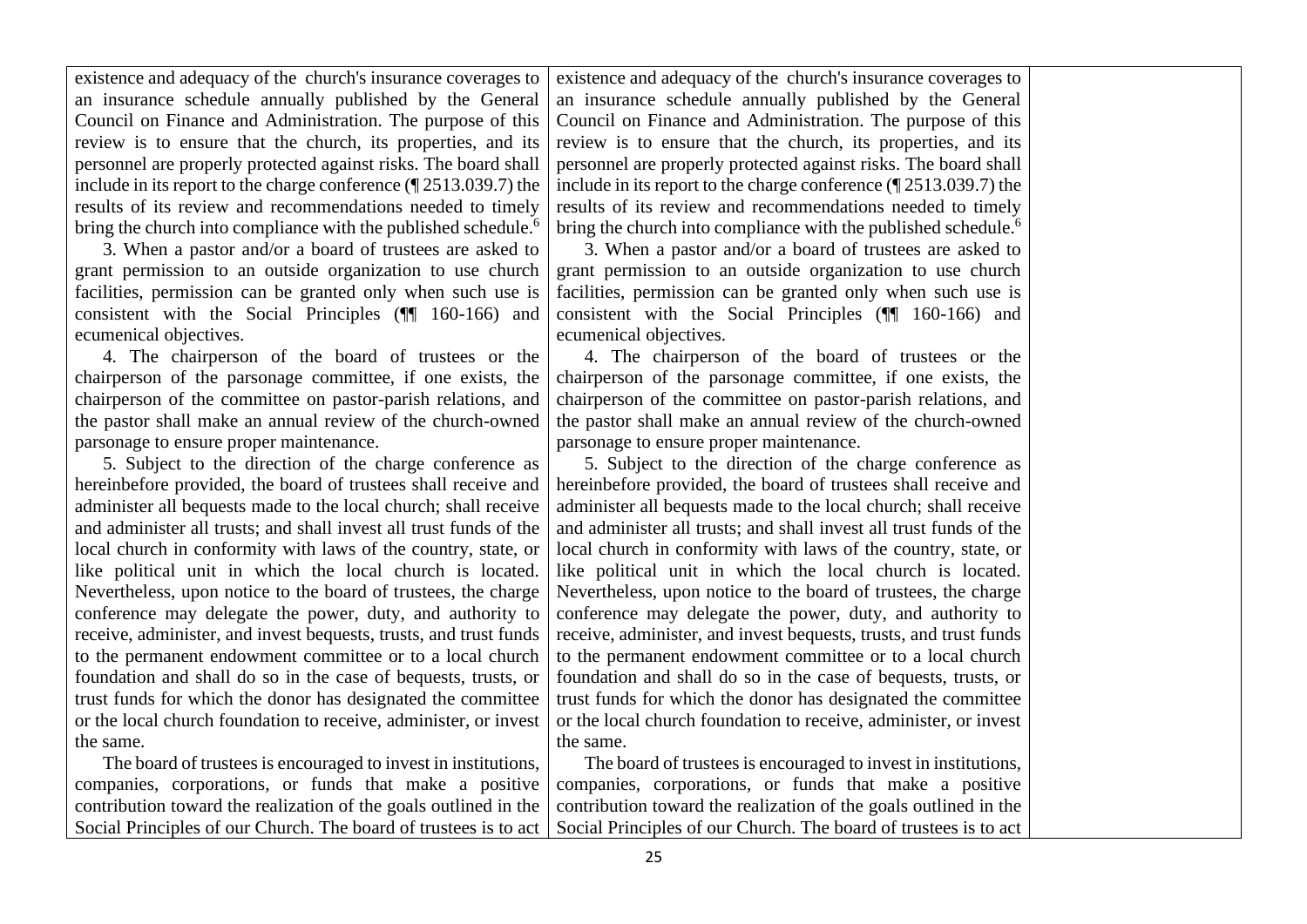| as a socially responsible investor and to report annually to the                                                        | as a socially responsible investor and to report annually to the                                                        |  |
|-------------------------------------------------------------------------------------------------------------------------|-------------------------------------------------------------------------------------------------------------------------|--|
| charge conference regarding its carrying out of this<br>responsibility. When such property is in the form of investable | charge conference regarding its carrying out of this<br>responsibility. When such property is in the form of investable |  |
| funds, the board of trustees shall consider placement for                                                               | funds, the board of trustees shall consider placement for                                                               |  |
| investment and administration with the United Methodist                                                                 | investment and administration with the United Methodist                                                                 |  |
| foundation serving that conference or, in the absence of such a                                                         | foundation serving that conference or, in the absence of such a                                                         |  |
| foundation, with the United Methodist Church Foundation. A                                                              | foundation, with the United Methodist Church Foundation. A                                                              |  |
| conscious effort shall be made to invest in a manner consistent                                                         | conscious effort shall be made to invest in a manner consistent                                                         |  |
| with the Social Principles and the creation of an investment                                                            | with the Social Principles and the creation of an investment                                                            |  |
| policy.                                                                                                                 | policy.                                                                                                                 |  |
| 6. The board of trustees shall conduct or cause to be                                                                   | 6. The board of trustees shall conduct or cause to be                                                                   |  |
| conducted an annual accessibility audit of their buildings,                                                             | conducted an annual accessibility audit of their buildings,                                                             |  |
| grounds, and facilities to discover and identify what physical,                                                         | grounds, and facilities to discover and identify what physical,                                                         |  |
| architectural, and communication barriers exist that impede the                                                         | architectural, and communication barriers exist that impede the                                                         |  |
| full participation of people with disabilities and shall make                                                           | full participation of people with disabilities and shall make                                                           |  |
| plans and determine priorities for the elimination of all such                                                          | plans and determine priorities for the elimination of all such                                                          |  |
| barriers. It is highly encouraged that members of the                                                                   | barriers. It is highly encouraged that members of the                                                                   |  |
| congregation or from the community who have disabilities,                                                               | congregation or from the community who have disabilities,                                                               |  |
| who are family members of persons with disabilities, and who                                                            | who are family members of persons with disabilities, and who                                                            |  |
| are builders or architects or rehabilitation professionals be                                                           | are builders or architects or rehabilitation professionals be                                                           |  |
| involved in conducting the audit. The Accessibility Audit for                                                           | involved in conducting the audit. The Accessibility Audit for                                                           |  |
| churches shall be used in filling out the annual church and/or                                                          | churches shall be used in filling out the annual church and/or                                                          |  |
| charge conference reports.                                                                                              | charge conference reports.                                                                                              |  |
| GBOD 12513.022=2533                                                                                                     | <sup>6</sup> See Judicial Council Decisions 866, 1142.                                                                  |  |
|                                                                                                                         |                                                                                                                         |  |
| <sup>6</sup> See Judicial Council Decisions 866, 1142.                                                                  |                                                                                                                         |  |
| $\parallel$ 2513.023 In local church property according to $\parallel$ 2513.2, the                                      | <b>12513.023</b> In local church property according to 12513.2, the                                                     |  |
| following additional regulations shall be implemented for                                                               | following additional regulations shall be implemented for                                                               |  |
| Local Church Permanent Endowment and Planned Giving                                                                     | [2534] Local Church Permanent Endowment and Planned                                                                     |  |
| Ministry Committee-A charge conference may establish a local                                                            | Giving Ministry Committee-A charge conference may establish                                                             |  |
| church permanent endowment and planned giving ministry                                                                  | a local church permanent endowment and planned giving                                                                   |  |
| committee. The purposes for establishing such a committee                                                               | ministry committee. The purposes for establishing such a                                                                |  |
| include the responsibilities to:                                                                                        | committee include the responsibilities to:                                                                              |  |
| 1. Provide the services described in $\P$ 2513.022.5 as                                                                 | 1. Provide the services described in $\P$ 2513.022.5 as                                                                 |  |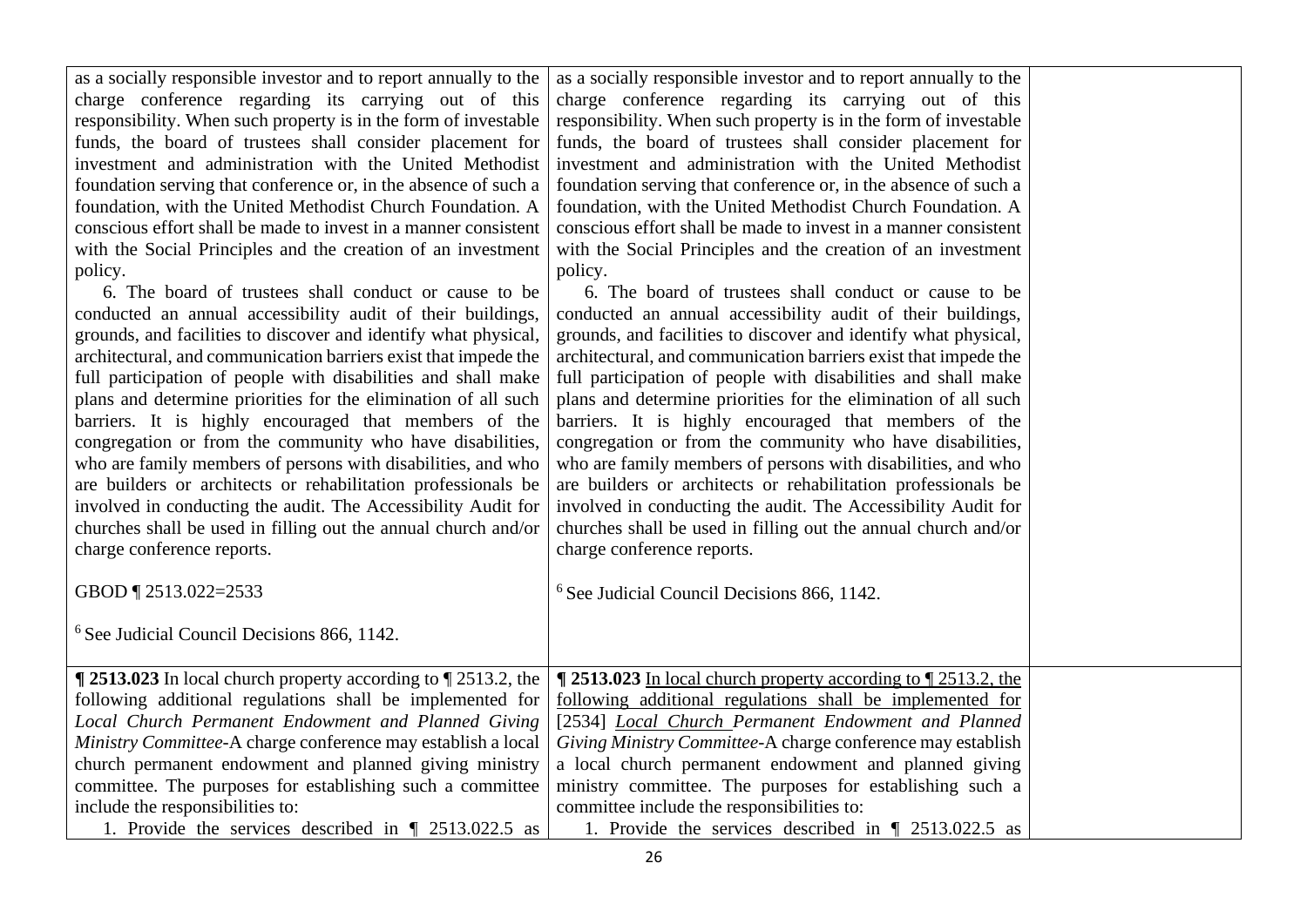designated by the donor or at the direction of the charge conference upon notice to the board of trustees. When such property is in the form of investable funds, the permanent endowment fund committee may consider placement for investment and administration with the United Methodist foundation serving that conference or, in the absence of such a foundation, with the United Methodist Church Foundation. A conscious effort shall be made to invest in a manner consistent with the Social Principles and the creation of an investment policy.

When the charge conference has designated the committee to provide the services described in ¶ 2513.022.5, the committee shall have the same investment and reporting duties as are imposed on the board of trustees in that paragraph.

2. The charge conference shall adopt guidelines for endowment and planned giving as developed by the permanent endowment and planned giving ministry committee. Subject to the direction and supervision of the charge conference, the committee shall fulfill its responsibilities in administering the planned-giving and/or permanent endowment fund.

Following each General Conference, the charge conference shall update any required changes in the planned-giving and/or permanent endowment fund documents.

3. Emphasize the need for adults of all ages to have a will and an estate plan and provide information on the preparation of these to the members of the congregation.

4. Stress the opportunities for church members and constituents to make provisions for giving through United Methodist churches, institutions, agencies, and causes by means of wills, annuities, trusts, life insurance, memorials, and various types of property.

5. Arrange for the dissemination of information that will be helpful in preretirement planning, including such considerations as establishing a living will, a living trust, and the need for each person to designate someone to serve as a responsible advocate should independent decision-making

designated by the donor or at the direction of the charge conference upon notice to the board of trustees. When such property is in the form of investable funds, the permanent endowment fund committee may consider placement for investment and administration with the United Methodist foundation serving that conference or, in the absence of such a foundation, with the United Methodist Church Foundation. A conscious effort shall be made to invest in a manner consistent with the Social Principles and the creation of an investment policy.

When the charge conference has designated the committee to provide the services described in ¶ 2513.022.5, the committee shall have the same investment and reporting duties as are imposed on the board of trustees in that paragraph.

2. The charge conference shall adopt guidelines for endowment and planned giving as developed by the permanent endowment and planned giving ministry committee. Subject to the direction and supervision of the charge conference, the committee shall fulfill its responsibilities in administering the planned-giving and/or permanent endowment fund.

Following each General Conference, the charge conference shall update any required changes in the planned-giving and/or permanent endowment fund documents.

3. Emphasize the need for adults of all ages to have a will and an estate plan and provide information on the preparation of these to the members of the congregation.

4. Stress the opportunities for church members and constituents to make provisions for giving through United Methodist churches, institutions, agencies, and causes by means of wills, annuities, trusts, life insurance, memorials, and various types of property.

5. Arrange for the dissemination of information that will be helpful in preretirement planning, including such considerations as establishing a living will, a living trust, and the need for each person to designate someone to serve as a responsible advocate should independent decision-making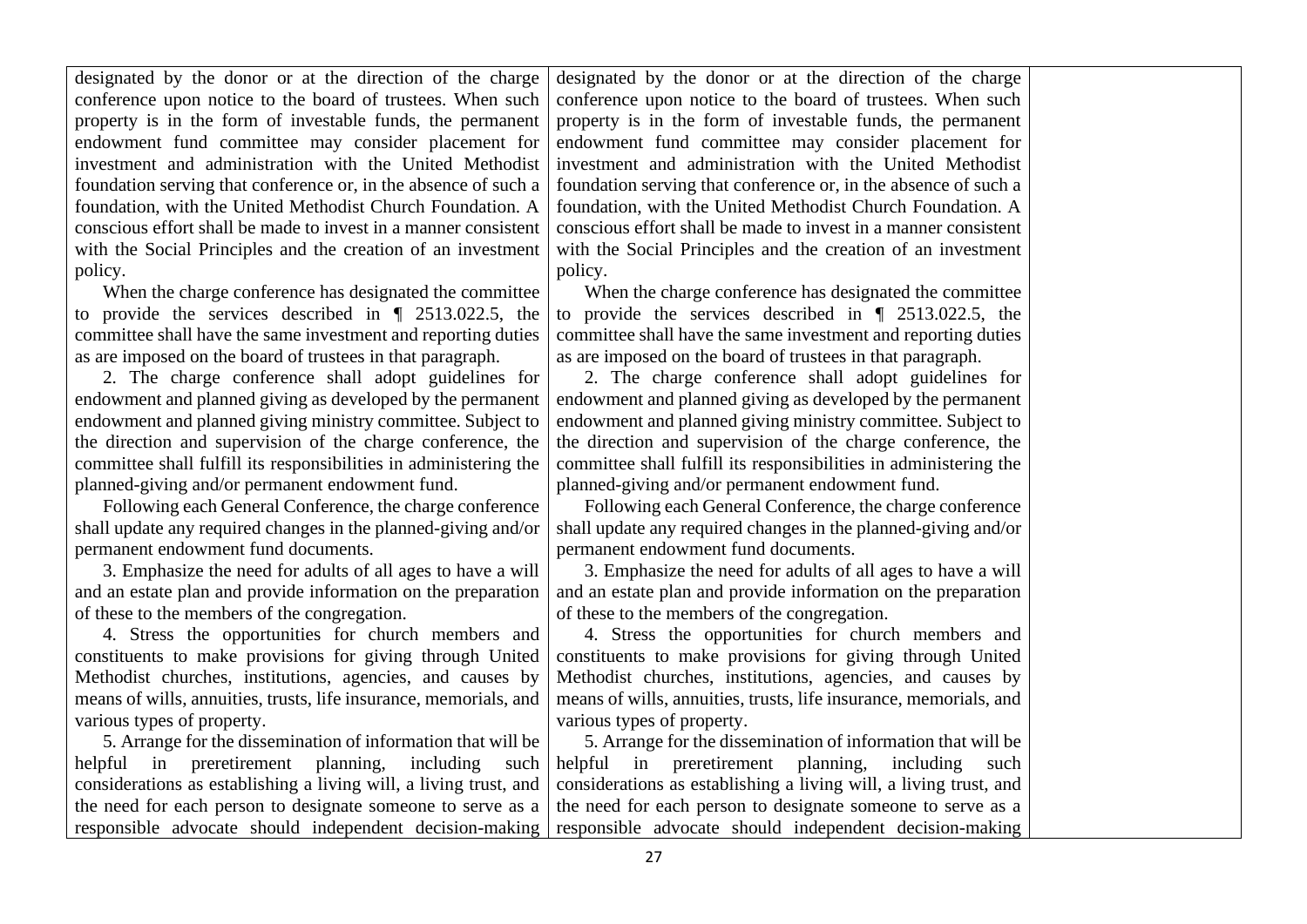| ability be lost.                                                                   | ability be lost.                                                    |  |
|------------------------------------------------------------------------------------|---------------------------------------------------------------------|--|
| 6. Permanent Endowment and Planned Giving Ministry                                 | 6. Permanent Endowment and Planned Giving Ministry                  |  |
| Committee trustees are directed by the charge conference to                        | Committee trustees are directed by the charge conference to         |  |
| follow the guidelines and actions initiated by the charge                          | follow the guidelines and actions initiated by the charge           |  |
| conference, overturn any transaction that the charge conference                    | conference, overturn any transaction that the charge conference     |  |
| may deem excessive, and remove any trustee who does not                            | may deem excessive, and remove any trustee who does not             |  |
| carry out the directions of the charge conference. Careful                         | carry out the directions of the charge conference. Careful          |  |
| attention will be given to the election of trustees to ensure that                 | attention will be given to the election of trustees to ensure that  |  |
| there is no conflict of interest. Following each General                           | there is no conflict of interest. Following each General            |  |
| Conference, the permanent endowment document shall be                              | Conference, the permanent endowment document shall be               |  |
| brought into line with any changes in the Discipline.                              | brought into line with any changes in the Discipline.               |  |
| 7. Other responsibilities as determined by the charge                              | 7. Other responsibilities as determined by the charge               |  |
| conference.                                                                        | conference.                                                         |  |
| 8. Resources for these tasks may be secured from conference                        | 8. Resources for these tasks may be secured from conference         |  |
| and/or area United Methodist foundations and development                           | and/or area United Methodist foundations and development            |  |
| offices, the National Association of United Methodist                              | offices, the National Association of United Methodist               |  |
| Foundations, the General Board of Discipleship, the General                        | Foundations, the General Board of Discipleship, the General         |  |
| Council on Finance and Administration, and other appropriate                       | Council on Finance and Administration, and other appropriate        |  |
| sources for program assistance and direction.                                      | sources for program assistance and direction.                       |  |
|                                                                                    |                                                                     |  |
| GBOD 12513.023=2534                                                                |                                                                     |  |
|                                                                                    |                                                                     |  |
| $\parallel$ 2513.024 In local church property according to $\parallel$ 2513.2, the | <b>12513.024</b> In local church property according to 12513.2, the |  |
| following additional regulations shall be implemented for                          | following additional regulations shall be implemented for           |  |
| Local Church Foundations-After securing the written consent                        | [2535] Local Church Foundations-After securing the written          |  |
| of the pastor and of the district superintendent, local churches                   | consent of the pastor and of the district superintendent, local     |  |
| may, by charge conference action, establish local church                           | churches may, by charge conference action, establish local          |  |
| foundations whose trustees, directors, or governing body shall                     | church foundations whose trustees, directors, or governing          |  |
| be elected by the charge conference. Such foundations shall be                     | body shall be elected by the charge conference. Such                |  |
| incorporated, organized, and function in compliance with state                     | foundations shall be incorporated, organized, and function in       |  |
| law and subject to the provisions of the Discipline. Any such                      | compliance with state law and subject to the provisions of the      |  |
| foundation shall not violate the rights of any other local church                  | Discipline. Any such foundation shall not violate the rights of     |  |
| organization and shall be subject to the direction of the charge                   | any other local church organization and shall be subject to the     |  |
| conference. The charge conference may delegate to the                              | direction of the charge conference. The charge conference may       |  |
| foundation the power and authority to receive, invest, and                         | delegate to the foundation the power and authority to receive,      |  |
| administer in trust for the local church bequests, trusts, and                     | invest, and administer in trust for the local church bequests,      |  |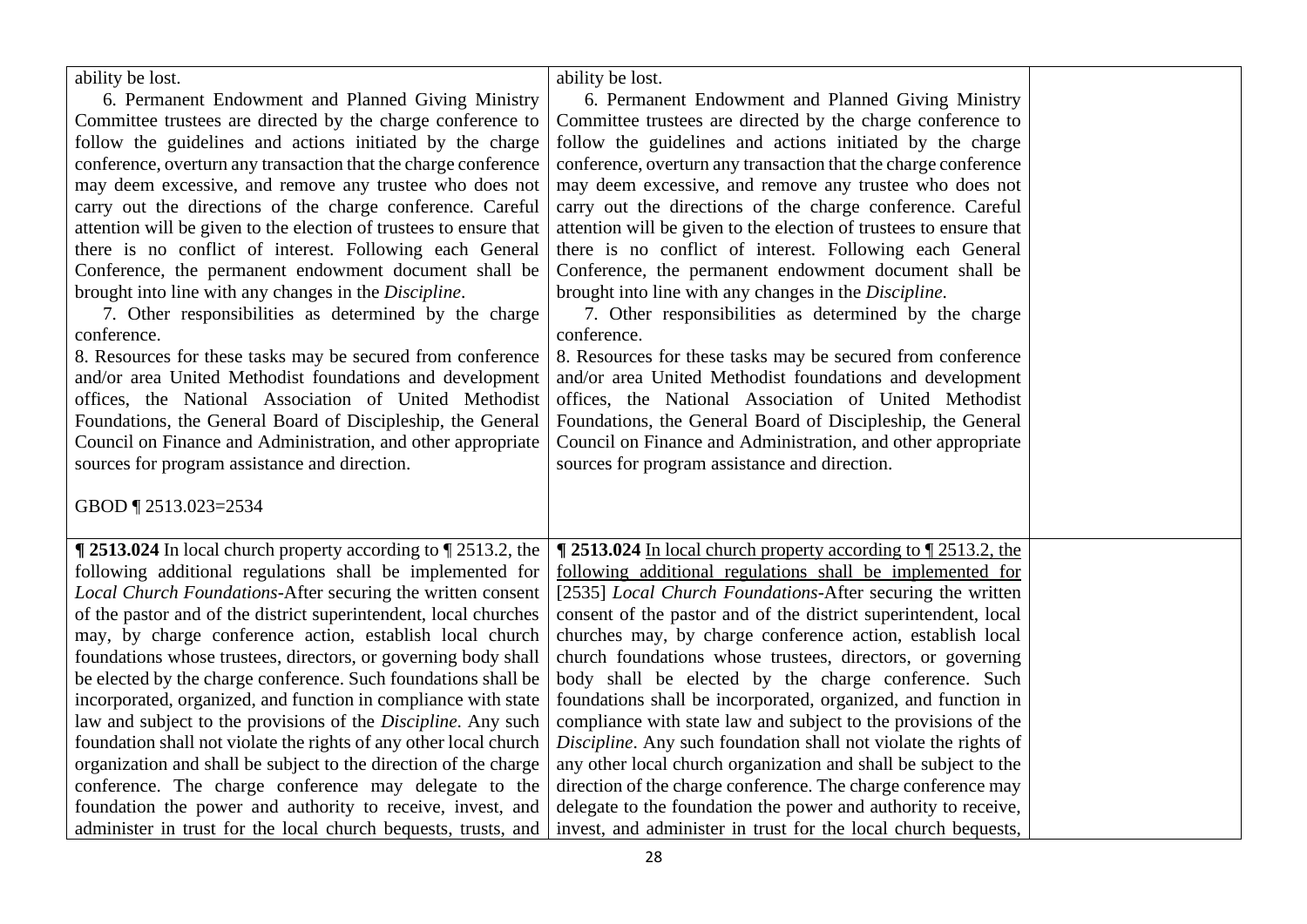| trust funds upon notice to the board of trustees as provided in<br>1 2513.022.5, in which event the foundation shall have the<br>same investment and reporting duties as are imposed on the<br>board of trustees. No such delegation of authority shall be<br>construed to be a violation of the rights of any other local<br>church organization. Consideration shall be given to the<br>placement of funds with the conference or area United<br>Methodist foundation for administration and investment.<br>GBOD 12513.024=2530                                                                                                                                                                                                                                                                                                                                                                                                                                                            | trusts, and trust funds upon notice to the board of trustees as<br>provided in BOD¶ 2513.022.5, in which event the foundation<br>shall have the same investment and reporting duties as are<br>imposed on the board of trustees. No such delegation of<br>authority shall be construed to be a violation of the rights of<br>any other local church organization. Consideration shall be<br>given to the placement of funds with the conference or area<br>United Methodist foundation for administration and<br>investment.                                                                                                                                                                                                                                                                                                                                                                                                                                           |  |
|----------------------------------------------------------------------------------------------------------------------------------------------------------------------------------------------------------------------------------------------------------------------------------------------------------------------------------------------------------------------------------------------------------------------------------------------------------------------------------------------------------------------------------------------------------------------------------------------------------------------------------------------------------------------------------------------------------------------------------------------------------------------------------------------------------------------------------------------------------------------------------------------------------------------------------------------------------------------------------------------|------------------------------------------------------------------------------------------------------------------------------------------------------------------------------------------------------------------------------------------------------------------------------------------------------------------------------------------------------------------------------------------------------------------------------------------------------------------------------------------------------------------------------------------------------------------------------------------------------------------------------------------------------------------------------------------------------------------------------------------------------------------------------------------------------------------------------------------------------------------------------------------------------------------------------------------------------------------------|--|
| $\P$ 2513.025 In local church property according to $\P$ 2513.2, the<br>following additional regulations shall be implemented for<br>Unincorporated Local Church Property-Title and Purchase-<br>Unless otherwise required by local law $(\parallel 2506)$ , title to all<br>property now owned or hereafter acquired by an<br>unincorporated local church, and any organization, board,<br>commission, society, or similar body connected therewith,<br>shall be held by and/or conveyed and transferred to its duly<br>elected trustees, their successors and assigns, in trust for the<br>use and benefit of such local church and of The United<br>Methodist Church. The trustees shall be named as the board of<br>trustees of the local church in the written instrument conveying<br>or transferring title. Every instrument of conveyance of real<br>estate shall contain the appropriate trust clause as set forth in<br>the <i>Discipline</i> ( $\P$ 2503).<br>GBOD 12513.025=2536 | <b>12513.025</b> In local church property according to 12513.2, the<br>following additional regulations shall be implemented for<br>[2536] Unincorporated Local Church Property-Title and<br><i>Purchase</i> -Unless otherwise required by local law (¶2506), title<br>to all property now owned or hereafter acquired by an<br>unincorporated local church, and any organization, board,<br>commission, society, or similar body connected therewith,<br>shall be held by and/or conveyed and transferred to its duly<br>elected trustees, their successors and assigns, in trust for the<br>use and benefit of such local church and of The United<br>Methodist Church. The trustees shall be named as the board of<br>trustees of the local church in the written instrument conveying<br>or transferring title. Every instrument of conveyance of real<br>estate shall contain the appropriate trust clause as set forth in<br>the <i>Discipline</i> ( $\P$ 2503). |  |
| $\P$ 2513.026 In local church property according to $\P$ 2513.2, the<br>following additional regulations shall be implemented for<br>Unincorporated Local Church Property-Notice<br>and<br>Authorization-Prior to the purchase by an unincorporated local<br>church of any real estate, a resolution authorizing such action<br>shall be passed at a meeting of the charge conference by a                                                                                                                                                                                                                                                                                                                                                                                                                                                                                                                                                                                                   | <b>12513.026</b> In local church property according to 12513.2, the<br>following additional regulations shall be implemented for<br>[2537] Unincorporated Local Church Property-Notice and<br>Authorization-Prior to the purchase by an unincorporated local<br>church of any real estate, a resolution authorizing such action<br>shall be passed at a meeting of the charge conference by a                                                                                                                                                                                                                                                                                                                                                                                                                                                                                                                                                                          |  |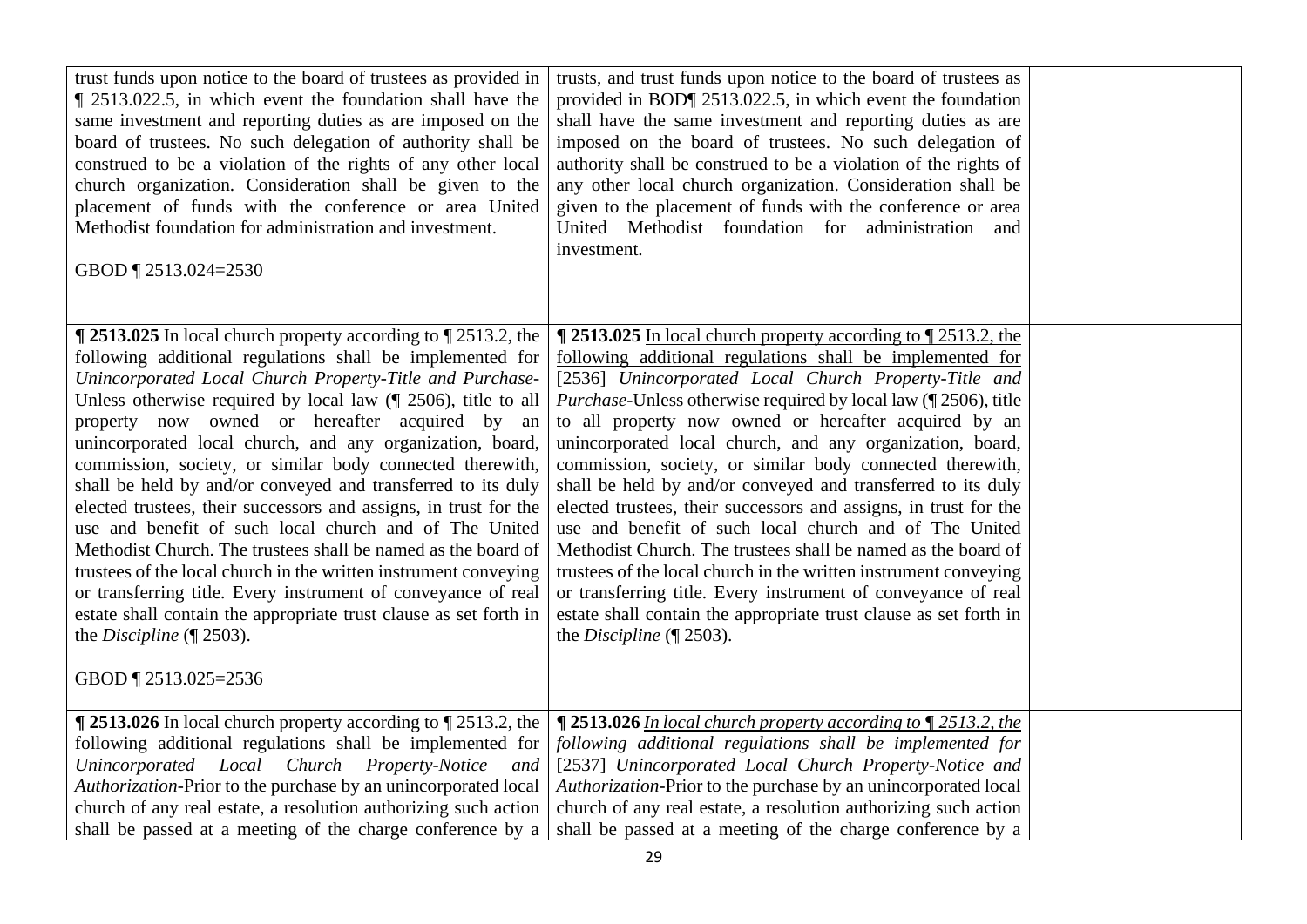| majority vote of its members present and voting at a regular<br>meeting or a special meeting of the charge conference called<br>for that purpose; provided, however, that not less than ten days'<br>notice of such meeting and the proposed action shall have been<br>given from the pulpit and in the weekly bulletin, newsletter or<br>electronic notice of the church; and provided further, that<br>written consent to such action shall be given by the pastor and<br>the district superintendent. (See $\P$ 2513.033.)<br>GBOD 12513.026=2537                                                                                                                                                                                                                                                                    | majority vote of its members present and voting at a regular<br>meeting or a special meeting of the charge conference called<br>for that purpose; provided, however, that not less than ten days'<br>notice of such meeting and the proposed action shall have been<br>given from the pulpit and in the weekly bulletin, newsletter or<br>electronic notice of the church; and provided further, that<br>written consent to such action shall be given by the pastor and<br>the district superintendent. (See $\P$ 2513.033.)                                                                                                                                                                                                                                                                               |  |
|-------------------------------------------------------------------------------------------------------------------------------------------------------------------------------------------------------------------------------------------------------------------------------------------------------------------------------------------------------------------------------------------------------------------------------------------------------------------------------------------------------------------------------------------------------------------------------------------------------------------------------------------------------------------------------------------------------------------------------------------------------------------------------------------------------------------------|-------------------------------------------------------------------------------------------------------------------------------------------------------------------------------------------------------------------------------------------------------------------------------------------------------------------------------------------------------------------------------------------------------------------------------------------------------------------------------------------------------------------------------------------------------------------------------------------------------------------------------------------------------------------------------------------------------------------------------------------------------------------------------------------------------------|--|
| $\P$ 2513.027 In local church property according to $\P$ 2513.2, the<br>following additional regulations shall be implemented for<br>Incorporated Local Church Property-Title and Purchase-<br>Unless otherwise required by local law $($ $\parallel$ 2506), the title to all<br>property now owned or hereafter acquired by an incorporated<br>local church, and any organization, board, commission,<br>society, or similar body connected therewith, shall be held by<br>and/or conveyed to the corporate body in its corporate name,<br>in trust for the use and benefit of such local church and of The<br>United Methodist Church. Every instrument of conveyance of<br>real estate shall contain the appropriate trust clause as set forth<br>in the <i>Discipline</i> ( $\sqrt{2503}$ ).<br>GBOD 12513.027=2538 | <b>12513.027</b> In local church property according to 12513.2, the<br>following additional regulations shall be implemented for<br>[2538] Incorporated Local Church Property-Title and<br><i>Purchase</i> -Unless otherwise required by local law (¶ 2506), the<br>title to all property now owned or hereafter acquired by an<br>incorporated local church, and any organization, board,<br>commission, society, or similar body connected therewith,<br>shall be held by and/or conveyed to the corporate body in its<br>corporate name, in trust for the use and benefit of such local<br>church and of The United Methodist Church. Every instrument<br>of conveyance of real estate shall contain the appropriate trust<br>clause as set forth in the <i>Discipline</i> $(\sqrt{\phantom{a}} 2503)$ . |  |
| $\parallel$ 2513.028 In local church property according to $\parallel$ 2513.2, the<br>following additional regulations shall be implemented for<br>Incorporated<br>Local<br>Church<br>Property-Notice<br>and<br>Authorization-Prior to the purchase by a local church<br>corporation of any real estate, a resolution authorizing such<br>action shall be passed by the charge conference in corporate<br>session, or such other corporate body as the local laws may<br>require, with the members thereof acting in their capacity as                                                                                                                                                                                                                                                                                  | <b>12513.028</b> In local church property according to 12513.2, the<br>following additional regulations shall be implemented for<br>[2539] Incorporated Local Church Property-Notice and<br>Authorization-Prior to the purchase by a local church<br>corporation of any real estate, a resolution authorizing such<br>action shall be passed by the charge conference in corporate<br>session, or such other corporate body as the local laws may<br>require, with the members thereof acting in their capacity as                                                                                                                                                                                                                                                                                          |  |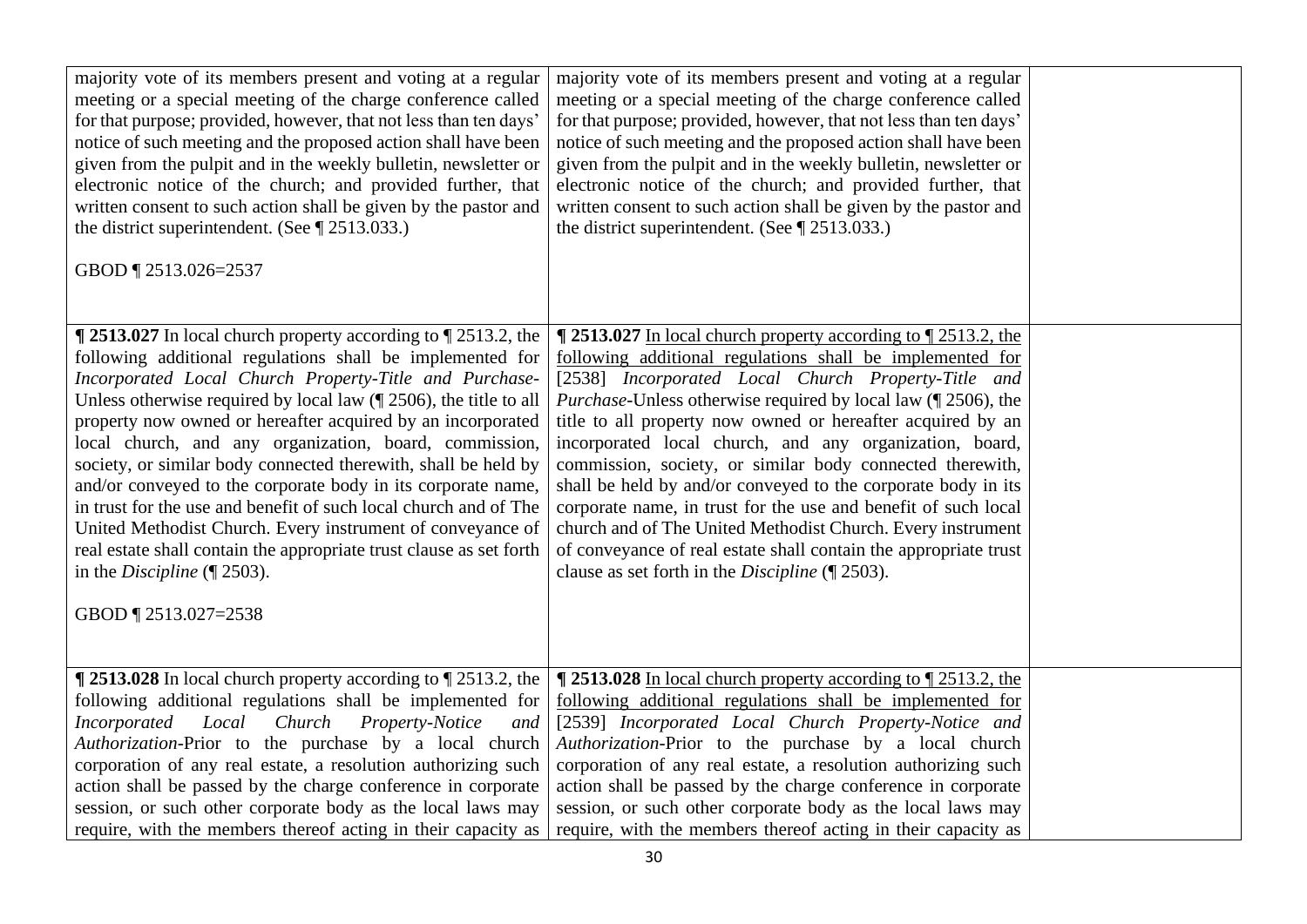| members of the corporate body, by a majority vote of those<br>present and voting at any regular or special meeting called for<br>that purpose, provided that not less than ten days' notice of<br>such meeting and the proposed action shall have been given<br>from the pulpit and in the weekly bulletin, newsletter or<br>electronic notice of the local church or other means if required<br>or permitted by local law, and provided further, that written<br>consent to such action shall be given by the pastor and the<br>district superintendent, and provided further, that all such<br>transactions shall have the approval of the charge conference.<br>GBOD 12513.028=2539 | members of the corporate body, by a majority vote of those<br>present and voting at any regular or special meeting called for<br>that purpose, provided that not less than ten days' notice of<br>such meeting and the proposed action shall have been given<br>from the pulpit and in the weekly bulletin, newsletter or<br>electronic notice of the local church or other means if required<br>or permitted by local law, and provided further, that written<br>consent to such action shall be given by the pastor and the<br>district superintendent, and provided further, that all such<br>transactions shall have the approval of the charge conference. |  |
|----------------------------------------------------------------------------------------------------------------------------------------------------------------------------------------------------------------------------------------------------------------------------------------------------------------------------------------------------------------------------------------------------------------------------------------------------------------------------------------------------------------------------------------------------------------------------------------------------------------------------------------------------------------------------------------|-----------------------------------------------------------------------------------------------------------------------------------------------------------------------------------------------------------------------------------------------------------------------------------------------------------------------------------------------------------------------------------------------------------------------------------------------------------------------------------------------------------------------------------------------------------------------------------------------------------------------------------------------------------------|--|
| $\parallel$ 2513.029 In local church property according to $\parallel$ 2513.2, the                                                                                                                                                                                                                                                                                                                                                                                                                                                                                                                                                                                                     | <b>12513.029</b> In local church property according to 12513.2, the                                                                                                                                                                                                                                                                                                                                                                                                                                                                                                                                                                                             |  |
| following additional regulations shall be implemented for<br>Unincorporated Local Church Property-Sale, Transfer, Lease,                                                                                                                                                                                                                                                                                                                                                                                                                                                                                                                                                               | following additional regulations shall be implemented for<br>[2540] Unincorporated Local Church Property-Sale, Transfer,                                                                                                                                                                                                                                                                                                                                                                                                                                                                                                                                        |  |
| or Mortgage-Any real property owned by or in which an                                                                                                                                                                                                                                                                                                                                                                                                                                                                                                                                                                                                                                  | Lease, or Mortgage-Any real property owned by or in which                                                                                                                                                                                                                                                                                                                                                                                                                                                                                                                                                                                                       |  |
| unincorporated local church has any interest may be sold,                                                                                                                                                                                                                                                                                                                                                                                                                                                                                                                                                                                                                              | an unincorporated local church has any interest may be sold,                                                                                                                                                                                                                                                                                                                                                                                                                                                                                                                                                                                                    |  |
| transferred, leased for a term of thirty days or more (which                                                                                                                                                                                                                                                                                                                                                                                                                                                                                                                                                                                                                           | transferred, leased for a term of thirty days or more (which                                                                                                                                                                                                                                                                                                                                                                                                                                                                                                                                                                                                    |  |
| shall include leases for less than thirty days if such a lease is                                                                                                                                                                                                                                                                                                                                                                                                                                                                                                                                                                                                                      | shall include leases for less than thirty days if such a lease is                                                                                                                                                                                                                                                                                                                                                                                                                                                                                                                                                                                               |  |
| consecutive with the same lessee), or mortgaged subject to the                                                                                                                                                                                                                                                                                                                                                                                                                                                                                                                                                                                                                         | consecutive with the same lessee), or mortgaged subject to the                                                                                                                                                                                                                                                                                                                                                                                                                                                                                                                                                                                                  |  |
| following procedure and conditions:                                                                                                                                                                                                                                                                                                                                                                                                                                                                                                                                                                                                                                                    | following procedure and conditions:                                                                                                                                                                                                                                                                                                                                                                                                                                                                                                                                                                                                                             |  |
| 1. Notice of the proposed action and the date and time of                                                                                                                                                                                                                                                                                                                                                                                                                                                                                                                                                                                                                              | 1. Notice of the proposed action and the date and time of                                                                                                                                                                                                                                                                                                                                                                                                                                                                                                                                                                                                       |  |
| the regular or special meeting of the charge conference at                                                                                                                                                                                                                                                                                                                                                                                                                                                                                                                                                                                                                             | the regular or special meeting of the charge conference at                                                                                                                                                                                                                                                                                                                                                                                                                                                                                                                                                                                                      |  |
| which it is to be considered shall be given at least ten days prior                                                                                                                                                                                                                                                                                                                                                                                                                                                                                                                                                                                                                    | which it is to be considered shall be given at least ten days prior                                                                                                                                                                                                                                                                                                                                                                                                                                                                                                                                                                                             |  |
| thereto from the pulpit of the church and in its weekly bulletin,                                                                                                                                                                                                                                                                                                                                                                                                                                                                                                                                                                                                                      | thereto from the pulpit of the church and in its weekly bulletin,                                                                                                                                                                                                                                                                                                                                                                                                                                                                                                                                                                                               |  |
| newsletter or electronic notice, or other means if required or                                                                                                                                                                                                                                                                                                                                                                                                                                                                                                                                                                                                                         | newsletter or electronic notice, or other means if required or                                                                                                                                                                                                                                                                                                                                                                                                                                                                                                                                                                                                  |  |
| permitted by local law.                                                                                                                                                                                                                                                                                                                                                                                                                                                                                                                                                                                                                                                                | permitted by local law.                                                                                                                                                                                                                                                                                                                                                                                                                                                                                                                                                                                                                                         |  |
| 2. A resolution authorizing the proposed action shall be                                                                                                                                                                                                                                                                                                                                                                                                                                                                                                                                                                                                                               | 2. A resolution authorizing the proposed action shall be                                                                                                                                                                                                                                                                                                                                                                                                                                                                                                                                                                                                        |  |
| passed by a majority vote of the charge conference members                                                                                                                                                                                                                                                                                                                                                                                                                                                                                                                                                                                                                             | passed by a majority vote of the charge conference members                                                                                                                                                                                                                                                                                                                                                                                                                                                                                                                                                                                                      |  |
| (in a pastoral charge consisting of two or more local churches,                                                                                                                                                                                                                                                                                                                                                                                                                                                                                                                                                                                                                        | (in a pastoral charge consisting of two or more local churches,                                                                                                                                                                                                                                                                                                                                                                                                                                                                                                                                                                                                 |  |
| the church local conference; see $\P$ 2513.016) present and voting                                                                                                                                                                                                                                                                                                                                                                                                                                                                                                                                                                                                                     | the church local conference; see $\P$ 2513.016) present and voting                                                                                                                                                                                                                                                                                                                                                                                                                                                                                                                                                                                              |  |
| at a special meeting called to consider such action.                                                                                                                                                                                                                                                                                                                                                                                                                                                                                                                                                                                                                                   | at a special meeting called to consider such action.                                                                                                                                                                                                                                                                                                                                                                                                                                                                                                                                                                                                            |  |
| 3. The written consent of the pastor of the local church and                                                                                                                                                                                                                                                                                                                                                                                                                                                                                                                                                                                                                           | 3. The written consent of the pastor of the local church and                                                                                                                                                                                                                                                                                                                                                                                                                                                                                                                                                                                                    |  |
| the district superintendent to the proposed action shall be<br>necessary and shall be affixed to or included in the instrument                                                                                                                                                                                                                                                                                                                                                                                                                                                                                                                                                         | the district superintendent to the proposed action shall be<br>necessary and shall be affixed to or included in the instrument                                                                                                                                                                                                                                                                                                                                                                                                                                                                                                                                  |  |
|                                                                                                                                                                                                                                                                                                                                                                                                                                                                                                                                                                                                                                                                                        |                                                                                                                                                                                                                                                                                                                                                                                                                                                                                                                                                                                                                                                                 |  |
| 31                                                                                                                                                                                                                                                                                                                                                                                                                                                                                                                                                                                                                                                                                     |                                                                                                                                                                                                                                                                                                                                                                                                                                                                                                                                                                                                                                                                 |  |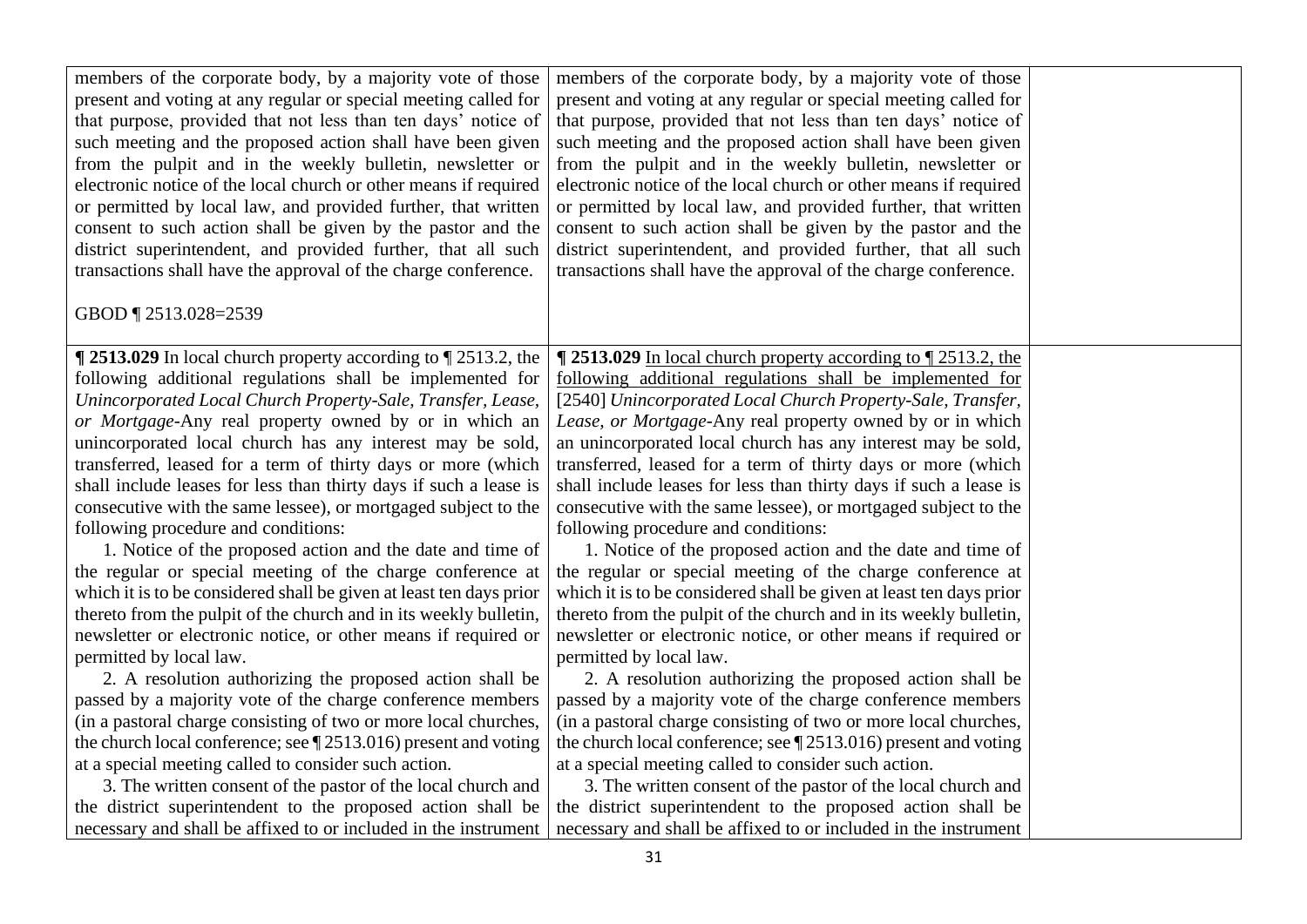| of sale, conveyance, transfer, lease, or mortgage. Prior to          | of sale, conveyance, transfer, lease, or mortgage. Prior to                                                                                   |  |
|----------------------------------------------------------------------|-----------------------------------------------------------------------------------------------------------------------------------------------|--|
| consenting to any proposed action required under this                | consenting to any proposed action required under this                                                                                         |  |
| paragraph involving any United Methodist church property, the        | paragraph involving any United Methodist church property, the                                                                                 |  |
| pastor, district superintendent, and the district board of church    | pastor, district superintendent, and the district board of church                                                                             |  |
| location and building shall ensure that: $(a)$ a full investigation  | location and building shall ensure that: $(a)$ a full investigation                                                                           |  |
| shall be made and an appropriate plan of action shall be             | shall be made and an appropriate plan of action shall be                                                                                      |  |
| developed for the future missional needs of the community; $(b)$     | developed for the future missional needs of the community; $(b)$                                                                              |  |
| the transfer or encumbrance shall conform to the Discipline;         | the transfer or encumbrance shall conform to the Discipline;                                                                                  |  |
| $(c)$ the congregation, if no longer to continue as an organized     | $(c)$ the congregation, if no longer to continue as an organized                                                                              |  |
| local United Methodist Church, does not sell but may transfer        | local United Methodist Church, does not sell but may transfer                                                                                 |  |
| title of its facilities to another United Methodist church or        | title of its facilities to another United Methodist church or                                                                                 |  |
| agency; and $(d)$ the congregation, in case of relocation, first     | agency; and $(d)$ the congregation, in case of relocation, first                                                                              |  |
| offers its property to a United Methodist congregation or            | offers its property to a United Methodist congregation or                                                                                     |  |
| agency at a price not to exceed fair market value. The district      | agency at a price not to exceed fair market value. The district                                                                               |  |
| strategies or other missional strategies should include the          | strategies or other missional strategies should include the                                                                                   |  |
| ministries of both United Methodist congregations and the            | ministries of both United Methodist congregations and the                                                                                     |  |
| community where the existing facility is located. Certification      | community where the existing facility is located. Certification                                                                               |  |
| by the district superintendent shall be conclusive evidence that     | by the district superintendent shall be conclusive evidence that                                                                              |  |
| the transfer or encumbrance conforms to the Discipline. The          | the transfer or encumbrance conforms to the <i>Discipline</i> . The                                                                           |  |
| requirements of investigation and the development of a plan of       | requirements of investigation and the development of a plan of                                                                                |  |
| action, however, shall not affect the merchantability of the title   | action, however, shall not affect the merchantability of the title                                                                            |  |
| to the real estate or the legal effect of the instruments of sale or | to the real estate or the legal effect of the instruments of sale or                                                                          |  |
| transfer.                                                            | transfer.                                                                                                                                     |  |
| 4. Unless the charge conference directs otherwise, any               | 4. Unless the charge conference directs otherwise, any                                                                                        |  |
| contract, deed, bill of sale, mortgage, or other necessary written   | contract, deed, bill of sale, mortgage, or other necessary written                                                                            |  |
| instrument needed to implement any resolution authorizing            | instrument needed to implement any resolution authorizing                                                                                     |  |
| action regarding local church property may be executed by and        | action regarding local church property may be executed by and                                                                                 |  |
| on behalf of the local church by any two officers of the board       | on behalf of the local church by any two officers of the board                                                                                |  |
| of trustees, who thereupon shall be duly authorized to carry out     | of trustees, who thereupon shall be duly authorized to carry out                                                                              |  |
| the direction of the charge conference; and any written              | the direction of the charge conference; and any written                                                                                       |  |
| instrument so executed shall be binding and effective as the         | instrument so executed shall be binding and effective as the                                                                                  |  |
| action of the local church.                                          | action of the local church.                                                                                                                   |  |
|                                                                      |                                                                                                                                               |  |
| GBOD 12513.029=2540                                                  |                                                                                                                                               |  |
|                                                                      |                                                                                                                                               |  |
|                                                                      | <b>T</b> 2513.030 In local church property according to $\P$ 2513.2, the $\P$ 2513.030 In local church property according to $\P$ 2513.2, the |  |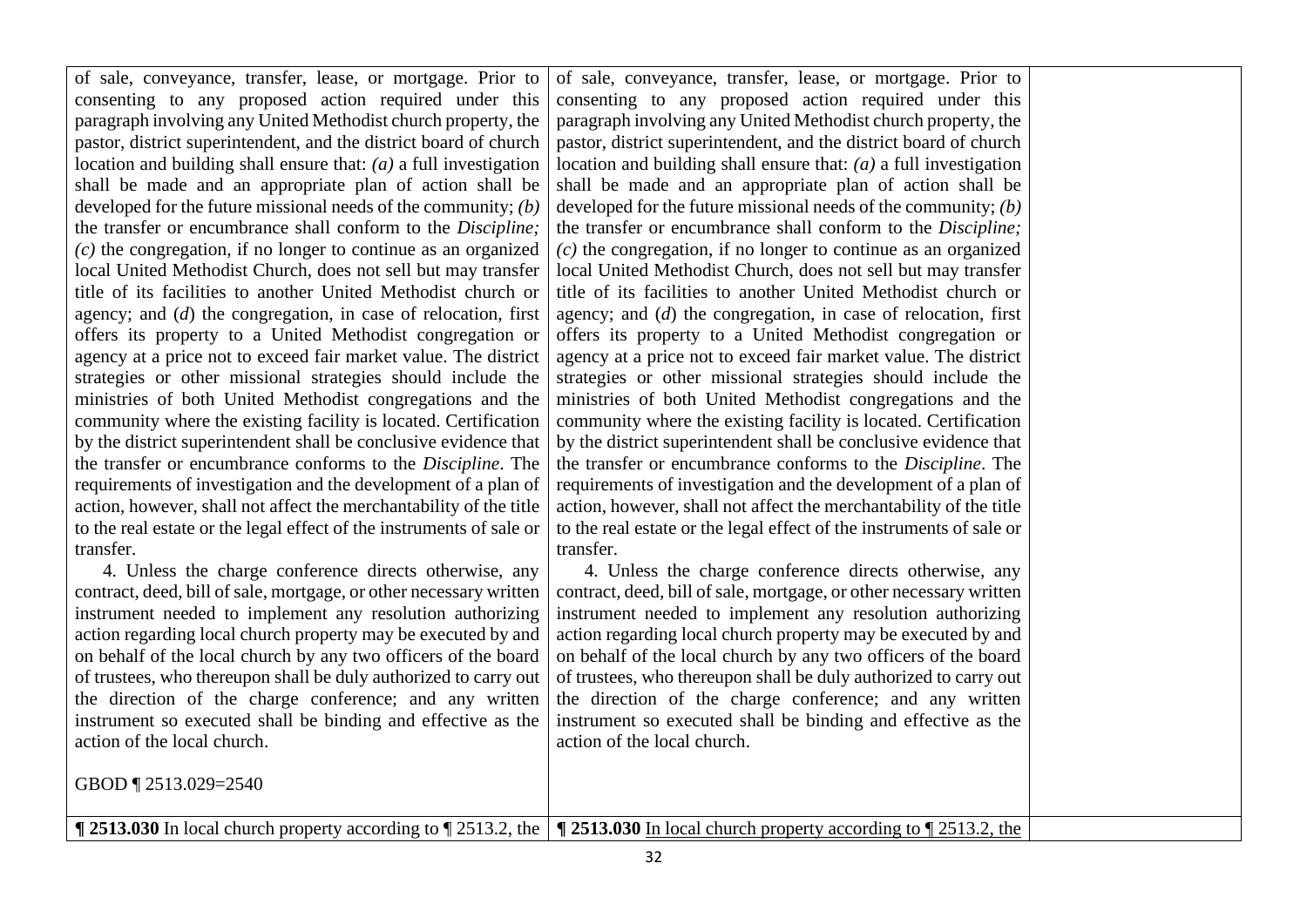following additional regulations shall be implemented for *Incorporated Local Church Property*-*Sale, Transfer, Lease, or Mortgage*-Any real property owned by or in which an incorporated local church has any interest may be sold, transferred, leased for a term of thirty days or more (which shall include leases for less than thirty days if such a lease is consecutive with the same lessee), or mortgaged subject to the following procedure and conditions:

1. Notice of the proposed action and the date and time of the regular or special meeting of the members of the corporate body-i.e., members of the charge conference at which it is to be considered-shall be given at least ten days prior thereto from the pulpit of the church and in its weekly bulletin, newsletter or electronic notice or other means if required or permitted by local law.

2. A resolution authorizing the proposed action shall be passed by a majority vote of the members of the corporate body present and voting at any regular or special meeting thereof called to consider such action and a majority vote of the members of the charge conference, if the corporate members are different than the charge conference members.

3. The written consent of the pastor of the local church and the district superintendent to the proposed action shall be necessary and shall be affixed to or included in the instrument of sale, conveyance, transfer, lease, or mortgage. Prior to consenting to any proposed action required under this paragraph involving any United Methodist church property, the pastor, the district superintendent, and the district board of church location and building shall ensure that-*(a)* a full investigation shall be made and an appropriate plan of action shall be developed for the future missional needs of the community; *(b)* the transfer or encumbrance shall conform to the *Discipline; (c)* the congregation, if no longer to continue as an organized United Methodist church, does not sell but may transfer title of its facilities to another United Methodist church or agency; and *(d)* the congregation, in case of relocation, first

following additional regulations shall be implemented for [2541] *Incorporated Local Church Property*-*Sale, Transfer, Lease, or Mortgage*-Any real property owned by or in which an incorporated local church has any interest may be sold, transferred, leased for a term of thirty days or more (which shall include leases for less than thirty days if such a lease is consecutive with the same lessee), or mortgaged subject to the following procedure and conditions:

1. Notice of the proposed action and the date and time of the regular or special meeting of the members of the corporate body-i.e., members of the charge conference at which it is to be considered-shall be given at least ten days prior thereto from the pulpit of the church and in its weekly bulletin, newsletter or electronic notice or other means if required or permitted by local law.

2. A resolution authorizing the proposed action shall be passed by a majority vote of the members of the corporate body present and voting at any regular or special meeting thereof called to consider such action and a majority vote of the members of the charge conference, if the corporate members are different than the charge conference members.

3. The written consent of the pastor of the local church and the district superintendent to the proposed action shall be necessary and shall be affixed to or included in the instrument of sale, conveyance, transfer, lease, or mortgage. Prior to consenting to any proposed action required under this paragraph involving any United Methodist church property, the pastor, the district superintendent, and the district board of church location and building shall ensure that-*(a)* a full investigation shall be made and an appropriate plan of action shall be developed for the future missional needs of the community; *(b)* the transfer or encumbrance shall conform to the *Discipline; (c)* the congregation, if no longer to continue as an organized United Methodist church, does not sell but may transfer title of its facilities to another United Methodist church or agency; and *(d)* the congregation, in case of relocation, first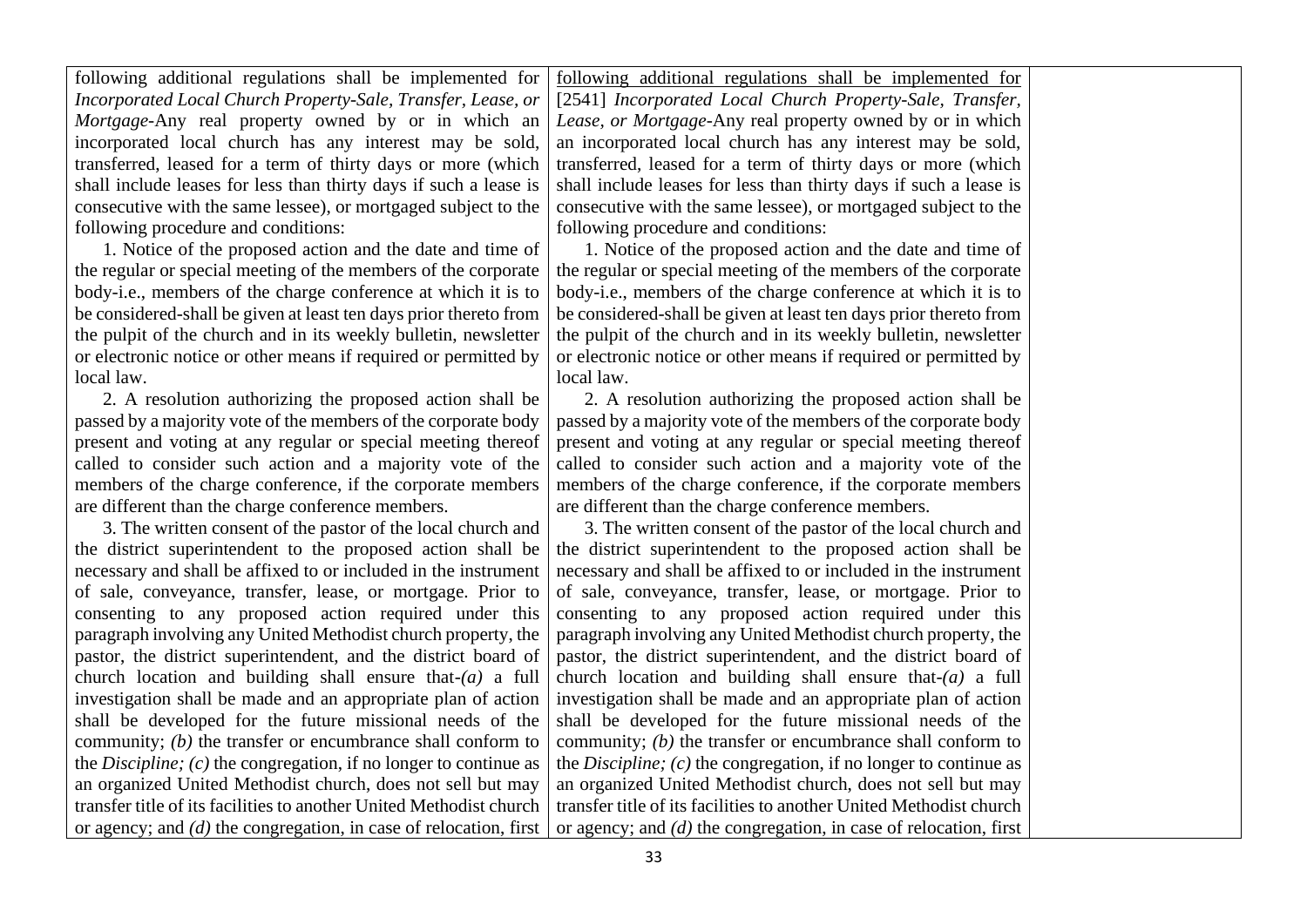offers its property to a United Methodist congregation or agency at a price not to exceed fair market value. The district strategies or other missional strategies should include the ministries of both United Methodist congregations and the community where the existing facility is located. Certification by the district superintendent shall be conclusive evidence that the transfer or encumbrance conforms to the *Discipline*. The requirements of investigation and the development of a plan of action shall not affect the merchantability of the title to the real estate or the legal effect of the instruments of sale or transfer.

4. The resolution authorizing such proposed action shall direct and authorize the corporation's board of directors to take all necessary steps to carry out the action and to cause to be executed, as hereinafter provided, any necessary contract, deed, bill of sale, mortgage, or other written instrument.

5. The board of directors at any regular or special meeting shall take such action and adopt such resolutions as may be necessary or required by the local laws.

6. Any required contract, deed, bill of sale, mortgage, or other written instrument necessary to carry out the action so authorized shall be executed in the name of the corporation by any two of its officers, and any written instrument so executed shall be binding and effective as the action of the corporation.

offers its property to a United Methodist congregation or agency at a price not to exceed fair market value. The district strategies or other missional strategies should include the ministries of both United Methodist congregations and the community where the existing facility is located. Certification by the district superintendent shall be conclusive evidence that the transfer or encumbrance conforms to the *Discipline*. The requirements of investigation and the development of a plan of action shall not affect the merchantability of the title to the real estate or the legal effect of the instruments of sale or transfer.

4. The resolution authorizing such proposed action shall direct and authorize the corporation's board of directors to take all necessary steps to carry out the action and to cause to be executed, as hereinafter provided, any necessary contract, deed, bill of sale, mortgage, or other written instrument.

5. The board of directors at any regular or special meeting shall take such action and adopt such resolutions as may be necessary or required by the local laws.

6. Any required contract, deed, bill of sale, mortgage, or other written instrument necessary to carry out the action so authorized shall be executed in the name of the corporation by any two of its officers, and any written instrument so executed shall be binding and effective as the action of the corporation.

## GBOD ¶ 2513.030=2541

**¶ 2513.031** In local church property according to ¶ 2513.2, the following additional regulations shall be implemented for *Disposition and Mortgage of Local Church Building or Parsonage*-Real property acquired by a conveyance subject to the trust clause may be sold in conformity with the provisions of the *Discipline* of The United Methodist Church when its use as a church building or parsonage, as the case may be, has been, or is intended to be, terminated; and when such real estate is sold or mortgaged in accordance with the provisions of the *Discipline* of The United Methodist Church, the written **¶ 2513.031** In local church property according to ¶ 2513.2, the following additional regulations shall be implemented for [2542] *Disposition and Mortgage of Local Church Church Building or Parsonage*-Real property acquired by a conveyance subject to the trust clause may be sold in conformity with the provisions of the *Discipline* of The United Methodist Church when its use as a church building or parsonage, as the case may be, has been, or is intended to be, terminated; and when such real estate is sold or mortgaged in accordance with the provisions of the *Discipline* of The United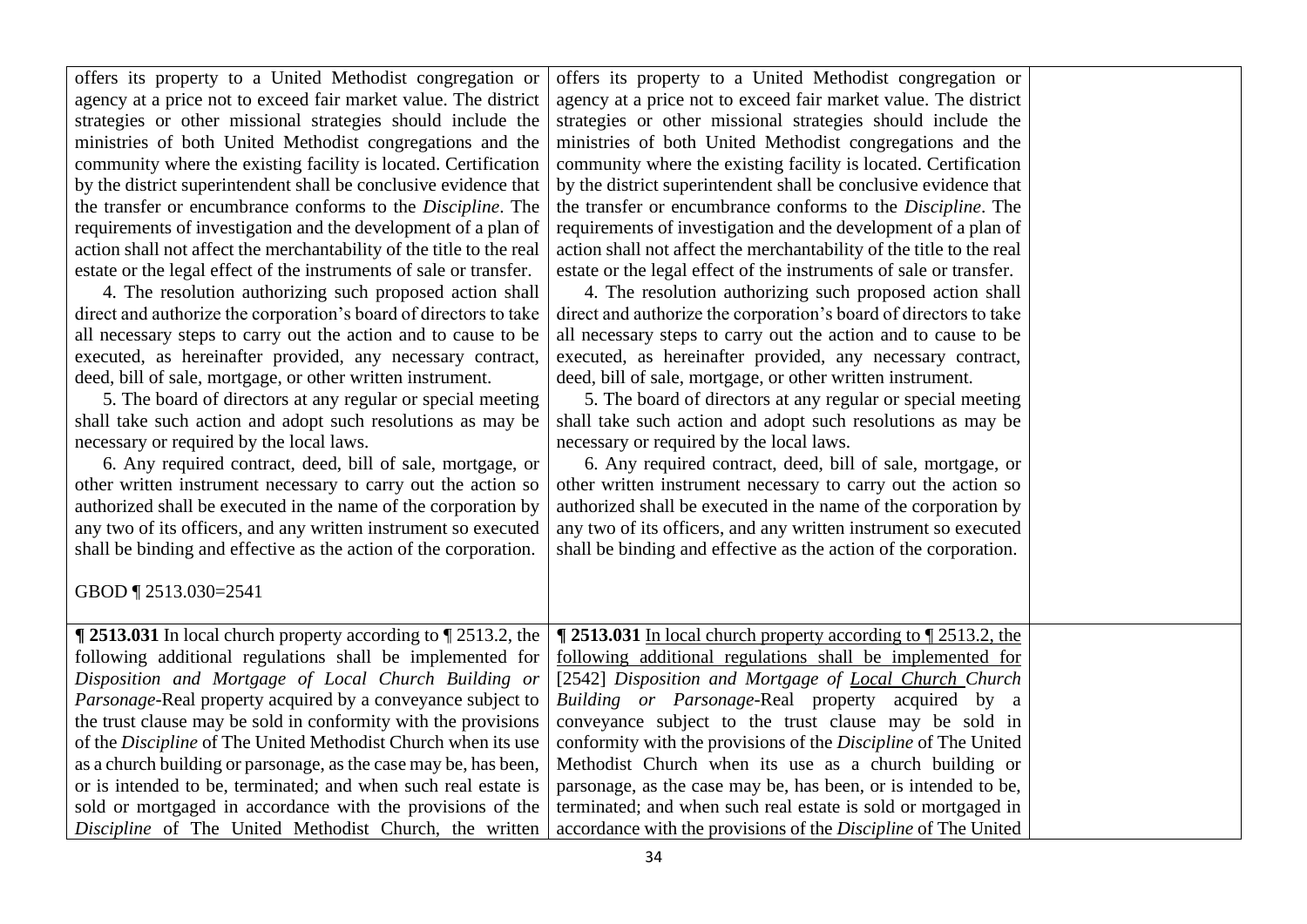| acknowledged consent of the proper district superintendent<br>representing The United Methodist Church to the action taken<br>shall constitute a release and discharge of the real property so<br>sold and conveyed from the trust clause or clauses; or in the<br>event of the execution of a mortgage, such consent of the<br>district superintendent shall constitute a formal recognition of<br>the priority of such mortgage lien and the subordination of the<br>foregoing trust provisions thereof; and no bona fide purchaser<br>or mortgagee relying upon the foregoing record shall be<br>charged with any responsibility with respect to the disposition<br>by such local church of the proceeds of any such sale or<br>mortgage; but the board of trustees receiving such proceeds                                                                                                                                                                                                                                             | Methodist Church, the written acknowledged consent of the<br>proper district superintendent representing The United<br>Methodist Church to the action taken shall constitute a release<br>and discharge of the real property so sold and conveyed from<br>the trust clause or clauses; or in the event of the execution of a<br>mortgage, such consent of the district superintendent shall<br>constitute a formal recognition of the priority of such mortgage<br>lien and the subordination of the foregoing trust provisions<br>thereof; and no bona fide purchaser or mortgagee relying upon<br>the foregoing record shall be charged with any responsibility<br>with respect to the disposition by such local church of the<br>proceeds of any such sale or mortgage; but the board of trustees                                                                                                                                                                                  |  |
|--------------------------------------------------------------------------------------------------------------------------------------------------------------------------------------------------------------------------------------------------------------------------------------------------------------------------------------------------------------------------------------------------------------------------------------------------------------------------------------------------------------------------------------------------------------------------------------------------------------------------------------------------------------------------------------------------------------------------------------------------------------------------------------------------------------------------------------------------------------------------------------------------------------------------------------------------------------------------------------------------------------------------------------------|---------------------------------------------------------------------------------------------------------------------------------------------------------------------------------------------------------------------------------------------------------------------------------------------------------------------------------------------------------------------------------------------------------------------------------------------------------------------------------------------------------------------------------------------------------------------------------------------------------------------------------------------------------------------------------------------------------------------------------------------------------------------------------------------------------------------------------------------------------------------------------------------------------------------------------------------------------------------------------------|--|
| shall manage, control, disburse, and expend the same in<br>conformity to the order and direction of the charge conference<br>or church local conference, subject to the provisions of the<br>Discipline of The United Methodist Church with respect<br>thereto.<br>GBOD 12513.031=2542                                                                                                                                                                                                                                                                                                                                                                                                                                                                                                                                                                                                                                                                                                                                                     | receiving such proceeds shall manage, control, disburse, and<br>expend the same in conformity to the order and direction of the<br>charge conference or church local conference, subject to the<br>provisions of the Discipline of The United Methodist Church<br>with respect thereto.                                                                                                                                                                                                                                                                                                                                                                                                                                                                                                                                                                                                                                                                                               |  |
| $\P$ 2513.032 In local church property according to $\P$ 2513.2, the<br>following additional regulations shall be implemented for<br>Restriction on Local Church Proceeds of Mortgage or Sale <sup>7</sup><br>1. No real property on which a church building or parsonage is<br>located shall be mortgaged to provide for the current budget or<br>operating expense of a local church. The principal proceeds of<br>a sale of any such property shall not be used for the current<br>budget or operating expense of a local church. Provided that<br>provisions are made for the current and future missional needs<br>of the congregation and the current and future housing needs<br>of a pastor, the principal may be used for capital improvements<br>beyond the regular operating budget when written approval is<br>granted by the district superintendent and pastor. This<br>provision shall apply alike to unincorporated and incorporated<br>local churches. <sup>8</sup><br>2. A local church, whether or not incorporated, on | $\P$ 2513.032 In local church property according to $\P$ 2513.2, the<br>following additional regulations shall be implemented for<br>[2543] Restriction on Local Church Proceeds of Mortgage or<br>Sale $7$<br>1. No real property on which a church building or parsonage is<br>located shall be mortgaged to provide for the current budget or<br>operating expense of a local church. The principal proceeds of<br>a sale of any such property shall not be used for the current<br>budget or operating expense of a local church. Provided that<br>provisions are made for the current and future missional needs<br>of the congregation and the current and future housing needs<br>of a pastor, the principal may be used for capital improvements<br>beyond the regular operating budget when written approval is<br>granted by the district superintendent and pastor. This<br>provision shall apply alike to unincorporated and incorporated<br>local churches. <sup>8</sup> |  |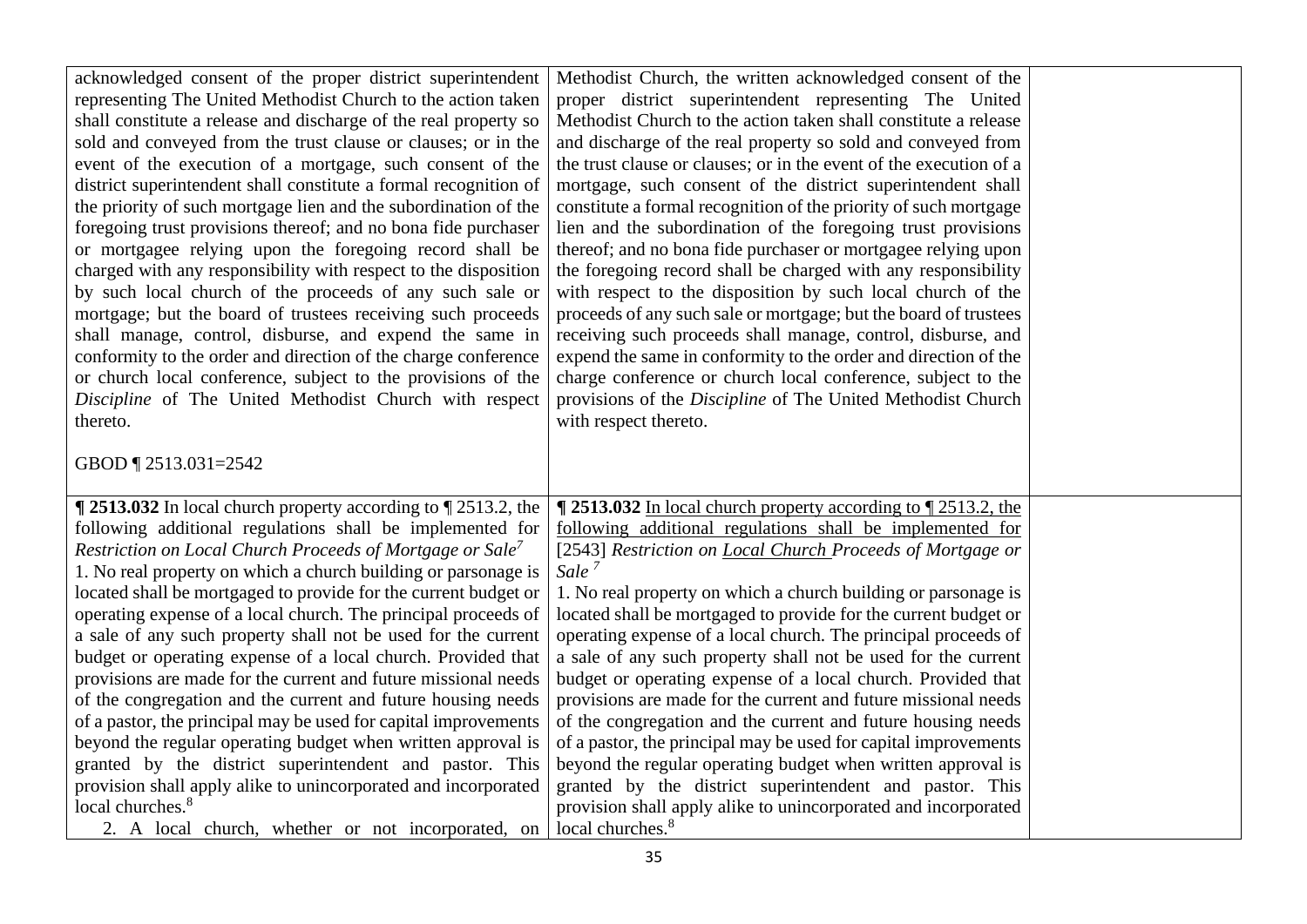| complying with the provisions of the <i>Discipline</i> may mortgage          | 2. A local church, whether or not incorporated, on                           |  |
|------------------------------------------------------------------------------|------------------------------------------------------------------------------|--|
| its unencumbered real property as security for a loan to be                  | complying with the provisions of the <i>Discipline</i> may mortgage          |  |
| made to a conference board of global ministries or a city or                 | its unencumbered real property as security for a loan to be                  |  |
| district missionary society, provided that the proceeds of such              | made to a conference board of global ministries or a city or                 |  |
| loan shall be used only for aiding in the construction of a new              | district missionary society, provided that the proceeds of such              |  |
| church.                                                                      | loan shall be used only for aiding in the construction of a new              |  |
| 3. Exception to this restriction may be granted in                           | church.                                                                      |  |
| specifically designated instances to allow use of equity and/or              | 3. Exception to this restriction may be granted in                           |  |
| accumulated assets from the sale of property to provide for                  | specifically designated instances to allow use of equity and/or              |  |
| congregational redevelopment efforts including program and                   | accumulated assets from the sale of property to provide for                  |  |
| staff. Such exception may be granted by the annual conference,               | congregational redevelopment efforts including program and                   |  |
| the bishop, and the cabinet upon request of the local church in              | staff. Such exception may be granted by the annual conference,               |  |
| consultation with congregation development staff where                       | the bishop, and the cabinet upon request of the local church in              |  |
| applicable. A clear and detailed three-to-five-year                          | consultation with congregation development staff where                       |  |
| redevelopment plan that projects a self-supporting ministry                  | applicable. A clear and detailed three-to-five-year                          |  |
| must accompany the request.                                                  | redevelopment plan that projects a self-supporting ministry                  |  |
|                                                                              | must accompany the request.                                                  |  |
| <sup>7</sup> See Judicial Council Decision 688.                              |                                                                              |  |
| <sup>8</sup> See Judicial Council Decision 399.                              | <sup>7</sup> See Judicial Council Decision 688.                              |  |
|                                                                              | <sup>8</sup> See Judicial Council Decision 399.                              |  |
| GBOD 12513.032=2543                                                          |                                                                              |  |
|                                                                              |                                                                              |  |
| <b>T</b> 2513.033 In local church property according to <b>T</b> 2513.2, the | <b>T</b> 2513.033 In local church property according to <b>T</b> 2513.2, the |  |
| following additional regulations shall be implemented for                    | following additional regulations shall be implemented for                    |  |
| Planning and Financing Requirements for Local Church                         | [2544] Planning and Financing Requirements for Local                         |  |
| Buildings-1. If any local church desires to:                                 | Church Buildings-1. If any local church desires to:                          |  |
| $a)$ build a new church, a new educational building, or a                    | $a)$ build a new church, a new educational building, or a                    |  |
| new parsonage; or                                                            | new parsonage; or                                                            |  |
| b) purchase a church, educational building, or                               | b) purchase a church, educational building, or                               |  |
| parsonage; or                                                                | parsonage; or                                                                |  |
| $c$ ) remodel an existing church, an existing educational                    | $c$ ) remodel an existing church, an existing educational                    |  |
| building, or an existing parsonage where the cost of the                     | building, or an existing parsonage where the cost of the                     |  |
| remodeling will exceed 25 percent of the value of the existing               | remodeling will exceed 25 percent of the value of the existing               |  |
| structure or require mortgage financing, then the local church               | structure or require mortgage financing, then the local church               |  |
| shall first establish a study committee to:                                  | shall first establish a study committee to:                                  |  |
| (1) analyze the needs of the church and community;                           | (1) analyze the needs of the church and community;                           |  |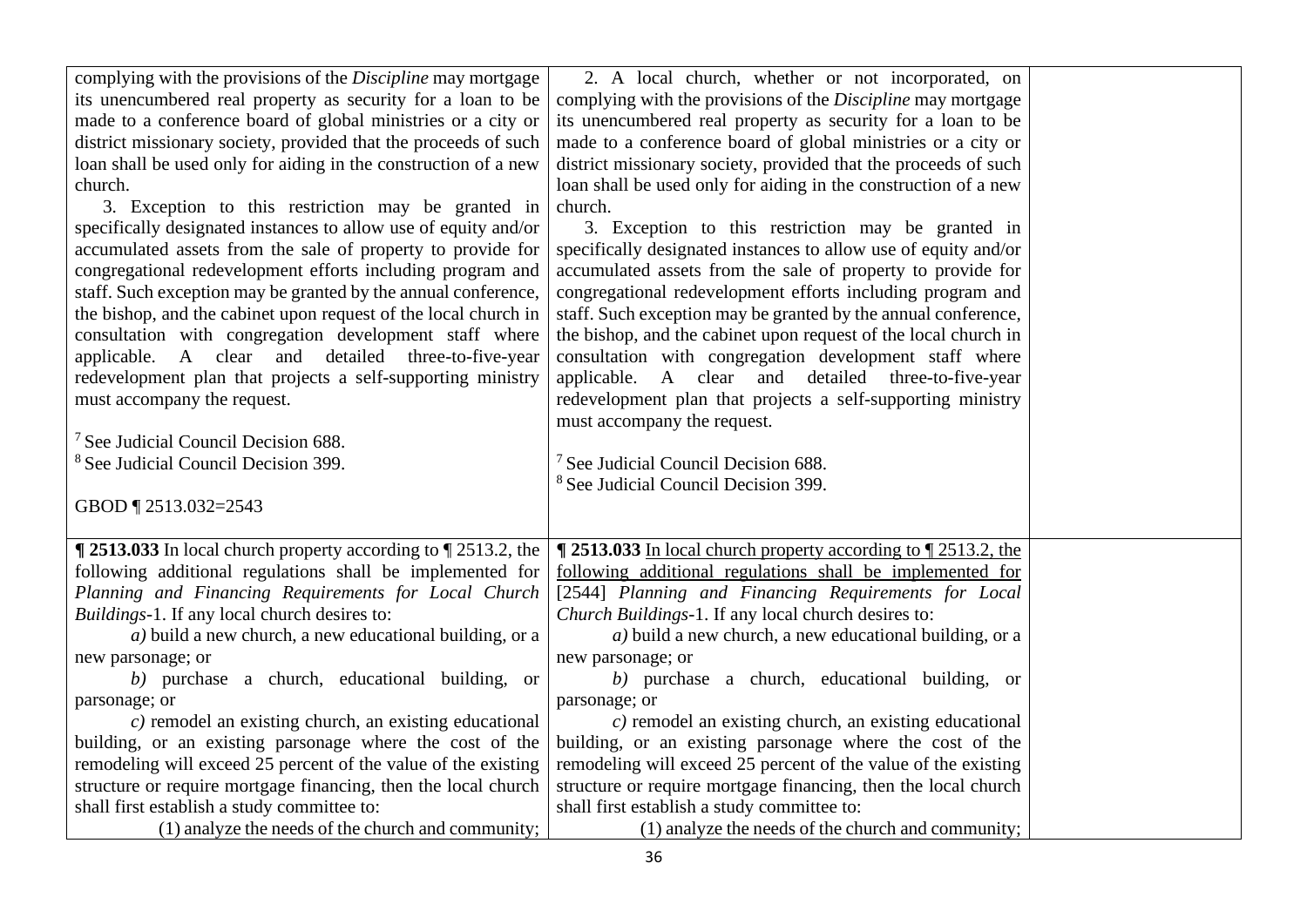(2) project the potential membership with average attendance;

(3) write up the church's program of ministry (¶¶ 201-204); and

(4) develop an accessibility plan including chancel areas.

The information and findings obtained by the study committee shall:

*(a)* form the basis of a report to be presented to the charge conference (¶ 2513.033.3);

*(b)* be used by the building committee (¶2513.033.4); and

*(c)* become a part of the report to the district board of church location and building (¶¶ 2513.033.5, 2521.1).

2. After the study committee finishes its work, the local church shall secure the written consent of the pastor and the district superintendent to the building project, purchase proposal, or remodeling project.

3. In the case of a building project or purchase proposal, the local church shall secure the approval of the proposed site by the district board of church location and building as provided in the *Discipline* (¶ 2513.009.1).

4. The charge conference of the local church shall authorize the building project, purchase proposal, or remodeling project at a regular or called meeting. Notice of the meeting and the proposed action shall have been given for not less than ten days prior thereto from the pulpit of the church, and in its weekly bulletin, newsletter or electronic notice or other means if required or permitted by local law.

*a)* After approving a building project or a remodeling project, the charge conference shall elect a building committee of not fewer than three members of the local church to serve in the development of the project as hereinafter set forth; provided that the charge conference may commit to its board of trustees the duties of the building committee.

*b)* After approving a purchase proposal, the charge

(2) project the potential membership with average attendance;

(3) write up the church's program of ministry (¶¶ 201-204); and

(4) develop an accessibility plan including chancel

The information and findings obtained by the study committee shall:

*(a)* form the basis of a report to be presented to the charge conference (¶2513.033.3);

*(b)* be used by the building committee (¶2513.033.4); and

*(c)* become a part of the report to the district board of church location and building (¶¶2513.033.5, 2521.1).

2. After the study committee finishes its work, the local church shall secure the written consent of the pastor and the district superintendent to the building project, purchase proposal, or remodeling project.

3. In the case of a building project or purchase proposal, the local church shall secure the approval of the proposed site by the district board of church location and building as provided in the *Discipline* (¶2513.009.1).

4. The charge conference of the local church shall authorize the building project, purchase proposal, or remodeling project at a regular or called meeting. Notice of the meeting and the proposed action shall have been given for not less than ten days prior thereto from the pulpit of the church, and in its weekly bulletin, newsletter or electronic notice or other means if required or permitted by local law.

*a)* After approving a building project or a remodeling project, the charge conference shall elect a building committee of not fewer than three members of the local church to serve in the development of the project as hereinafter set forth; provided that the charge conference may commit to its board of trustees the duties of the building committee.

*b)* After approving a purchase proposal, the charge

areas.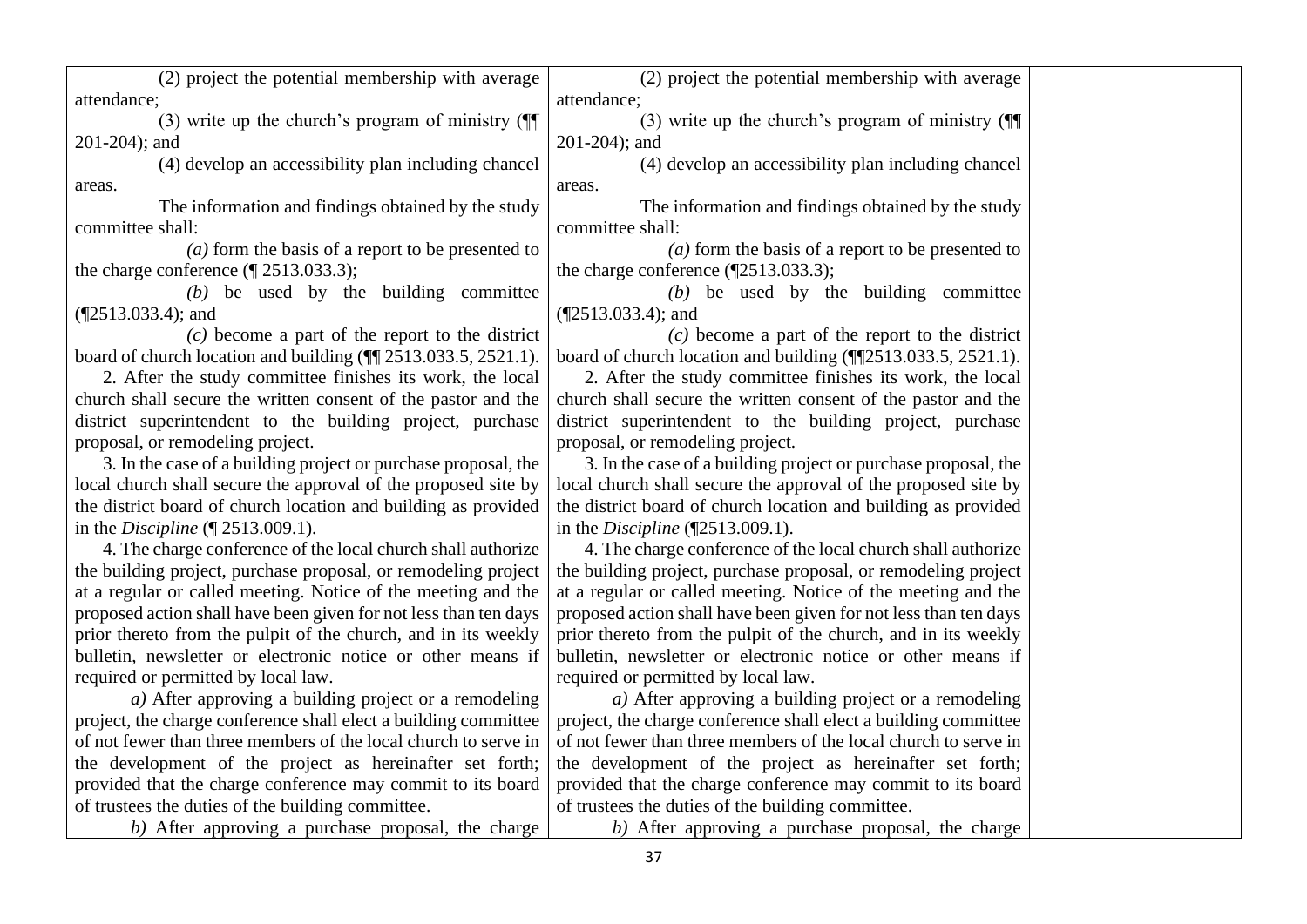conference shall be deemed to have authorized and directed the board of trustees to proceed with the purchase. In the case of the purchase of a parsonage, the board of trustees shall either:

(1) purchase a parsonage that has on the groundfloor level:

*(a)* one room that can be used as a bedroom by a person with a disability;

*(b)* one fully accessible bathroom; and

*(c)* fully accessible laundry facilities; or

(2) purchase a parsonage without the accessible features for persons with disabilities specified above and remodel it within one year's time, so that it does have those features.

5. The building committee shall:

*a)* use the information and findings of the study committee and any other relevant information to estimate carefully the building facilities needed, as the case may be, to house the church's program of worship, education, and fellowship or to provide for the present and future pastors and their families;

*b)* ascertain the cost of any property to be purchased; and

*c)* develop preliminary architectural plans that:

(1) comply with local building, fire, and accessibility codes;

(2) clearly outline the location on the site of all proposed present and future construction; and

(3) provide adequate facilities for parking, entrance, seating, rest rooms, and accessibility for persons with disabilities, but providing for such adequate facilities shall not apply in the case of a minor remodeling project;

*d)* provide on the ground-floor level of a newly constructed parsonage:

(1) one room that can be used as a bedroom by a person with a disability;

(2) a fully accessible bathroom; and

conference shall be deemed to have authorized and directed the board of trustees to proceed with the purchase. In the case of the purchase of a parsonage, the board of trustees shall either: (1) purchase a parsonage that has on the groundfloor level:

*(a)* one room that can be used as a bedroom by a person with a disability;

*(b)* one fully accessible bathroom; and

*(c)* fully accessible laundry facilities; or

(2) purchase a parsonage without the accessible features for persons with disabilities specified above and remodel it within one year's time, so that it does have those features.

5. The building committee shall:

*a)* use the information and findings of the study committee and any other relevant information to estimate carefully the building facilities needed, as the case may be, to house the church's program of worship, education, and fellowship or to provide for the present and future pastors and their families;

*b)* ascertain the cost of any property to be purchased; and

*c)* develop preliminary architectural plans that:

(1) comply with local building, fire, and accessibility codes;

(2) clearly outline the location on the site of all proposed present and future construction; and

(3) provide adequate facilities for parking, entrance, seating, rest rooms, and accessibility for persons with disabilities, but providing for such adequate facilities shall not apply in the case of a minor remodeling project;

*d)* provide on the ground-floor level of a newly constructed parsonage:

(1) one room that can be used as a bedroom by a person with a disability; (2) a fully accessible bathroom; and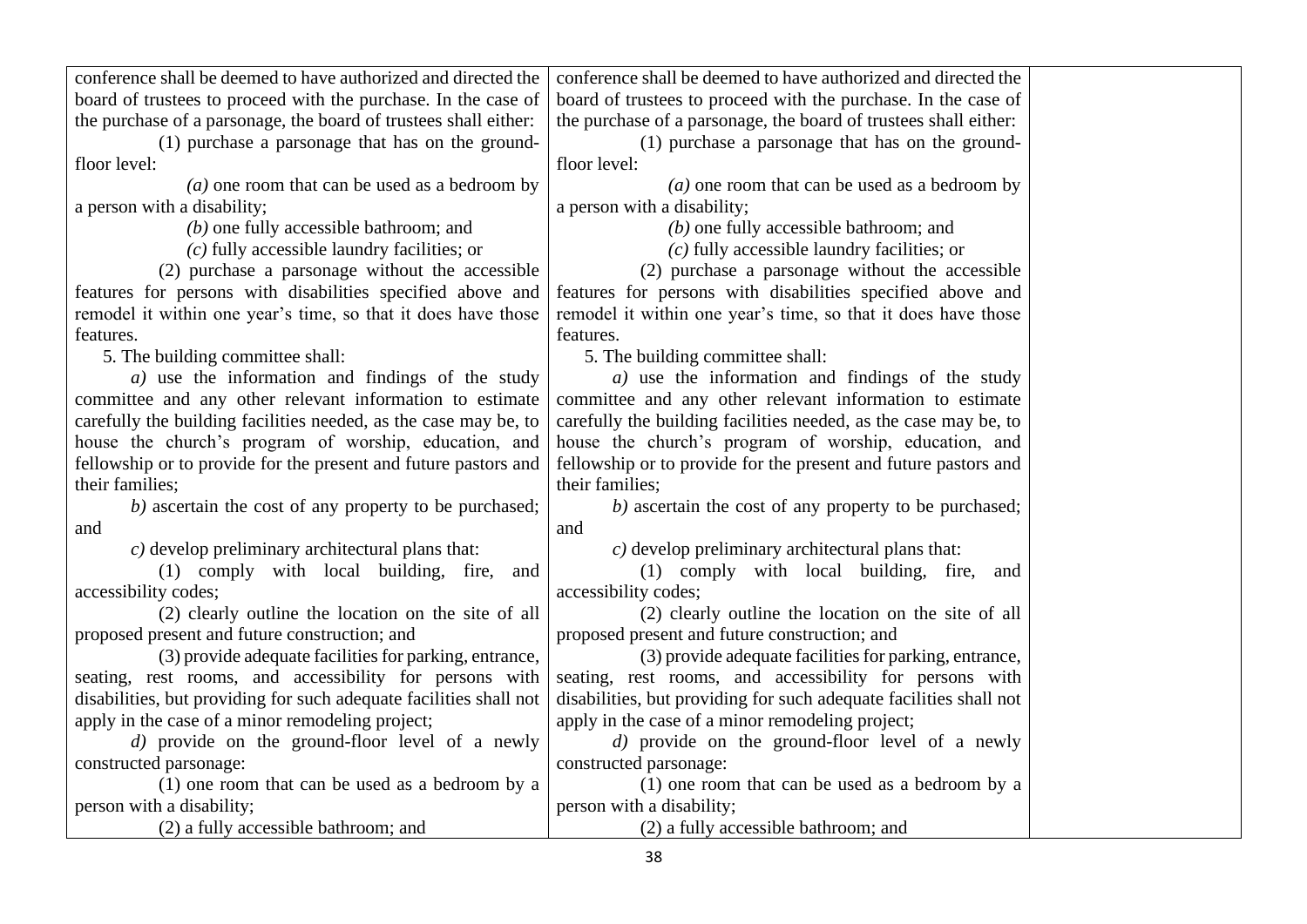(3) fully accessible laundry facilities;

*e)* secure an estimate of the cost of the proposed construction;

*f)* develop a financial plan for defraying the total cost, including an estimate of the amount the membership can contribute in cash and pledges and the amount the local church can borrow if necessary.

6. The building committee shall submit to the district board of church location and building for its consideration and preliminary approval:

*a)* a statement of the need for the proposed facilities;

*b)* the preliminary architectural plans, including accessibility plans;

*c)* the preliminary cost estimate; and

*d)* the preliminary financial plan.

7. After preliminary approval by the district board of church location and building, the pastor, with the written consent of the district superintendent, shall call a church conference, giving not less than ten days' notice (except as local laws may otherwise provide) of the meeting and the proposed action from the pulpit or in the weekly bulletin. At the church conference, the building committee shall present:

*a*) the preliminary architectural plans;

*b*) the preliminary cost estimate:

*c)* the preliminary financial plan; and

*d*) the building committee's recommendation.

A majority vote of the membership present and voting at the church conference shall be required to approve the preliminary architectural plans, cost estimate, and financial plan and the building committee's recommendation.

8. After approval by the church conference, the building committee shall develop detailed plans and specifications and secure a reliable and detailed estimate of cost, which shall be presented for approval to the charge conference and to the district board of church location and building.

9. After approval by the charge conference and district

(3) fully accessible laundry facilities;

*e)* secure an estimate of the cost of the proposed construction;

*f)* develop a financial plan for defraying the total cost, including an estimate of the amount the membership can contribute in cash and pledges and the amount the local church can borrow if necessary.

6. The building committee shall submit to the district board of church location and building for its consideration and preliminary approval:

*a)* a statement of the need for the proposed facilities;

*b)* the preliminary architectural plans, including accessibility plans;

*c)* the preliminary cost estimate; and

*d*) the preliminary financial plan.

7. After preliminary approval by the district board of church location and building, the pastor, with the written consent of the district superintendent, shall call a church conference, giving not less than ten days' notice (except as local laws may otherwise provide) of the meeting and the proposed action from the pulpit or in the weekly bulletin. At the church conference, the building committee shall present:

*a*) the preliminary architectural plans;

*b*) the preliminary cost estimate:

*c)* the preliminary financial plan; and

*d*) the building committee's recommendation.

A majority vote of the membership present and voting at the church conference shall be required to approve the preliminary architectural plans, cost estimate, and financial plan and the building committee's recommendation.

8. After approval by the church conference, the building committee shall develop detailed plans and specifications and secure a reliable and detailed estimate of cost, which shall be presented for approval to the charge conference and to the district board of church location and building.

9. After approval by the charge conference and district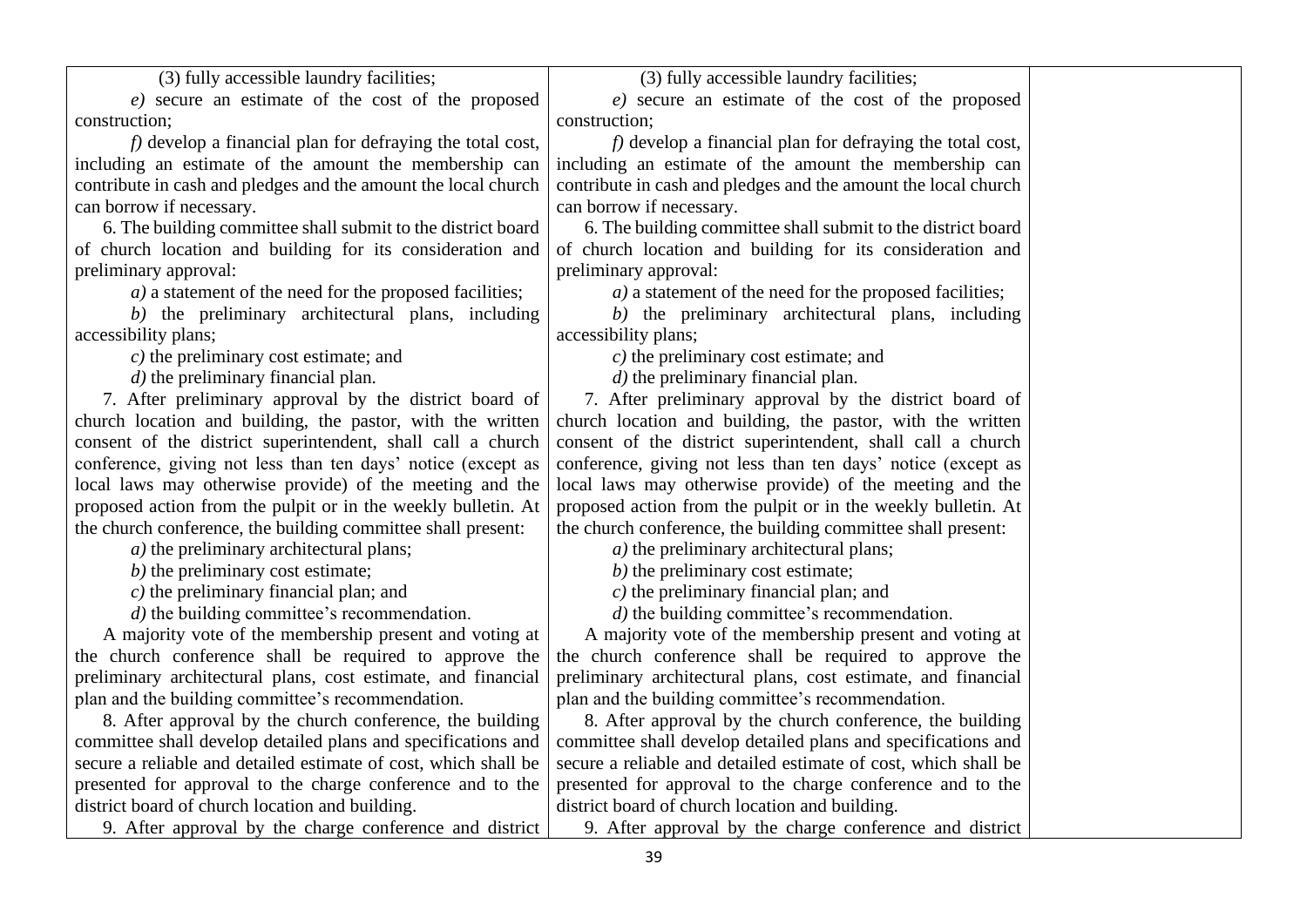board of church location and building, the building committee may begin the building project or remodeling project. Written documentation substantiating the approvals of the charge conference and the district board of church location and building shall be lodged with the district superintendent and the secretary of the charge conference.

10. In metropolitan areas, the building committee shall ensure that adequate steps are taken to obtain the services of minority (nonwhite) and female skilled persons in the construction in proportion to the racial and ethnic balance in the area. In non-metropolitan areas, the building committee shall ensure that racial and ethnic persons are employed in the construction where available and in relation to the available workforce.

11. The local church shall acquire a fee simple title to the lot or lots on which any building is to be erected. The deed or conveyance shall be executed as provided in this chapter. It is recommended that contracts on property purchased by a local church be contingent upon the securing of a guaranteed title, and the property's meeting of basic environmental requirements of lending institutions and of local and state laws.

12. If a loan is needed, the local church shall comply with the provisions of ¶ 2513.029 or ¶ 2513.030.

13. The local church shall not enter into a building contract or, if using a plan for volunteer labor, incur obligations for materials until it has cash on hand, pledges payable during the construction period, and (if needed) a loan or written commitment therefore that will assure prompt payment of all contractual obligations and other accounts when due.

14. Neither the trustees nor any other members of a local church shall be required to guarantee personally any loan made to the church by any board created by or under the authority of the General Conference.

15. It is recommended that a local church not enter into a binding building contract without the contractor being properly bonded or furnishing other forms of security, such as an

board of church location and building, the building committee may begin the building project or remodeling project. Written documentation substantiating the approvals of the charge conference and the district board of church location and building shall be lodged with the district superintendent and the secretary of the charge conference.

10. In metropolitan areas, the building committee shall ensure that adequate steps are taken to obtain the services of minority (nonwhite) and female skilled persons in the construction in proportion to the racial and ethnic balance in the area. In non-metropolitan areas, the building committee shall ensure that racial and ethnic persons are employed in the construction where available and in relation to the available workforce.

11. The local church shall acquire a fee simple title to the lot or lots on which any building is to be erected. The deed or conveyance shall be executed as provided in this chapter. It is recommended that contracts on property purchased by a local church be contingent upon the securing of a guaranteed title, and the property's meeting of basic environmental requirements of lending institutions and of local and state laws.

12. If a loan is needed, the local church shall comply with the provisions of ¶ 2513.029or ¶ 2513.030.

13. The local church shall not enter into a building contract or, if using a plan for volunteer labor, incur obligations for materials until it has cash on hand, pledges payable during the construction period, and (if needed) a loan or written commitment therefore that will assure prompt payment of all contractual obligations and other accounts when due.

14. Neither the trustees nor any other members of a local church shall be required to guarantee personally any loan made to the church by any board created by or under the authority of the General Conference.

15. It is recommended that a local church not enter into a binding building contract without the contractor being properly bonded or furnishing other forms of security, such as an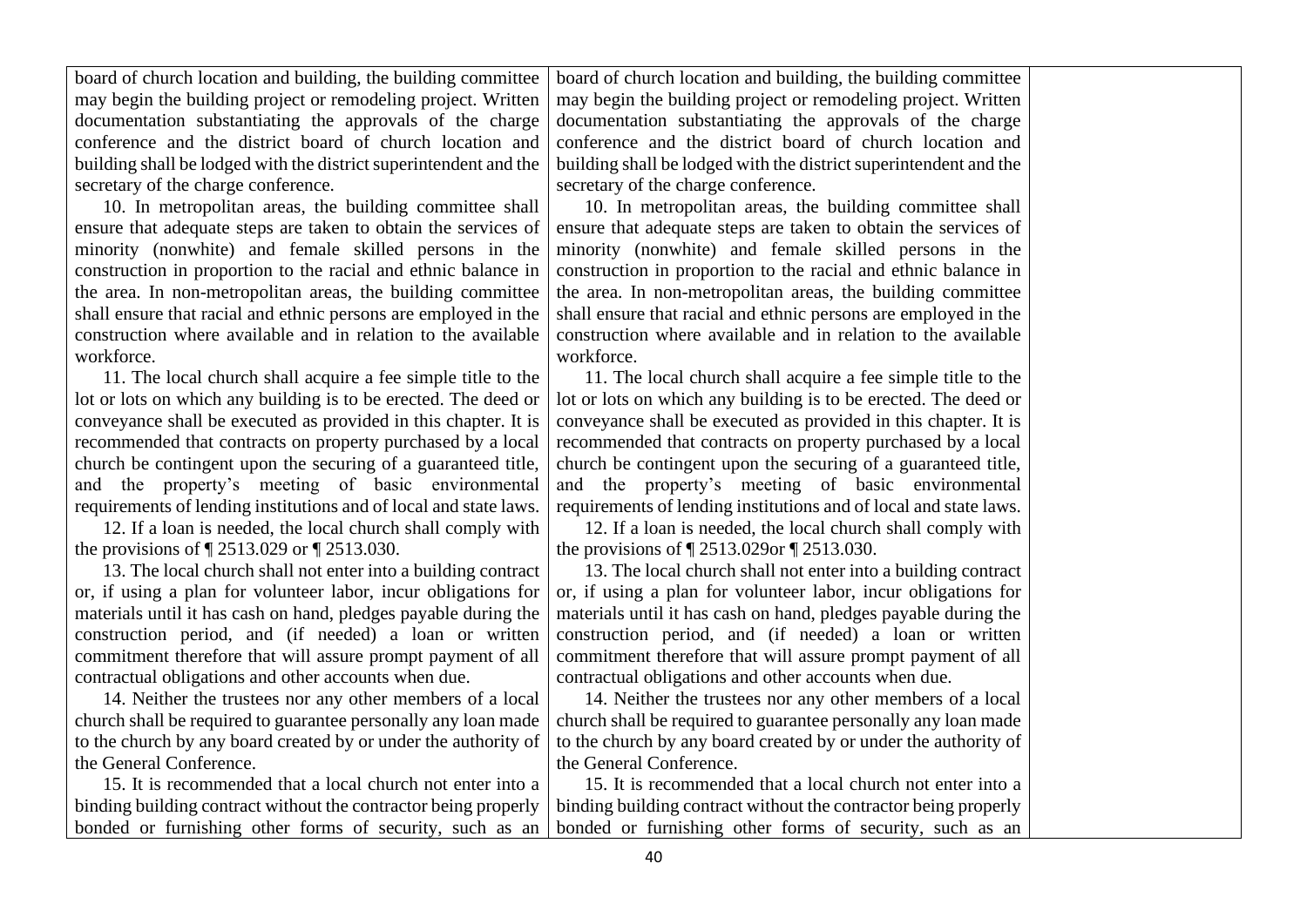| irrevocable letter of credit approved by the conference, district,<br>or local church attorney.                                                                                                                                                                                                                                                                                                                                                                                                                                                                                                     | irrevocable letter of credit approved by the conference, district,<br>or local church attorney.                                                                                                                                                                                                                                                                                                                                                                                                                                                                                                          |  |
|-----------------------------------------------------------------------------------------------------------------------------------------------------------------------------------------------------------------------------------------------------------------------------------------------------------------------------------------------------------------------------------------------------------------------------------------------------------------------------------------------------------------------------------------------------------------------------------------------------|----------------------------------------------------------------------------------------------------------------------------------------------------------------------------------------------------------------------------------------------------------------------------------------------------------------------------------------------------------------------------------------------------------------------------------------------------------------------------------------------------------------------------------------------------------------------------------------------------------|--|
| GBOD 12513.033=2544                                                                                                                                                                                                                                                                                                                                                                                                                                                                                                                                                                                 |                                                                                                                                                                                                                                                                                                                                                                                                                                                                                                                                                                                                          |  |
| <b>T</b> 2513.034 In local church property according to T 2513.2, the<br>following additional regulations shall be implemented for<br>Consecration and Dedication of Local Church Buildings-On<br>acquisition or completion of any church-owned building, a<br>service of consecration may be held. Before any church-owned<br>building is formally dedicated, all indebtedness against the<br>same shall be discharged.<br>GBOD 12513.034=2545                                                                                                                                                     | <b>12513.034</b> In local church property according to 12513.2, the<br>following additional regulations shall be implemented for<br>[2545] Consecration and Dedication of Local Church<br>Buildings-On acquisition or completion of any church-owned<br>building, a service of consecration may be held. Before any<br>church-owned building is formally dedicated, all indebtedness<br>against the same shall be discharged.                                                                                                                                                                            |  |
|                                                                                                                                                                                                                                                                                                                                                                                                                                                                                                                                                                                                     |                                                                                                                                                                                                                                                                                                                                                                                                                                                                                                                                                                                                          |  |
| <b>T</b> 2513.035 In local church property according to T 2513.2, the<br>following additional regulations shall be implemented for<br>Merger of Local United Methodist Churches-Two or more<br>local churches, in order to more effectively fulfill their ministry<br>(BOD¶ 201-204), may merge and become a single church by<br>pursuing the following procedure:<br>1. The merger must be proposed to the charge conference<br>of each of the merging churches by a resolution stating the<br>terms and conditions of the proposed merger.<br>2. The plan of the merger as proposed to the charge | <b>12513.035</b> In local church property according to 12513.2, the<br>following additional regulations shall be implemented for<br>[2546] Merger of Local United Methodist Churches-Two or<br>more local churches, in order to more effectively fulfill their<br>ministry (BOD¶ 201-204), may merge and become a single<br>church by pursuing the following procedure:<br>1. The merger must be proposed to the charge conference<br>of each of the merging churches by a resolution stating the<br>terms and conditions of the proposed merger.<br>2. The plan of the merger as proposed to the charge |  |
| conference of each of the merging churches shall be approved<br>by each of the charge conferences in order for the merger to be<br>effected, except that for a charge conference that includes two<br>or more local churches, the required approval shall be by the<br>church local conference of each local church in accordance<br>with the requirements of $\P$ 2513.016.<br>3. The merger must be approved by the superintendent or<br>superintendents of the district or districts in which the merging<br>churches are located.                                                               | conference of each of the merging churches shall be approved<br>by each of the charge conferences in order for the merger to be<br>effected, except that for a charge conference that includes two<br>or more local churches, the required approval shall be by the<br>church local conference of each local church in accordance<br>with the requirements of $\P$ 2513.016.<br>3. The merger must be approved by the superintendent or<br>superintendents of the district or districts in which the merging<br>churches are located.                                                                    |  |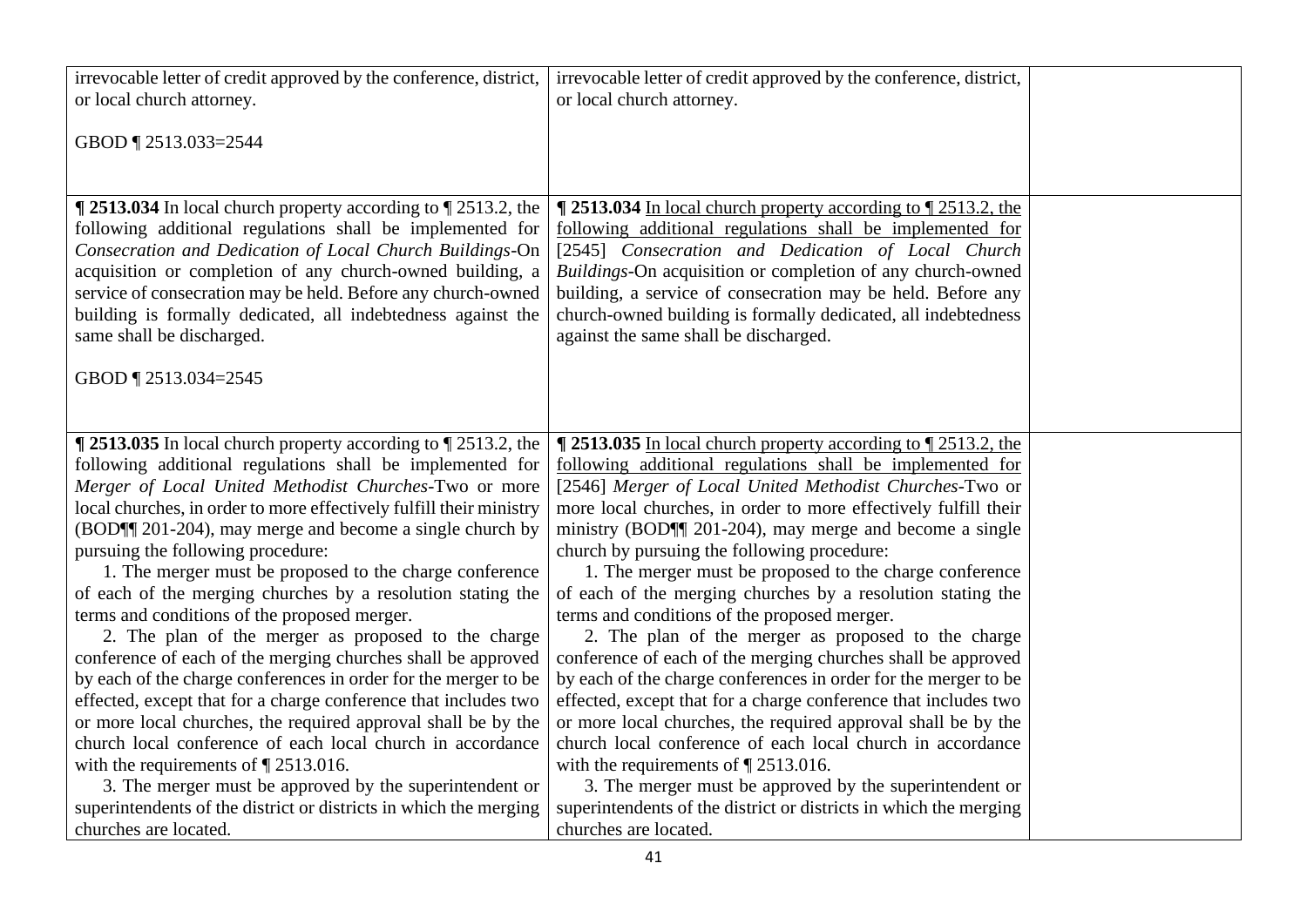| 4. The requirements of any and all laws of the state or states<br>in which the merging churches are located affecting or relating<br>to the merger of such churches must be complied with, and in<br>any case where there is a conflict between such laws and the<br>procedure outlined in the Discipline, said laws shall prevail and<br>the procedure outlined in the Discipline shall be modified to<br>the extent necessary to eliminate such conflict.<br>5. All archives and records of churches involved in a merger                                                                                                                                                                                                                                                                                                                                                                                                                                                                                                                                                                                                                                                                                                                                                                                                                                                                                                                  | 4. The requirements of any and all laws of the state or states<br>in which the merging churches are located affecting or relating<br>to the merger of such churches must be complied with, and in<br>any case where there is a conflict between such laws and the<br>procedure outlined in the Discipline, said laws shall prevail and<br>the procedure outlined in the <i>Discipline</i> shall be modified to<br>the extent necessary to eliminate such conflict.<br>5. All archives and records of churches involved in a merger                                                                                                                                                                                                                                                                                                                                                                                                                                                                                                                                                                                                                                                                                                                                                                                                                                                                                                 |  |
|----------------------------------------------------------------------------------------------------------------------------------------------------------------------------------------------------------------------------------------------------------------------------------------------------------------------------------------------------------------------------------------------------------------------------------------------------------------------------------------------------------------------------------------------------------------------------------------------------------------------------------------------------------------------------------------------------------------------------------------------------------------------------------------------------------------------------------------------------------------------------------------------------------------------------------------------------------------------------------------------------------------------------------------------------------------------------------------------------------------------------------------------------------------------------------------------------------------------------------------------------------------------------------------------------------------------------------------------------------------------------------------------------------------------------------------------|------------------------------------------------------------------------------------------------------------------------------------------------------------------------------------------------------------------------------------------------------------------------------------------------------------------------------------------------------------------------------------------------------------------------------------------------------------------------------------------------------------------------------------------------------------------------------------------------------------------------------------------------------------------------------------------------------------------------------------------------------------------------------------------------------------------------------------------------------------------------------------------------------------------------------------------------------------------------------------------------------------------------------------------------------------------------------------------------------------------------------------------------------------------------------------------------------------------------------------------------------------------------------------------------------------------------------------------------------------------------------------------------------------------------------------|--|
| shall become the responsibility of the successor church.                                                                                                                                                                                                                                                                                                                                                                                                                                                                                                                                                                                                                                                                                                                                                                                                                                                                                                                                                                                                                                                                                                                                                                                                                                                                                                                                                                                     | shall become the responsibility of the successor church.                                                                                                                                                                                                                                                                                                                                                                                                                                                                                                                                                                                                                                                                                                                                                                                                                                                                                                                                                                                                                                                                                                                                                                                                                                                                                                                                                                           |  |
| GBOD   2513.035=2546                                                                                                                                                                                                                                                                                                                                                                                                                                                                                                                                                                                                                                                                                                                                                                                                                                                                                                                                                                                                                                                                                                                                                                                                                                                                                                                                                                                                                         |                                                                                                                                                                                                                                                                                                                                                                                                                                                                                                                                                                                                                                                                                                                                                                                                                                                                                                                                                                                                                                                                                                                                                                                                                                                                                                                                                                                                                                    |  |
| $\mathbb{I}$ 2513.036 In local church property according to $\mathbb{I}$ 2513.2, the<br>following additional regulations shall be implemented for<br>Interdenominational Local Church Mergers-One or more local<br>United Methodist churches may merge with one or more<br>churches of other denominations and become a single church<br>by pursuing the following procedure:<br>1. Following appropriate dialogue, which shall include<br>discussions with the United Methodist district superintendent<br>of the district in which the merging churches are located and<br>the corresponding officials of the other judicatories involved, a<br>plan of merger reflecting the nature and ministry of the local<br>church $(\P\P$ 201-204) shall be submitted to the charge<br>conference of the local United Methodist church and must be<br>approved by a resolution stating the terms and conditions and<br>missional plans of the proposed merger, including the<br>denominational connection of the merger church.<br>2. The plan of merger, as approved by the charge<br>conference of the United Methodist church, in a charge<br>conference including two or more local churches must be<br>approved by the church local conference of each local church<br>in accordance with the requirements of $\P$ 2513.016.<br>3. The merger must be approved in writing by the<br>superintendent of the district, a majority of the district | <b>12513.036</b> In local church property according to 12513.2, the<br>following additional regulations shall be implemented for<br>[2547] Interdenominational Local Church Mergers-One or<br>more local United Methodist churches may merge with one or<br>more churches of other denominations and become a single<br>church by pursuing the following procedure:<br>1. Following appropriate dialogue, which shall include<br>discussions with the United Methodist district superintendent<br>of the district in which the merging churches are located and<br>the corresponding officials of the other judicatories involved, a<br>plan of merger reflecting the nature and ministry of the local<br>church $(\P\P$ 201-204) shall be submitted to the charge<br>conference of the local United Methodist church and must be<br>approved by a resolution stating the terms and conditions and<br>missional plans of the proposed merger, including the<br>denominational connection of the merger church.<br>2. The plan of merger, as approved by the charge<br>conference of the United Methodist church, in a charge<br>conference including two or more local churches must be<br>approved by the church local conference of each local church<br>in accordance with the requirements of $\P$ 2513.016.<br>3. The merger must be approved in writing by the<br>superintendent of the district, a majority of the district |  |
|                                                                                                                                                                                                                                                                                                                                                                                                                                                                                                                                                                                                                                                                                                                                                                                                                                                                                                                                                                                                                                                                                                                                                                                                                                                                                                                                                                                                                                              | 42                                                                                                                                                                                                                                                                                                                                                                                                                                                                                                                                                                                                                                                                                                                                                                                                                                                                                                                                                                                                                                                                                                                                                                                                                                                                                                                                                                                                                                 |  |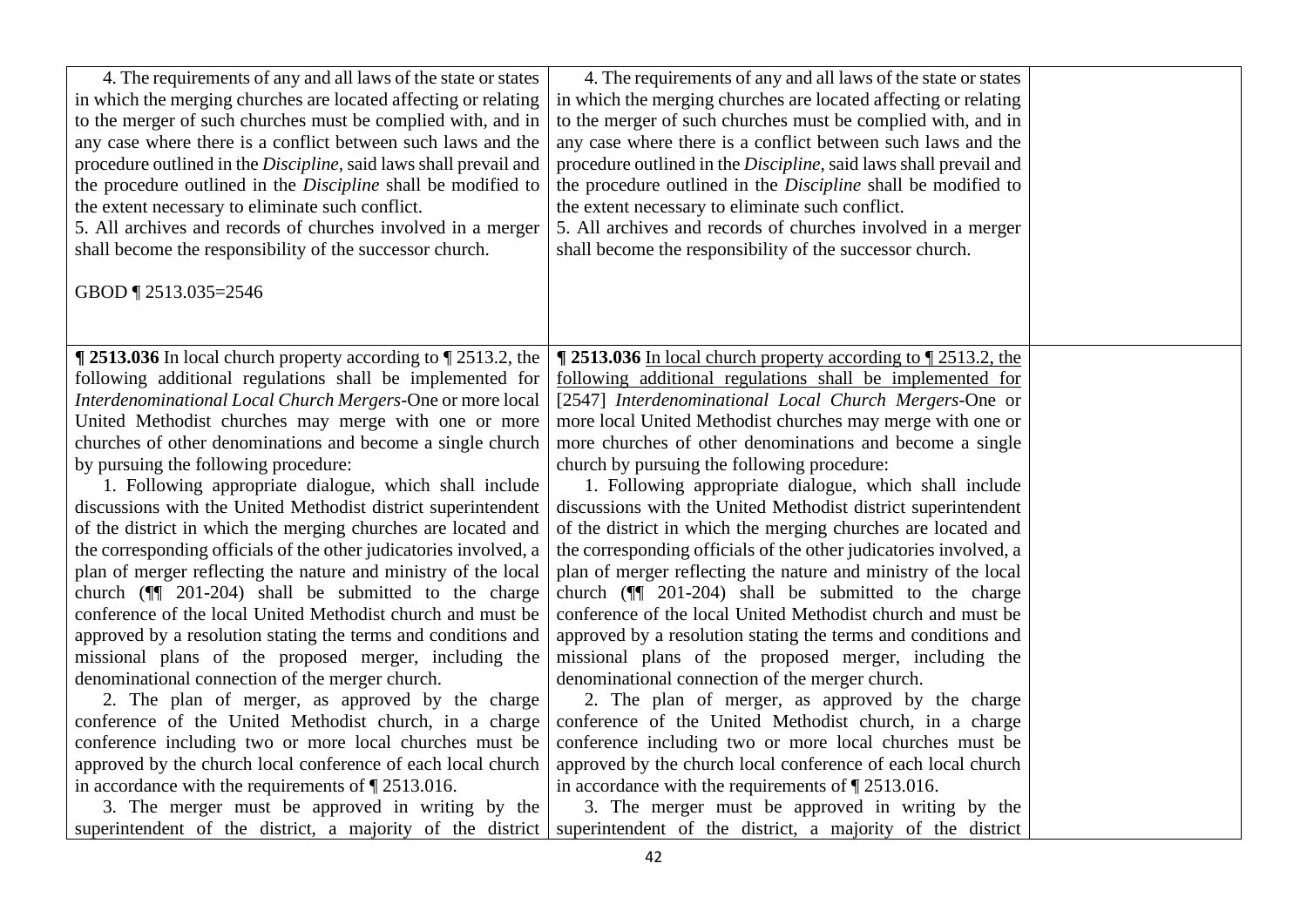| superintendents, and the bishop of the area in which the<br>merging churches are located.<br>4. The provisions of BOD¶ 2503 shall be included in the<br>plan of merger where applicable.<br>5. The requirements of any and all laws of the state or states<br>in which the merging churches are located affecting or relating<br>to the merger of such churches must be complied with, and in<br>any case where there is a conflict between such laws and the<br>procedure outlined in the Discipline, said laws shall prevail and<br>the procedure outlined in the Discipline shall be modified to<br>the extent necessary to eliminate such conflict.<br>6. Where property is involved, the provisions of $\S$ 2513.037<br>obtain.                                                                                                                                                                                                                                                                                                                                                                                                                                                                                                     | superintendents, and the bishop of the area in which the<br>merging churches are located.<br>4. The provisions of BOD¶ 2503 shall be included in the<br>plan of merger where applicable.<br>5. The requirements of any and all laws of the state or states<br>in which the merging churches are located affecting or relating<br>to the merger of such churches must be complied with, and in<br>any case where there is a conflict between such laws and the<br>procedure outlined in the Discipline, said laws shall prevail and<br>the procedure outlined in the <i>Discipline</i> shall be modified to<br>the extent necessary to eliminate such conflict.<br>6. Where property is involved, the provisions of $\S$ 2513.037<br>obtain.                                                                                                                                                                                                                                                                                                                                                                                                                                                                                                           |  |
|------------------------------------------------------------------------------------------------------------------------------------------------------------------------------------------------------------------------------------------------------------------------------------------------------------------------------------------------------------------------------------------------------------------------------------------------------------------------------------------------------------------------------------------------------------------------------------------------------------------------------------------------------------------------------------------------------------------------------------------------------------------------------------------------------------------------------------------------------------------------------------------------------------------------------------------------------------------------------------------------------------------------------------------------------------------------------------------------------------------------------------------------------------------------------------------------------------------------------------------|-------------------------------------------------------------------------------------------------------------------------------------------------------------------------------------------------------------------------------------------------------------------------------------------------------------------------------------------------------------------------------------------------------------------------------------------------------------------------------------------------------------------------------------------------------------------------------------------------------------------------------------------------------------------------------------------------------------------------------------------------------------------------------------------------------------------------------------------------------------------------------------------------------------------------------------------------------------------------------------------------------------------------------------------------------------------------------------------------------------------------------------------------------------------------------------------------------------------------------------------------------|--|
| GBOD 12513.036=2547                                                                                                                                                                                                                                                                                                                                                                                                                                                                                                                                                                                                                                                                                                                                                                                                                                                                                                                                                                                                                                                                                                                                                                                                                      |                                                                                                                                                                                                                                                                                                                                                                                                                                                                                                                                                                                                                                                                                                                                                                                                                                                                                                                                                                                                                                                                                                                                                                                                                                                       |  |
| $\P$ 2513.037 In local church property according to $\P$ 2513.2, the<br>following additional regulations shall be implemented for<br>Deeding Local Church Property to Federated Churches or<br>Other Evangelical Denominations-1. With the consent of the<br>presiding bishop and of a majority of the district<br>superintendents and of the district board of church location and<br>building and at the request of the charge conference or of a<br>meeting of the membership of the church, where required by<br>local law, and in accordance with the said law, the annual<br>conference may instruct and direct the board of trustees of a<br>local church to deed church property to a federated church.<br>2. With the consent of the presiding bishop and of a<br>majority of the district superintendents and of the district board<br>of church location and building and at the request of the charge<br>conference or of a meeting of the membership of the local<br>church, where required by local law, and in accordance with<br>said law, the annual conference may instruct and direct the<br>board of trustees of a local church to deed church property to<br>one of the other denominations represented in the Pan- | <b>12513.037</b> In local church property according to 12513.2, the<br>following additional regulations shall be implemented for<br>[2548] Deeding <b>Local Church Property to Federated Churches</b><br>or Other Evangelical Denominations-1. With the consent of<br>the presiding bishop and of a majority of the district<br>superintendents and of the district board of church location and<br>building and at the request of the charge conference or of a<br>meeting of the membership of the church, where required by<br>local law, and in accordance with the said law, the annual<br>conference may instruct and direct the board of trustees of a<br>local church to deed church property to a federated church.<br>2. With the consent of the presiding bishop and of a<br>majority of the district superintendents and of the district board<br>of church location and building and at the request of the charge<br>conference or of a meeting of the membership of the local<br>church, where required by local law, and in accordance with<br>said law, the annual conference may instruct and direct the<br>board of trustees of a local church to deed church property to<br>one of the other denominations represented in the Pan- |  |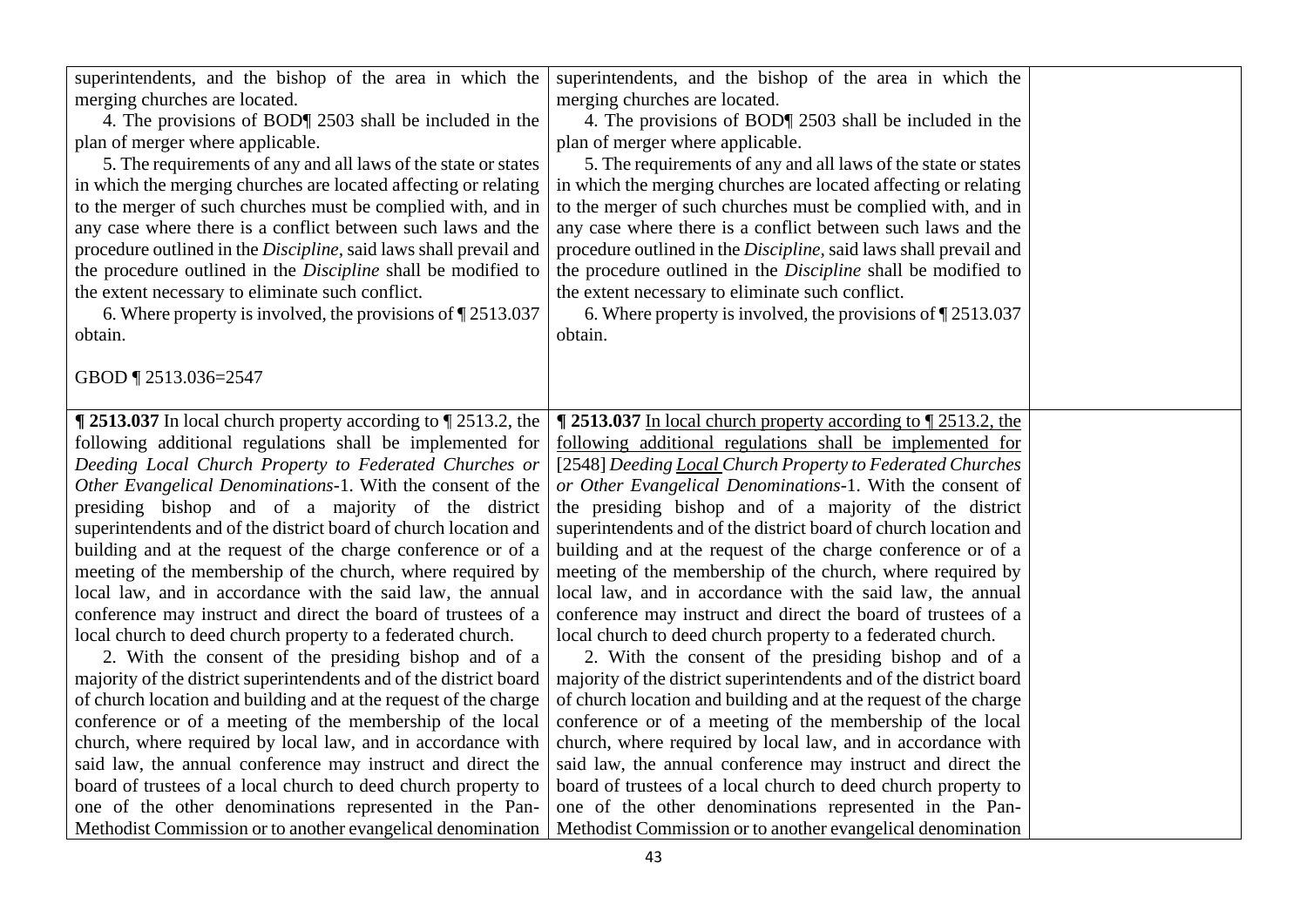| under an allocation, exchange of property, or comity<br>agreement, provided that such agreement shall have been<br>committed to writing and signed and approved by the duly<br>qualified and authorized representatives of both parties<br>concerned.<br>GBOD 12513.037=2548                                                                                                                                                                                                                                                                                                                                                                                                                                                                                                                                                                                                                                                                                                                                                                                                                                                                                                                                                                                                                                                                                                                                                                             | under an allocation, exchange of property, or comity<br>agreement, provided that such agreement shall have been<br>committed to writing and signed and approved by the duly<br>qualified and authorized representatives of both parties<br>concerned.                                                                                                                                                                                                                                                                                                                                                                                                                                                                                                                                                                                                                                                                                                                                                                                                                                                                                                                                                                                                                                                                                                                                                                                                             |  |
|----------------------------------------------------------------------------------------------------------------------------------------------------------------------------------------------------------------------------------------------------------------------------------------------------------------------------------------------------------------------------------------------------------------------------------------------------------------------------------------------------------------------------------------------------------------------------------------------------------------------------------------------------------------------------------------------------------------------------------------------------------------------------------------------------------------------------------------------------------------------------------------------------------------------------------------------------------------------------------------------------------------------------------------------------------------------------------------------------------------------------------------------------------------------------------------------------------------------------------------------------------------------------------------------------------------------------------------------------------------------------------------------------------------------------------------------------------|-------------------------------------------------------------------------------------------------------------------------------------------------------------------------------------------------------------------------------------------------------------------------------------------------------------------------------------------------------------------------------------------------------------------------------------------------------------------------------------------------------------------------------------------------------------------------------------------------------------------------------------------------------------------------------------------------------------------------------------------------------------------------------------------------------------------------------------------------------------------------------------------------------------------------------------------------------------------------------------------------------------------------------------------------------------------------------------------------------------------------------------------------------------------------------------------------------------------------------------------------------------------------------------------------------------------------------------------------------------------------------------------------------------------------------------------------------------------|--|
|                                                                                                                                                                                                                                                                                                                                                                                                                                                                                                                                                                                                                                                                                                                                                                                                                                                                                                                                                                                                                                                                                                                                                                                                                                                                                                                                                                                                                                                          |                                                                                                                                                                                                                                                                                                                                                                                                                                                                                                                                                                                                                                                                                                                                                                                                                                                                                                                                                                                                                                                                                                                                                                                                                                                                                                                                                                                                                                                                   |  |
| <b>12513.038</b> In local church property according to 12513.2, the<br>following additional regulations shall be implemented for<br>Disposition of Property of a Closed Local Church-1. Except<br>as provided in $\P$ 2513.038.3, the district superintendent may,<br>pursuant to this paragraph, recommend the closure of a local<br>church, upon a finding that:<br>$a)$ The local church no longer serves the purpose for which it<br>was organized or incorporated $(\P\P 201-204)$ ; or<br>b) The local church property is no longer used, kept, or<br>maintained by its membership as a place of divine worship of<br>The United Methodist Church.<br>2. Procedure—a) Prior to a recommendation to close a local<br>church, the district superintendent shall:<br>(1) Guide the congregation in an assessment of its potential as<br>outlined in $\P$ 226.007, in consultation with the appropriate<br>agency assigned the responsibility of the conference parish and<br>community development strategy;<br>(2) Obtain and consider an opinion of legal counsel as to the<br>existence of any reversion, possibility of reverter, right of<br>reacquisition, or similar restrictions to the benefit of any party;<br>(3) Develop, in consultation with the appropriate district board<br>of church location and building, a plan for the future use of all<br>the real and personal, tangible and intangible property of the<br>local church; and | <b>T</b> 2513.038 In local church property according to T 2513.2, the<br>following additional regulations shall be implemented for<br>[2549] Disposition of Property of a Closed Local Church-1.<br>Except as provided in $\P$ 2513.038.3, the district superintendent<br>may, pursuant to this paragraph, recommend the closure of a<br>local church, upon a finding that:<br>$a)$ The local church no longer serves the purpose for which it<br>was organized or incorporated $(\P\P 201-204)$ ; or<br>b) The local church property is no longer used, kept, or<br>maintained by its membership as a place of divine worship of<br>The United Methodist Church.<br>2. Procedure—a) Prior to a recommendation to close a local<br>church, the district superintendent shall:<br>(1) Guide the congregation in an assessment of its potential as<br>outlined in $\P$ 226.007, in consultation with the appropriate<br>agency assigned the responsibility of the conference parish and<br>community development strategy;<br>(2) Obtain and consider an opinion of legal counsel as to the<br>existence of any reversion, possibility of reverter, right of<br>reacquisition, or similar restrictions to the benefit of any party;<br>(3) Develop, in consultation with the appropriate district board<br>of church location and building, a plan for the future use of all<br>the real and personal, tangible and intangible property of the<br>local church; and |  |
| (4) Develop a plan for the transfer of the membership of the                                                                                                                                                                                                                                                                                                                                                                                                                                                                                                                                                                                                                                                                                                                                                                                                                                                                                                                                                                                                                                                                                                                                                                                                                                                                                                                                                                                             | (4) Develop a plan for the transfer of the membership of the                                                                                                                                                                                                                                                                                                                                                                                                                                                                                                                                                                                                                                                                                                                                                                                                                                                                                                                                                                                                                                                                                                                                                                                                                                                                                                                                                                                                      |  |
| local church $(\sqrt{\phantom{a}}\,222.3)$ .                                                                                                                                                                                                                                                                                                                                                                                                                                                                                                                                                                                                                                                                                                                                                                                                                                                                                                                                                                                                                                                                                                                                                                                                                                                                                                                                                                                                             | local church $(\sqrt{\phantom{a}}\,222.3)$ .                                                                                                                                                                                                                                                                                                                                                                                                                                                                                                                                                                                                                                                                                                                                                                                                                                                                                                                                                                                                                                                                                                                                                                                                                                                                                                                                                                                                                      |  |
| $b)$ Upon a recommendation by the district superintendent, and                                                                                                                                                                                                                                                                                                                                                                                                                                                                                                                                                                                                                                                                                                                                                                                                                                                                                                                                                                                                                                                                                                                                                                                                                                                                                                                                                                                           | $b)$ Upon a recommendation by the district superintendent, and                                                                                                                                                                                                                                                                                                                                                                                                                                                                                                                                                                                                                                                                                                                                                                                                                                                                                                                                                                                                                                                                                                                                                                                                                                                                                                                                                                                                    |  |
| with the consent of the presiding bishop, a majority of the                                                                                                                                                                                                                                                                                                                                                                                                                                                                                                                                                                                                                                                                                                                                                                                                                                                                                                                                                                                                                                                                                                                                                                                                                                                                                                                                                                                              | with the consent of the presiding bishop, a majority of the                                                                                                                                                                                                                                                                                                                                                                                                                                                                                                                                                                                                                                                                                                                                                                                                                                                                                                                                                                                                                                                                                                                                                                                                                                                                                                                                                                                                       |  |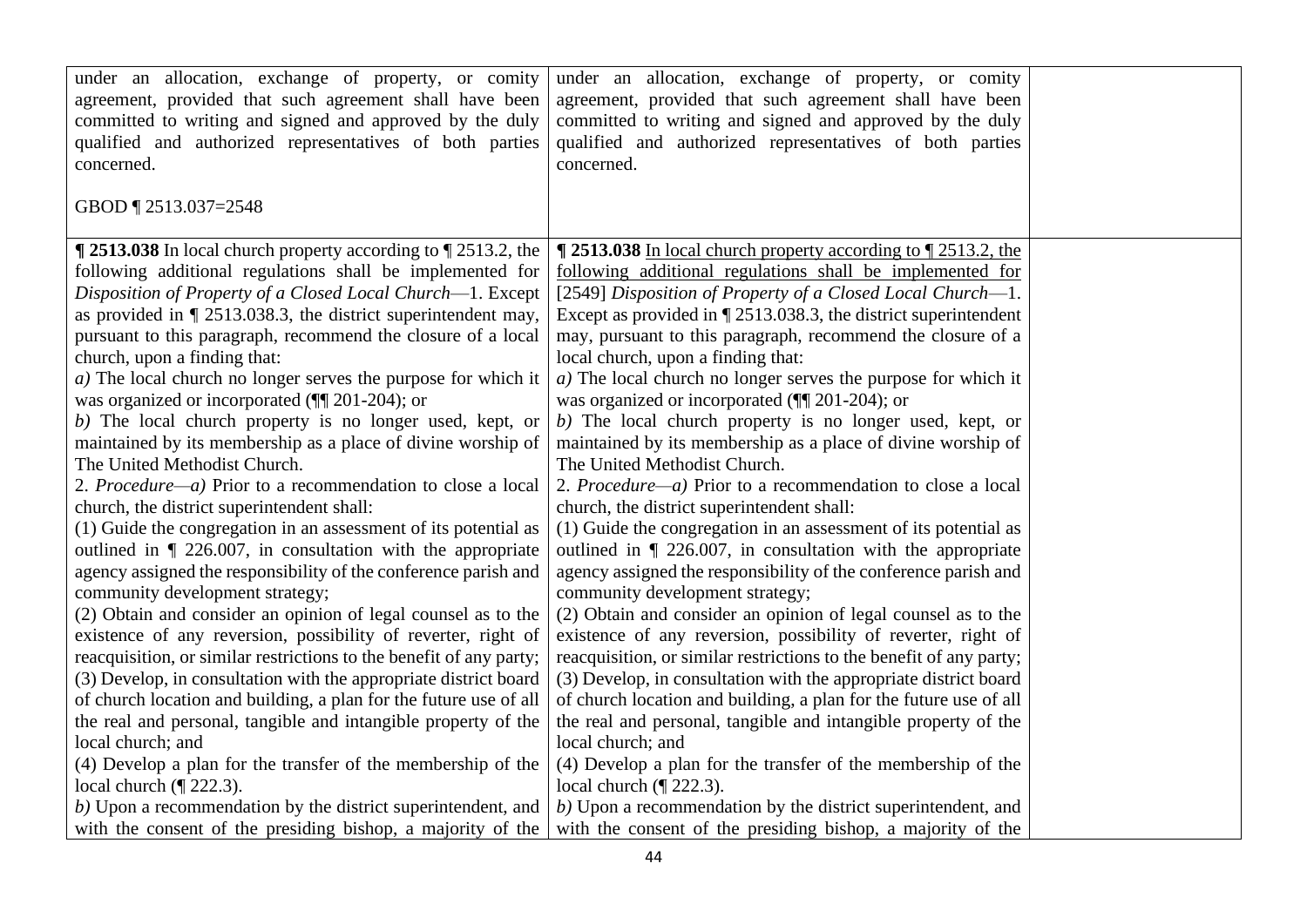district superintendents, and the appropriate district board of church location and building, the annual conference may declare a local church closed. If the annual conference closes a local church, title to all the real and personal, tangible and intangible property of the local church shall immediately vest in the annual conference board of trustees, who shall hold said property in trust for the benefit of the annual conference.

*c)* The annual conference board of trustees may retain, sell, lease, or otherwise dispose of the property of a closed local church in accordance with the direction of the annual conference, if any. It shall be the duty of the annual conference board of trustees to remove, insofar as reasonably practicable or necessary, all Christian and United Methodist insignia and symbols from such property. In the event of loss, damage to, or destruction of such local church property, the annual conference board of trustees, as the duly and legally authorized representative of such local church, is authorized to make a claim for, and collect on, any applicable insurance policies. If the annual conference board of trustees sells or leases the property, consideration should be given to selling or leasing the property to one of the other denominations represented in the Pan-Methodist Commission.

*d*) If the annual conference closes any local church, the failure to complete any of the prior steps will not invalidate such closure.

3. *Ad Interim* Procedures—*a)* At any time between sessions of annual conference, a local church may voluntarily transfer title to all its real and personal, tangible and intangible property to the annual conference board of trustees following the procedures set forth in ¶ 2513.029 or ¶ 2513.030. In such case, the annual conference board of trustees shall hold or dispose of such property in its sole discretion, subject to any standing rule of the annual conference. When it next meets, the annual conference shall decide whether to formally close the local church.

*b)* At any time between sessions of annual conference, if the

district superintendents, and the appropriate district board of church location and building, the annual conference may declare a local church closed. If the annual conference closes a local church, title to all the real and personal, tangible and intangible property of the local church shall immediately vest in the annual conference board of trustees, who shall hold said property in trust for the benefit of the annual conference.

*c)* The annual conference board of trustees may retain, sell, lease, or otherwise dispose of the property of a closed local church in accordance with the direction of the annual conference, if any. It shall be the duty of the annual conference board of trustees to remove, insofar as reasonably practicable or necessary, all Christian and United Methodist insignia and symbols from such property. In the event of loss, damage to, or destruction of such local church property, the annual conference board of trustees, as the duly and legally authorized representative of such local church, is authorized to make a claim for, and collect on, any applicable insurance policies. If the annual conference board of trustees sells or leases the property, consideration should be given to selling or leasing the property to one of the other denominations represented in the Pan-Methodist Commission.

*d*) If the annual conference closes any local church, the failure to complete any of the prior steps will not invalidate such closure.

3. *Ad Interim* Procedures—*a)* At any time between sessions of annual conference, a local church may voluntarily transfer title to all its real and personal, tangible and intangible property to the annual conference board of trustees following the procedures set forth in ¶ 2513.029 or ¶ 2513.030. In such case, the annual conference board of trustees shall hold or dispose of such property in its sole discretion, subject to any standing rule of the annual conference. When it next meets, the annual conference shall decide whether to formally close the local church. *b)* At any time between sessions of annual conference, if the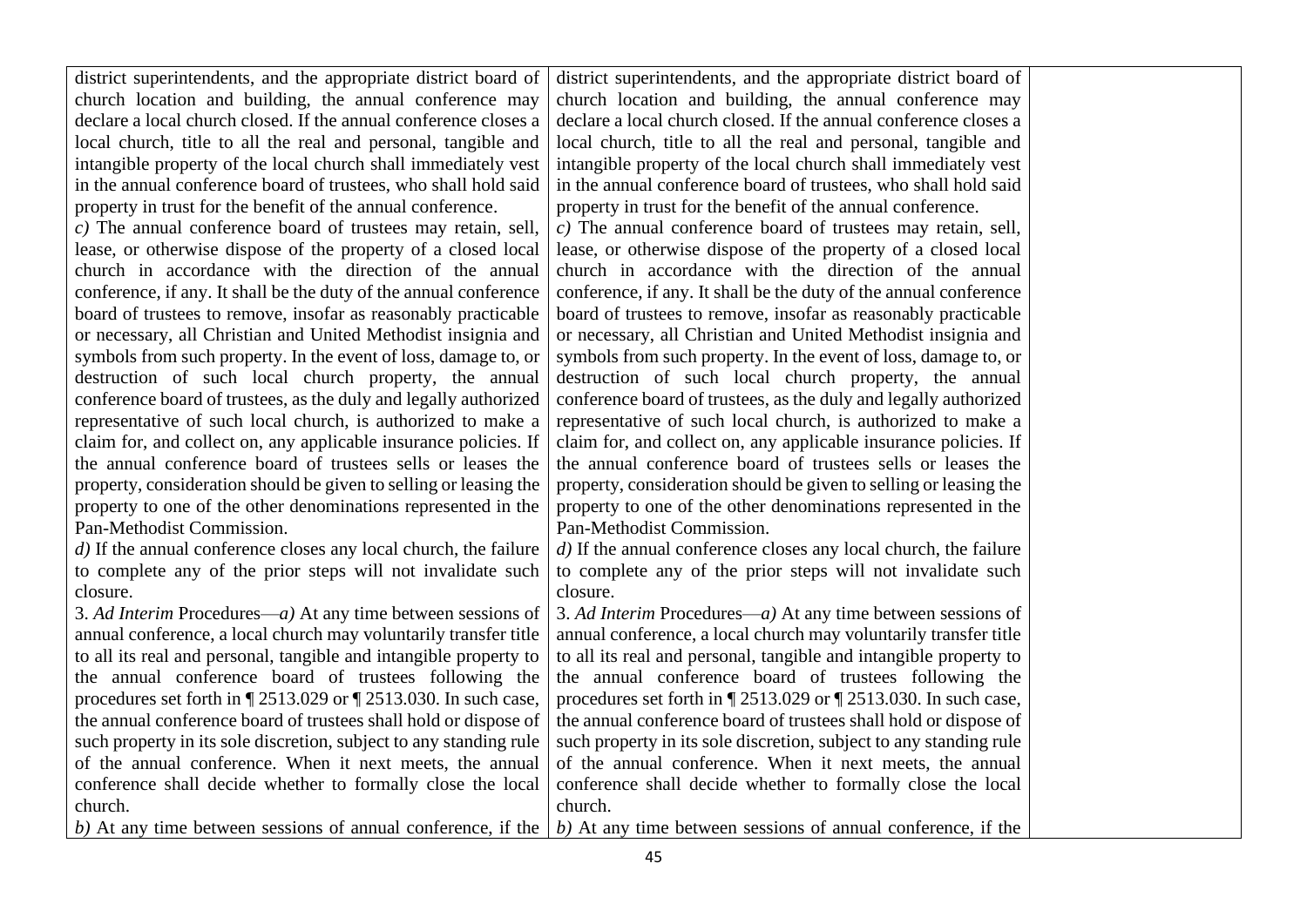presiding bishop, the majority of the district superintendents, and the appropriate district board of church location and building all consent, they may, in their sole discretion, declare that exigent circumstances exist that require immediate protection of the local church's property, for the benefit of the denomination. In such case, title to all the real and personal, tangible and intangible property of the local church shall immediately vest in the annual conference board of trustees who may hold or dispose of such property in its sole discretion. subject to any standing rule of the annual conference. Exigent circumstances include, but are not limited to, situations where a local church no longer serves the purpose for which it was organized or incorporated (¶¶ 201-204) or where the local church property is no longer used, kept, or maintained by its membership as a place of divine worship of The United Methodist Church. When it next meets, the annual conference shall decide whether to formally close the local church.

4. All the deeds, records, and other official and legal papers, including the contents of the cornerstone, of a closed local church shall be collected by the district superintendent and shall be deposited for permanent safekeeping with the annual conference commission on archives and history.

5. The annual conference board of trustees shall review all gifts held in trust, assets of any endowment funds, and assets of any foundation of the closed local church. The annual conference board of trustees shall dispose of the property in its discretion, unless otherwise directed by the annual conference or as required by law.

6. Any gift, legacy, devise, annuity, or other benefit that accrues to a closed local church shall become the property of the annual conference board of trustees. The annual conference board of trustees shall dispose of the property in its discretion, unless otherwise directed by the annual conference or as required by law.

7. If a local church in an urban center with more than 50,000 population is closed, any proceeds of the sale of its property

presiding bishop, the majority of the district superintendents, and the appropriate district board of church location and building all consent, they may, in their sole discretion, declare that exigent circumstances exist that require immediate protection of the local church's property, for the benefit of the denomination. In such case, title to all the real and personal, tangible and intangible property of the local church shall immediately vest in the annual conference board of trustees who may hold or dispose of such property in its sole discretion. subject to any standing rule of the annual conference. Exigent circumstances include, but are not limited to, situations where a local church no longer serves the purpose for which it was organized or incorporated (¶¶ 201-204) or where the local church property is no longer used, kept, or maintained by its membership as a place of divine worship of The United Methodist Church. When it next meets, the annual conference shall decide whether to formally close the local church.

4. All the deeds, records, and other official and legal papers, including the contents of the cornerstone, of a closed local church shall be collected by the district superintendent and shall be deposited for permanent safekeeping with the annual conference commission on archives and history.

5. The annual conference board of trustees shall review all gifts held in trust, assets of any endowment funds, and assets of any foundation of the closed local church. The annual conference board of trustees shall dispose of the property in its discretion, unless otherwise directed by the annual conference or as required by law.

6. Any gift, legacy, devise, annuity, or other benefit that accrues to a closed local church shall become the property of the annual conference board of trustees. The annual conference board of trustees shall dispose of the property in its discretion, unless otherwise directed by the annual conference or as required by law.

7. If a local church in an urban center with more than 50,000 population is closed, any proceeds of the sale of its property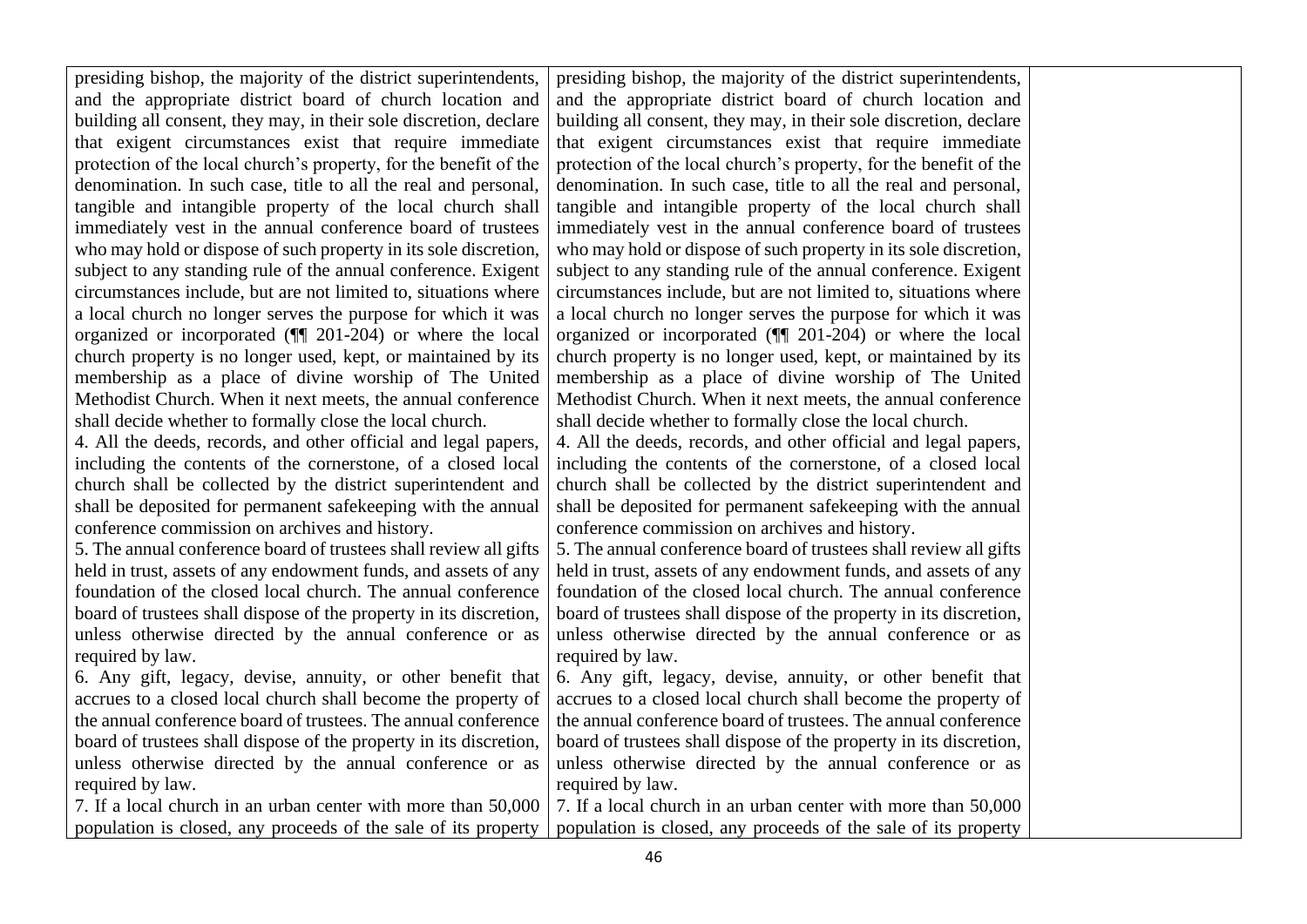| must be used for new and/or existing ministries within urban<br>transitional communities, as described in $\P$ 226.006.<br>If a local church in a non-urban center is closed, any proceeds<br>of the sale of its property may be used for new churches, new<br>faith communities, new missional initiatives, relocating<br>churches, churches building multi-campus facilities for the<br>purpose of evangelistic church extension, or an organization<br>that is a non-profit and has values consistent with The United<br>Methodist Church's values and is consistent with our Wesleyan<br>heritage, theology, and United Methodist polity. In addition,<br>the proceeds may be used to revitalize or enhance church<br>ministry, or be given to an organization that is a vetted non-<br>profit and has values consistent with The United Methodist<br>Church's values and is consistent with our Wesleyan heritage,<br>theology, and United Methodist polity. In addition, the<br>proceeds may be used to embrace or continue the work and<br>vision of ministry with the poor in the community. | must be used for new and/or existing ministries within urban<br>transitional communities, as described in $\S$ 226.006.<br>If a local church in a non-urban center is closed, any proceeds<br>of the sale of its property may be used for new churches, new<br>faith communities, new missional initiatives, relocating<br>churches, churches building multi-campus facilities for the<br>purpose of evangelistic church extension, or an organization<br>that is a non-profit and has values consistent with The United<br>Methodist Church's values and is consistent with our Wesleyan<br>heritage, theology, and United Methodist polity. In addition,<br>the proceeds may be used to revitalize or enhance church<br>ministry, or be given to an organization that is a vetted non-<br>profit and has values consistent with The United Methodist<br>Church's values and is consistent with our Wesleyan heritage,<br>theology, and United Methodist polity. In addition, the<br>proceeds may be used to embrace or continue the work and<br>vision of ministry with the poor in the community. |  |
|------------------------------------------------------------------------------------------------------------------------------------------------------------------------------------------------------------------------------------------------------------------------------------------------------------------------------------------------------------------------------------------------------------------------------------------------------------------------------------------------------------------------------------------------------------------------------------------------------------------------------------------------------------------------------------------------------------------------------------------------------------------------------------------------------------------------------------------------------------------------------------------------------------------------------------------------------------------------------------------------------------------------------------------------------------------------------------------------------|------------------------------------------------------------------------------------------------------------------------------------------------------------------------------------------------------------------------------------------------------------------------------------------------------------------------------------------------------------------------------------------------------------------------------------------------------------------------------------------------------------------------------------------------------------------------------------------------------------------------------------------------------------------------------------------------------------------------------------------------------------------------------------------------------------------------------------------------------------------------------------------------------------------------------------------------------------------------------------------------------------------------------------------------------------------------------------------------------|--|
| GBOD 12513.038=2549                                                                                                                                                                                                                                                                                                                                                                                                                                                                                                                                                                                                                                                                                                                                                                                                                                                                                                                                                                                                                                                                                  |                                                                                                                                                                                                                                                                                                                                                                                                                                                                                                                                                                                                                                                                                                                                                                                                                                                                                                                                                                                                                                                                                                      |  |
| <b>12513.039</b> In local church property according to 12513.2, the<br>following additional regulations shall be implemented for<br>Local Church Board of Trustees Report to the Charge<br>Conference-The board of trustees shall annually make a written<br>report to the charge conference, in which shall be included the<br>following:<br>1. The legal description and the reasonable valuation of<br>each parcel of real estate owned by the church;<br>2. The specific name of the grantee in each deed of<br>conveyance of real estate to the local church;<br>3. An inventory and the reasonable valuation of all personal<br>property owned by the local church;<br>4. The amount of income received from any income-<br>producing property and a detailed list of expenditures in<br>connection therewith;                                                                                                                                                                                                                                                                                 | $\parallel$ 2513.039 In local church property according to $\parallel$ 2513.2, the<br>following additional regulations shall be implemented for<br>[2550] Local Church Board of Trustees Report to the Charge<br>Conference-The board of trustees shall annually make a written<br>report to the charge conference, in which shall be included the<br>following:<br>1. The legal description and the reasonable valuation of<br>each parcel of real estate owned by the church;<br>2. The specific name of the grantee in each deed of<br>conveyance of real estate to the local church;<br>3. An inventory and the reasonable valuation of all personal<br>property owned by the local church;<br>4. The amount of income received from any income-<br>producing property and a detailed list of expenditures in<br>connection therewith;                                                                                                                                                                                                                                                           |  |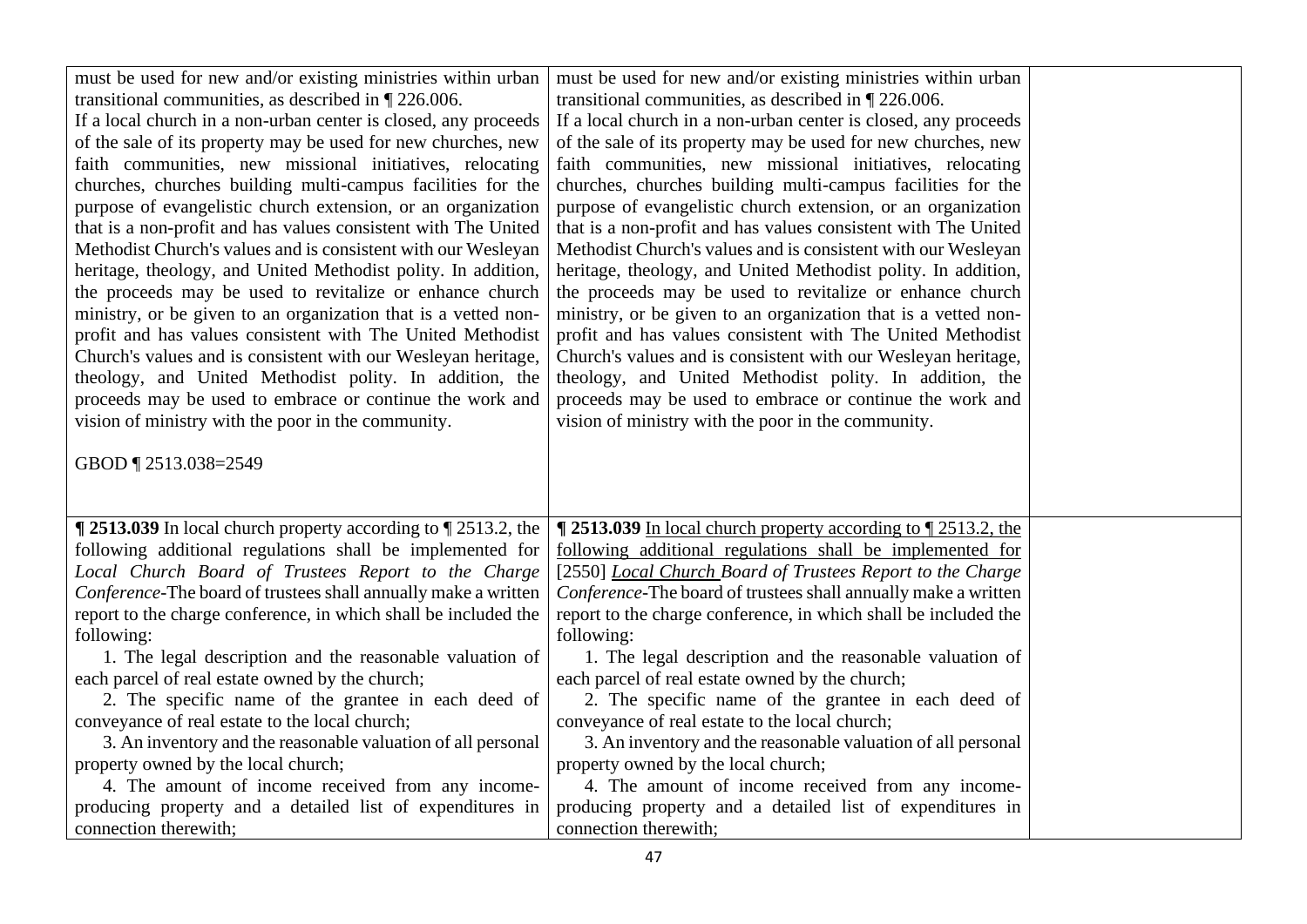| 5. The amount received during the year for building,<br>rebuilding, remodeling, and improving real estate, and an<br>itemized statement of expenditures;<br>6. Outstanding capital debts and how contracted;<br>7. A detailed statement of the insurance carried on each<br>parcel of real estate, indicating whether restricted by co-<br>insurance or other limiting conditions and whether adequate<br>insurance is carried;<br>8. The name of the custodian of all legal papers of the local<br>church, and where they are kept;<br>9. A detailed list of all trusts in which the local church is<br>the beneficiary, specifying where and how the funds are<br>invested, clarifying the manner in which these investments<br>made a positive contribution toward the realization of the goals<br>outlined in the Social Principles of the Church, and in what | 5. The amount received during the year for building,<br>rebuilding, remodeling, and improving real estate, and an<br>itemized statement of expenditures;<br>6. Outstanding capital debts and how contracted;<br>7. A detailed statement of the insurance carried on each<br>parcel of real estate, indicating whether restricted by co-<br>insurance or other limiting conditions and whether adequate<br>insurance is carried;<br>8. The name of the custodian of all legal papers of the local<br>church, and where they are kept;<br>9. A detailed list of all trusts in which the local church is<br>the beneficiary, specifying where and how the funds are<br>invested, clarifying the manner in which these investments<br>made a positive contribution toward the realization of the goals<br>outlined in the Social Principles of the Church, and in what |  |
|--------------------------------------------------------------------------------------------------------------------------------------------------------------------------------------------------------------------------------------------------------------------------------------------------------------------------------------------------------------------------------------------------------------------------------------------------------------------------------------------------------------------------------------------------------------------------------------------------------------------------------------------------------------------------------------------------------------------------------------------------------------------------------------------------------------------------------------------------------------------|--------------------------------------------------------------------------------------------------------------------------------------------------------------------------------------------------------------------------------------------------------------------------------------------------------------------------------------------------------------------------------------------------------------------------------------------------------------------------------------------------------------------------------------------------------------------------------------------------------------------------------------------------------------------------------------------------------------------------------------------------------------------------------------------------------------------------------------------------------------------|--|
| manner the income therefrom is expended or applied. <sup>9</sup>                                                                                                                                                                                                                                                                                                                                                                                                                                                                                                                                                                                                                                                                                                                                                                                                   | manner the income therefrom is expended or applied. <sup>9</sup>                                                                                                                                                                                                                                                                                                                                                                                                                                                                                                                                                                                                                                                                                                                                                                                                   |  |
| 10. An evaluation of all church properties, including the<br>chancel areas, to ensure accessibility to persons with                                                                                                                                                                                                                                                                                                                                                                                                                                                                                                                                                                                                                                                                                                                                                | 10. An evaluation of all church properties, including the<br>chancel areas, to ensure accessibility to persons with                                                                                                                                                                                                                                                                                                                                                                                                                                                                                                                                                                                                                                                                                                                                                |  |
| disabilities; and when applicable, a plan and timeline for the<br>development of accessible church properties.                                                                                                                                                                                                                                                                                                                                                                                                                                                                                                                                                                                                                                                                                                                                                     | disabilities; and when applicable, a plan and timeline for the<br>development of accessible church properties.                                                                                                                                                                                                                                                                                                                                                                                                                                                                                                                                                                                                                                                                                                                                                     |  |
| GBOD 12513.039=2550                                                                                                                                                                                                                                                                                                                                                                                                                                                                                                                                                                                                                                                                                                                                                                                                                                                | <sup>9</sup> See Judicial Council Decision 1282.                                                                                                                                                                                                                                                                                                                                                                                                                                                                                                                                                                                                                                                                                                                                                                                                                   |  |
| <sup>9</sup> See Judicial Council Decision 1282.                                                                                                                                                                                                                                                                                                                                                                                                                                                                                                                                                                                                                                                                                                                                                                                                                   |                                                                                                                                                                                                                                                                                                                                                                                                                                                                                                                                                                                                                                                                                                                                                                                                                                                                    |  |
|                                                                                                                                                                                                                                                                                                                                                                                                                                                                                                                                                                                                                                                                                                                                                                                                                                                                    |                                                                                                                                                                                                                                                                                                                                                                                                                                                                                                                                                                                                                                                                                                                                                                                                                                                                    |  |
| $\P$ 2513.040 In local church property according to $\P$ 2513.2, the<br>following additional regulations shall be implemented for                                                                                                                                                                                                                                                                                                                                                                                                                                                                                                                                                                                                                                                                                                                                  | $\parallel$ 2513.040 In local church property according to $\parallel$ 2513.2, the<br>following additional regulations shall be implemented for                                                                                                                                                                                                                                                                                                                                                                                                                                                                                                                                                                                                                                                                                                                    |  |
| Covenant Relationships in Multi-Ethnic and Multi-Language                                                                                                                                                                                                                                                                                                                                                                                                                                                                                                                                                                                                                                                                                                                                                                                                          | [2551] Covenant Relationships in Multi-Ethnic and Multi-                                                                                                                                                                                                                                                                                                                                                                                                                                                                                                                                                                                                                                                                                                                                                                                                           |  |
| Settings in Local Churches-Ministry In The UMC tradition is                                                                                                                                                                                                                                                                                                                                                                                                                                                                                                                                                                                                                                                                                                                                                                                                        | Language Settings in Local Churches-Ministry In The UMC                                                                                                                                                                                                                                                                                                                                                                                                                                                                                                                                                                                                                                                                                                                                                                                                            |  |
| about partnership and mission. In situations where a local                                                                                                                                                                                                                                                                                                                                                                                                                                                                                                                                                                                                                                                                                                                                                                                                         | tradition is about partnership and mission. In situations where                                                                                                                                                                                                                                                                                                                                                                                                                                                                                                                                                                                                                                                                                                                                                                                                    |  |
| church or churches share a building with a congregation or with                                                                                                                                                                                                                                                                                                                                                                                                                                                                                                                                                                                                                                                                                                                                                                                                    | a local church or churches share a building with a congregation                                                                                                                                                                                                                                                                                                                                                                                                                                                                                                                                                                                                                                                                                                                                                                                                    |  |
| another group performing ministries in different languages                                                                                                                                                                                                                                                                                                                                                                                                                                                                                                                                                                                                                                                                                                                                                                                                         | or with another group performing ministries in different                                                                                                                                                                                                                                                                                                                                                                                                                                                                                                                                                                                                                                                                                                                                                                                                           |  |
| and/or with different racial and ethnic groups, it shall be in                                                                                                                                                                                                                                                                                                                                                                                                                                                                                                                                                                                                                                                                                                                                                                                                     | languages and/or with different racial and ethnic groups, it                                                                                                                                                                                                                                                                                                                                                                                                                                                                                                                                                                                                                                                                                                                                                                                                       |  |
| accordance with $\P$ 202, 226.004, and 226.006. The district                                                                                                                                                                                                                                                                                                                                                                                                                                                                                                                                                                                                                                                                                                                                                                                                       | shall be in accordance with $\P$ 202, 226.004, and 226.006. The                                                                                                                                                                                                                                                                                                                                                                                                                                                                                                                                                                                                                                                                                                                                                                                                    |  |
| superintendent must consent to any such action before                                                                                                                                                                                                                                                                                                                                                                                                                                                                                                                                                                                                                                                                                                                                                                                                              | district superintendent must consent to any such action before                                                                                                                                                                                                                                                                                                                                                                                                                                                                                                                                                                                                                                                                                                                                                                                                     |  |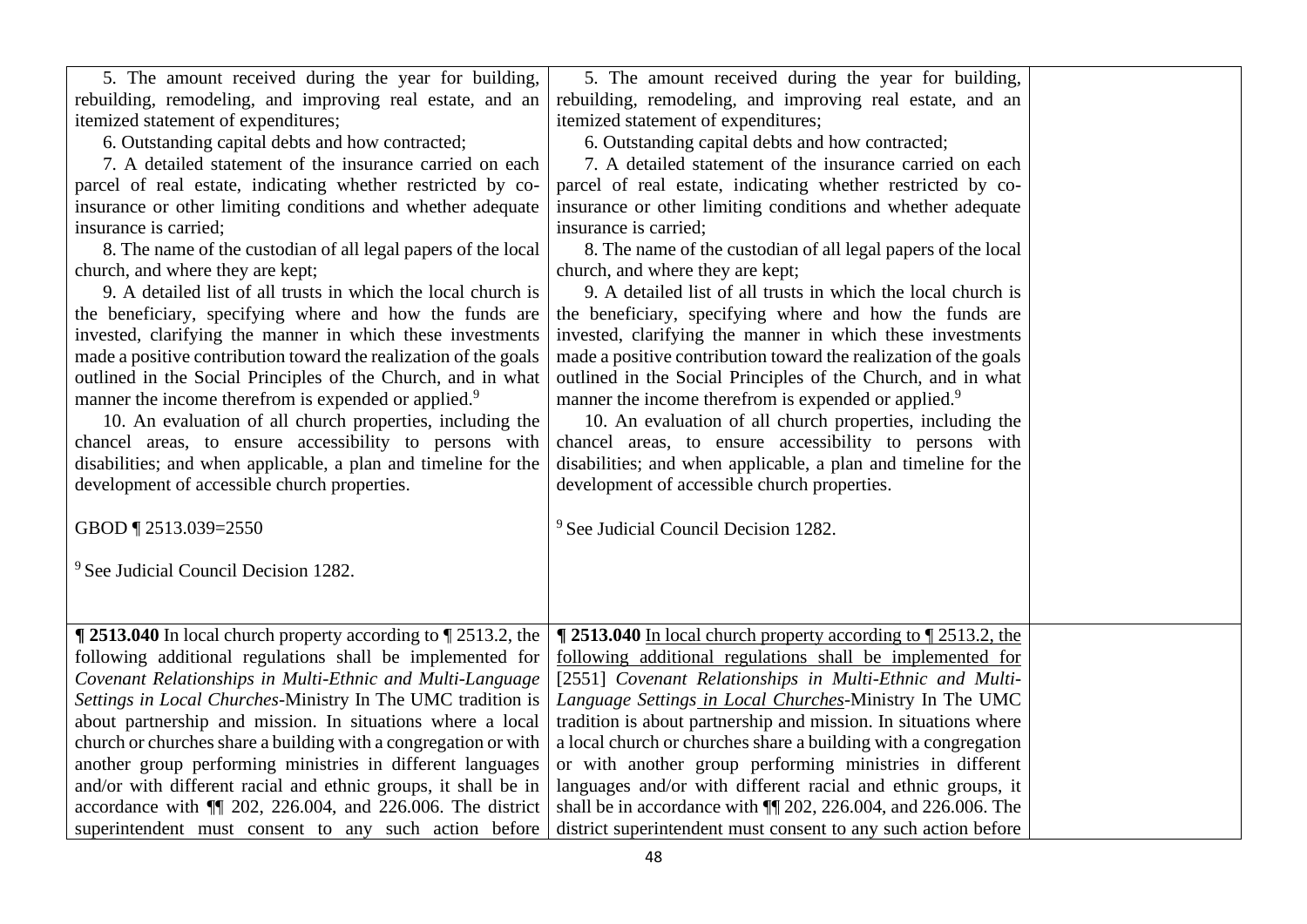implementation. The district board of church location and building must be informed of such action. implementation. The district board of church location and building must be informed of such action.

1. If the congregations are United Methodist, the following shall apply:

*a)* By action of the charge conference(s) involved, a covenant relationship shall be mutually agreed upon in written form and shall include a statement of purpose for sharing the facility and shall state whether the agreement is seen as temporary, long-term, or permanent. The covenant of relationship may provide for mutual representation on such bodies as church council and other committees and work groups. The board of trustees of the church that holds title to the property may form a property committee composed of representatives of each congregation. The purpose of this arrangement is to enhance communication between the two or more congregations, to coordinate schedules and building usage, to involve the congregations in building maintenance and care under supervision of the board of trustees, and to coordinate cooperative programs.

*b)* The covenant relationship shall not require that a United Methodist congregation pay rent to another United Methodist church, or a United Methodist community of faith or a social ministry. The financial relationship established in the covenant is neither intended to generate profit nor to support the general budget (other than appropriate normal operating costs) of the receiving local church or any other entity involved in the sharing of the facilities.

*c)* Congregations that share the same facility and other properties are encouraged to organize and share intentionally in some mutual ministries to strengthen their relationships and their effectiveness when focusing on the same objectives. Cooperative programs may be developed that enhance the ministry of both congregations and their witness to the love of Jesus Christ in the community. Such programs may include joint bilingual worship services and Christian education programs, fellowship meals, and community outreach

1. If the congregations are United Methodist, the following shall apply:

*a)* By action of the charge conference(s) involved, a covenant relationship shall be mutually agreed upon in written form and shall include a statement of purpose for sharing the facility and shall state whether the agreement is seen as temporary, long-term, or permanent. The covenant of relationship may provide for mutual representation on such bodies as church council and other committees and work groups. The board of trustees of the church that holds title to the property may form a property committee composed of representatives of each congregation. The purpose of this arrangement is to enhance communication between the two or more congregations, to coordinate schedules and building usage, to involve the congregations in building maintenance and care under supervision of the board of trustees, and to coordinate cooperative programs.

*b)* The covenant relationship shall not require that a United Methodist congregation pay rent to another United Methodist church, or a United Methodist community of faith or a social ministry. The financial relationship established in the covenant is neither intended to generate profit nor to support the general budget (other than appropriate normal operating costs) of the receiving local church or any other entity involved in the sharing of the facilities.

*c)* Congregations that share the same facility and other properties are encouraged to organize and share intentionally in some mutual ministries to strengthen their relationships and their effectiveness when focusing on the same objectives. Cooperative programs may be developed that enhance the ministry of both congregations and their witness to the love of Jesus Christ in the community. Such programs may include joint bilingual worship services and Christian education programs, fellowship meals, and community outreach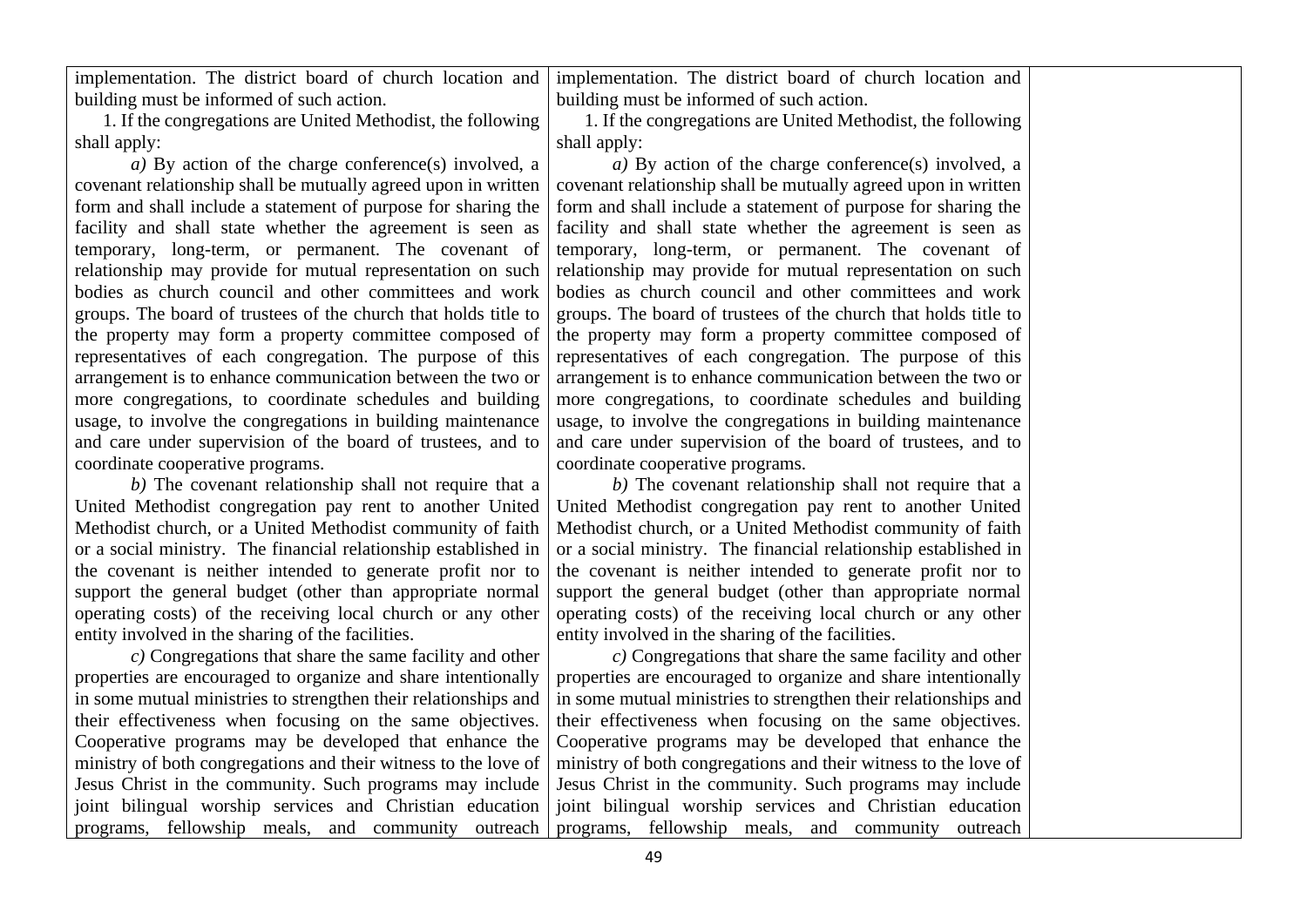ministries.

*d)* Each congregation in a shared facility is strongly encouraged to accept an interdependent relationship in reference to use of the facility. Such a relationship affirms cooperatively planned and executed programs and activities as well as independently planned and executed programs and activities. Thus, scheduling programs and using the facility will be implemented in a manner that contributes to the positive growth of each congregation.

*e)* In situations where local congregations and/or ministries that share facilities cannot negotiate decisions that are supportive mutually by each congregation or ministry, the district superintendent shall consult with the leadership of each congregation and/or ministry prior to the implementing of any decision that may adversely affect the future of either congregation or ministry.

2. If a United Methodist church is sharing with a congregation of another denomination, the following should apply:

*a)* Prior to agreeing to share facilities with a congregation that is not United Methodist and is of a different ethnic or language background, the United Methodist pastor and the district superintendent shall first contact district and conference congregational development agencies and ethnic leadership to explore the possibilities of organizing as an ecumenical shared ministry or a new United Methodist congregation with that ethnic or language group.

*b)* If it is decided that the United Methodist congregation and the congregation of another denomination should share facilities, as a part of the covenant of mission, a property-use agreement shall be negotiated in writing in accordance with ¶ 2503; this agreement shall have the consent of the district superintendent and shall be approved by the United Methodist charge or church conference. Shared activities may be entered into to enhance the ministry of both congregations. A liaison committee to both congregations may

ministries.

*d)* Each congregation in a shared facility is strongly encouraged to accept an interdependent relationship in reference to use of the facility. Such a relationship affirms cooperatively planned and executed programs and activities as well as independently planned and executed programs and activities. Thus, scheduling programs and using the facility will be implemented in a manner that contributes to the positive growth of each congregation.

*e)* In situations where local congregations and/or ministries that share facilities cannot negotiate decisions that are supportive mutually by each congregation or ministry, the district superintendent shall consult with the leadership of each congregation and/or ministry prior to the implementing of any decision that may adversely affect the future of either congregation or ministry.

2. If a United Methodist church is sharing with a congregation of another denomination, the following should apply:

*a)* Prior to agreeing to share facilities with a congregation that is not United Methodist and is of a different ethnic or language background, the United Methodist pastor and the district superintendent shall first contact district and conference congregational development agencies and ethnic leadership to explore the possibilities of organizing as an ecumenical shared ministry or a new United Methodist congregation with that ethnic or language group.

*b)* If it is decided that the United Methodist congregation and the congregation of another denomination should share facilities, as a part of the covenant of mission, a property-use agreement shall be negotiated in writing in accordance with ¶ 2503; this agreement shall have the consent of the district superintendent and shall be approved by the United Methodist charge or church conference. Shared activities may be entered into to enhance the ministry of both congregations. A liaison committee to both congregations may